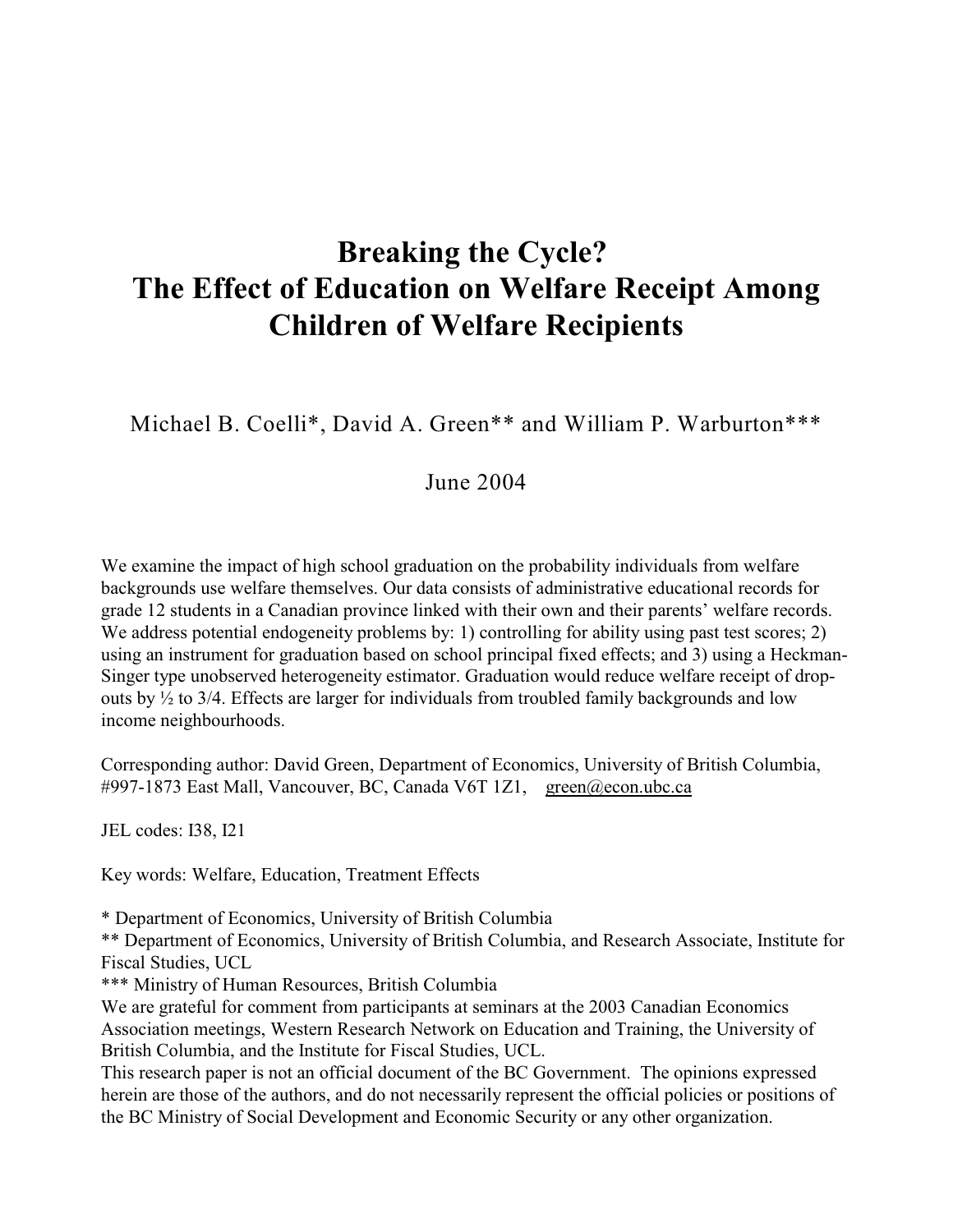## **Breaking the Cycle? The Effect of Education on Welfare Receipt Among Children of Welfare Recipients**

Michael B.Coelli, David A. Green and William P. Warburton

Welfare systems in a number of developed countries have undergone reforms in recent years, with some of the reforms being extensive. A key focus in many reforms has been the desire to break "cycles of dependency" in which welfare receipt at one point in time is believed to generate higher probabilities of receipt in the future. Of greatest concern are inter-generational welfare traps where welfare receipt by parents may lead to increased welfare dependency among children once they grow up. In several countries, empirical work has shown a strong positive correlation between welfare rates of successive generations within families. Whether this correlation reflects a causal impact of parental welfare use on children's behavioural patterns or simply correlations in unobserved characteristics common to the parents and children has been the focus of some debate. Several, though not all, investigations of this issue for the US point to the conclusion that a substantial part of the correlation is causal. This result has led some to advocate a policy of reducing access to welfare for current adults in part in order to reduce dependency of future generations. We are interested in investigating an alternative policy response: breaking the cycle by improving the educational outcomes of children of welfare recipients. Thus, we examine the effects of increasing the education levels of children from welfare households on their future welfare use<sup>1</sup>.

We study the impact of high school graduation on the probability individuals from welfare backgrounds use welfare themselves at each age between 19 and 24. Our data is a unique linking of educational records from all individuals entering grade 12 in the Canadian province of British Columbia (BC) between 1991 and 1996 with both their own and their parents' welfare records. The education data includes information on whether the individual graduated from high school (i.e., completed grade 12), whether he or she had failed any earlier grades, test scores from exams in grade 11, and characteristics of the school. We identify children from welfare backgrounds as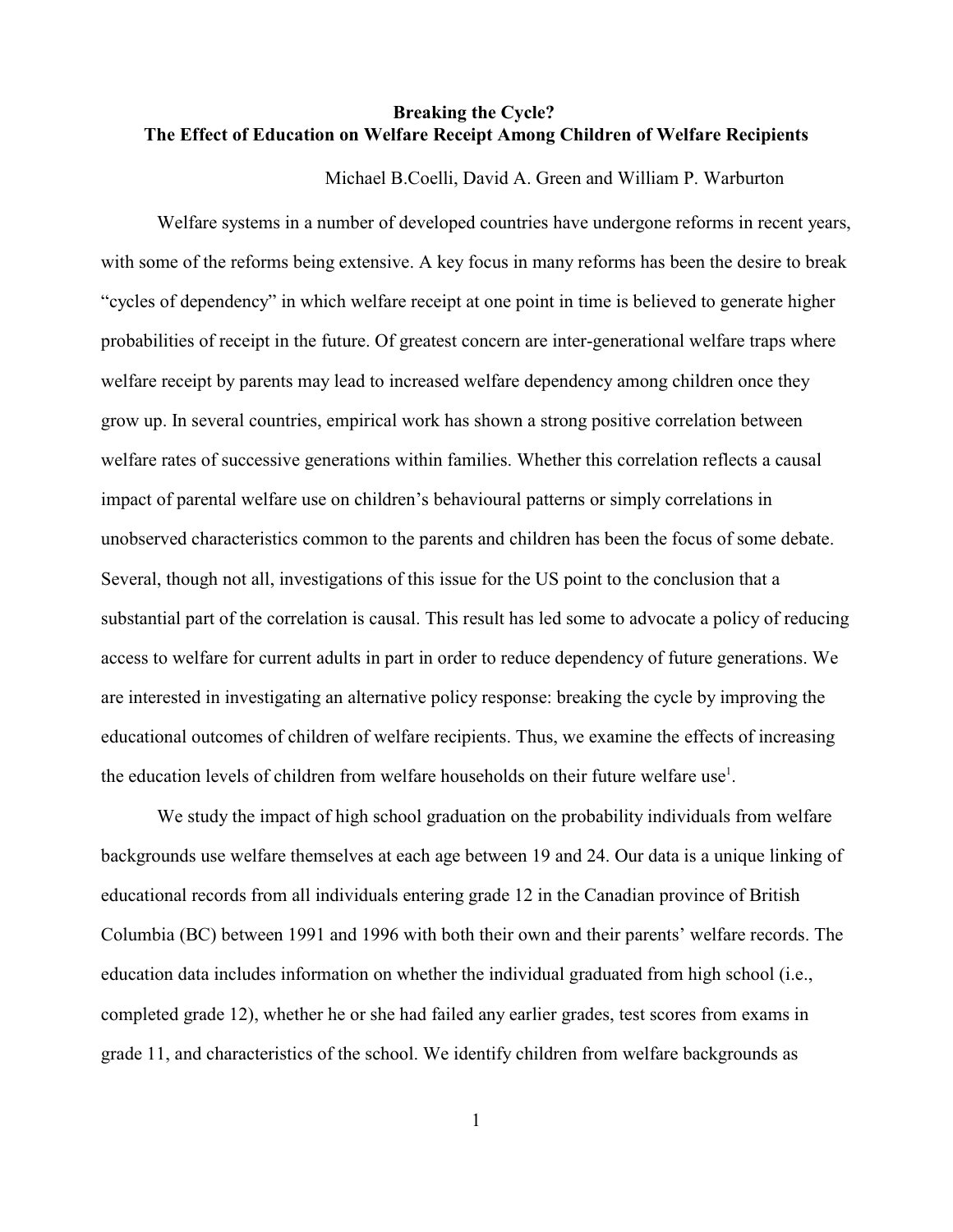students from households which received welfare income at any time before the child turned 17. For the children themselves, we know whether they received welfare at each age from when they first become eligible for welfare (age 19) to the end of our data period in 1999.

The main difficulty in establishing the impact of education on welfare use, as in studies of educational impacts on other outcomes, is determining the extent to which observed correlations reflect causal impacts. In this case, it is reasonable to assume that there exist individual characteristics that lead to both better educational outcomes and lower use of welfare. For example, a more responsible person could both have better educational outcomes and a better ability to keep a job, which in turn would be associated with less time on welfare. In this case, we could observe individuals with higher education having less time on welfare even if improving educational outcomes would not reduce future welfare use for any individual.

We address the problem of establishing the causal impact of high school graduation in three ways. First, we include an extensive set of controls in our analysis, including whether the province had to intervene in the household to protect the child, whether the child failed any earlier grades, and his or her grade 11 exam results. To the extent that these controls capture all the individual characteristics associated with both education and welfare outcomes, any remaining estimated correlation between completing high school and welfare outcomes reflects a causal impact of education in reducing future welfare use. Second, we use an estimator described in Aakvik, Heckman and Vytlacil (2000) in which we allow for an unobservable factor which may affect both high school graduation and welfare outcomes. This estimator, in principle, generates consistent estimates on its own because it directly incorporates a common unobservable factor, but we implement this estimator using exclusion restrictions that form our third (instrumental variables) approach to the identification problem. To form our instrument, we use the fact that we know the name of the principal at the high school the child attends in grade 12. We show that there is considerable variation in graduation rates across different principals, even after controlling for the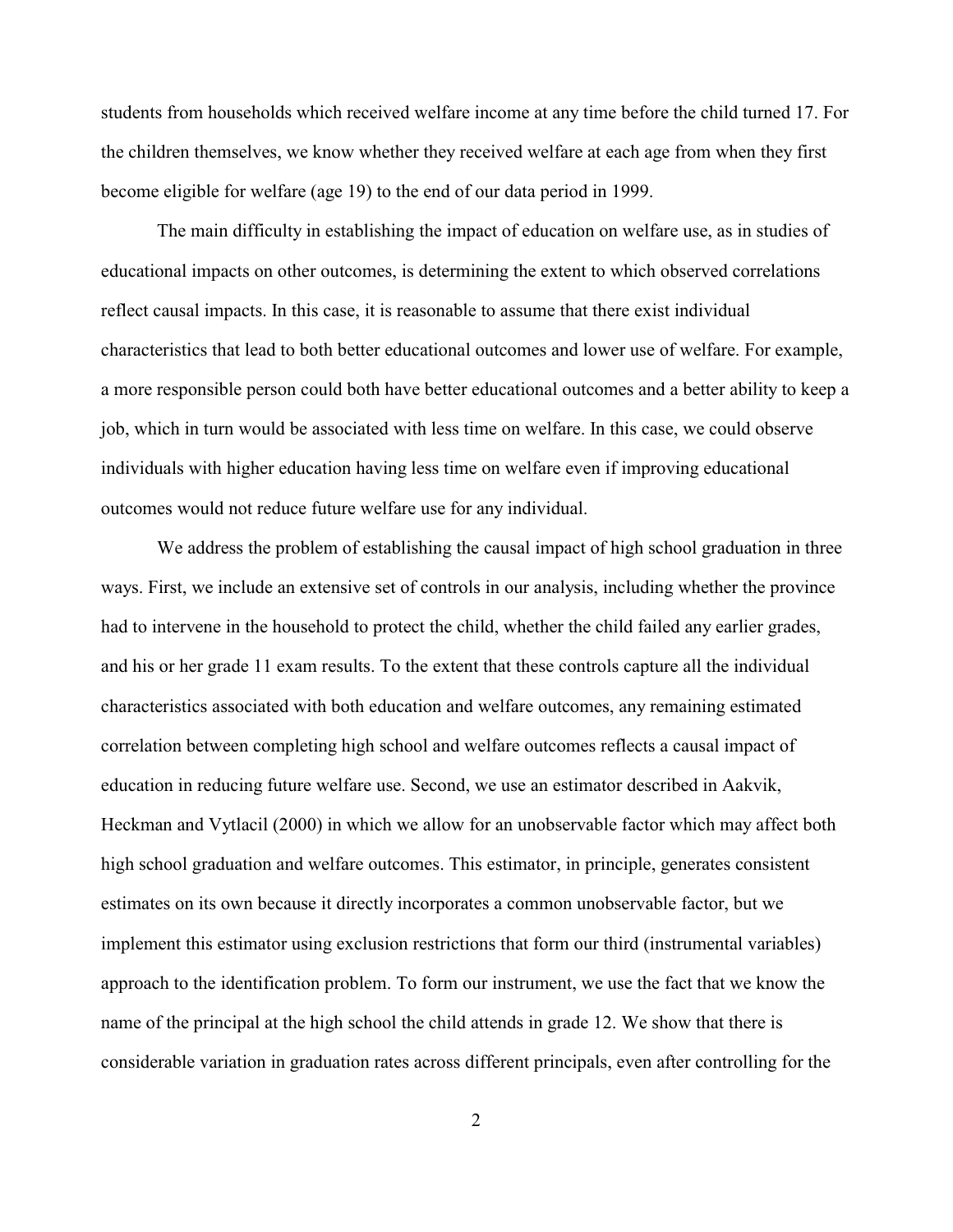average, over-time graduation rate at a school. Further, high school principals are constantly shuffled in the BC system, staying at a given school for no more than a few years. Because we observe high school graduations over a 6 year period, we have variation in principal effects over and above cross-school variation in graduation rates. We use these principal effects to instrument for high school graduation, under the assumption that a good principal can alter high school drop out rates but would not directly affect welfare outcomes.

We find that there are substantial differences in welfare (called Income Assistance (IA) in BC) use between high school graduates and drop outs from IA families. For females, drop outs have IA usage rates of over .2 while graduates have rates under .1. Our estimates indicate that there is substantial heterogeneity in the actual causal impact of graduation on IA use and, as a result, we obtain different average treatment effects for different groups. For females, among drop-outs, graduation would cause a substantial reduction in IA use (on the order of between .1 and .15), with effects rising with age and the magnitude of the impact depending on how we control for heterogeneity. For males, impacts are of the same order of magnitude and also rise with age. Causal effects for graduates appear to be much larger, indicating that it is those who get the best return from graduating who actually do so. Finally, differences in unobserved heterogeneity between drop-outs and graduates play a substantial role in observed raw differences in IA use between drop-outs and graduates for females while our observed heterogeneity controls play a larger role for males.

The paper proceeds in 7 sections. In section 1), we provide a brief description of the welfare and educational systems in BC. In section 2), we discuss the previous literature related to our investigation. In section 3), we describe the data and provide a characterization of basic patterns. In section 4), we set out our estimation framework. Section 5) contains results from our estimation, section 6) defines and presents relevant treatment effects, and section 7) concludes.

#### **1) Income Assistance and Education in British Columbia**

Income Assistance (IA), BC's form of welfare, is part of a system of social security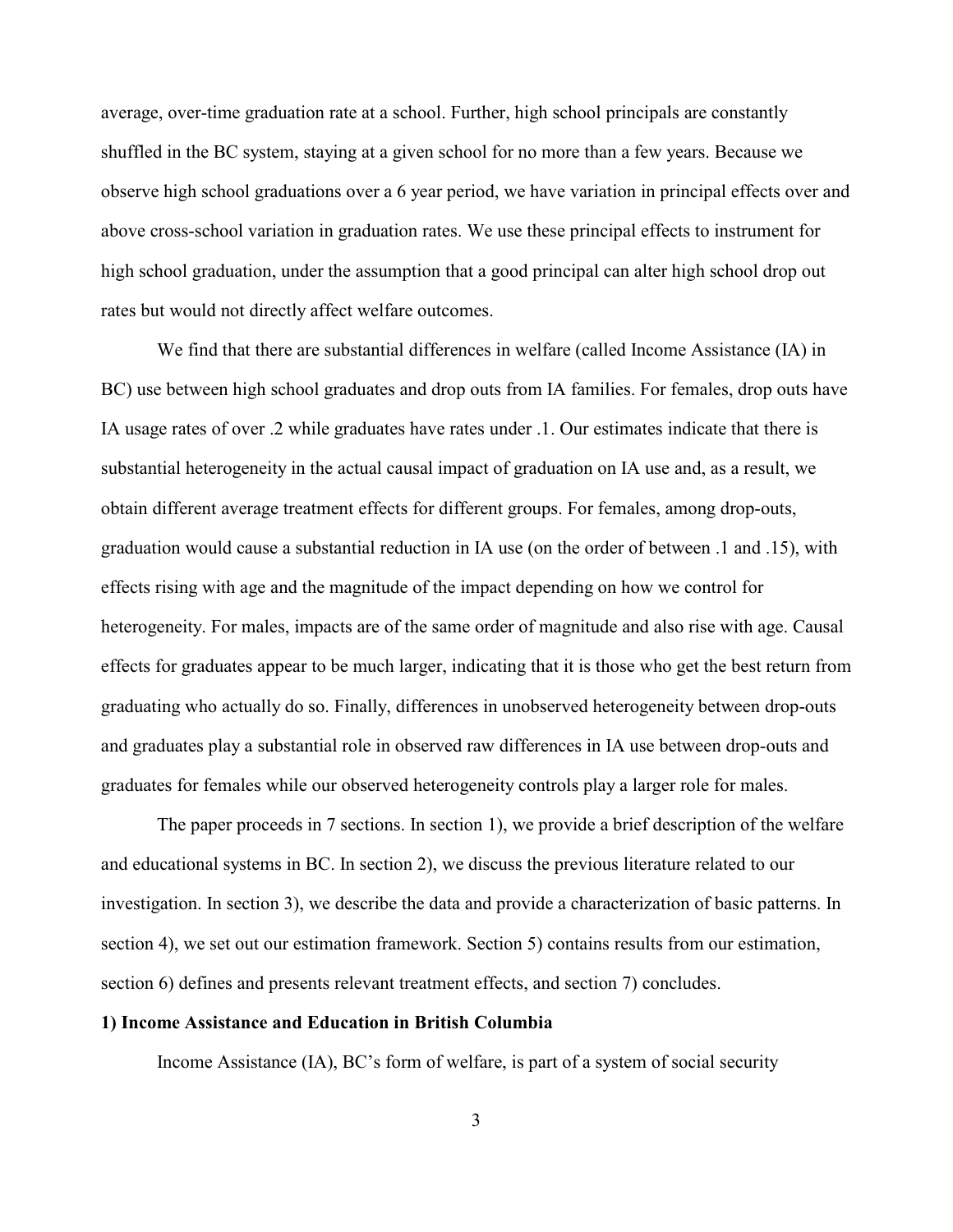programmes.<sup>2</sup> Unemployed individuals who meet employment related eligibility requirements can collect benefits from a federally administered unemployment insurance system for defined durations. In contrast, IA is provincially run and covers all individuals based on need for as long as the needs based requirements are met. Applicants for IA are first sorted into employable and nonemployable groups<sup>3</sup>, then their income levels are compared to a cut-off level specified for their employability status. Benefits are granted if the applicant's resources are below the cut-off. The benefit amounts are determined by employability status and family size, and are paid monthly. Benefits are deemed to be paid to a whole family, thus there is no need to distinguish which parent received IA when we establish whether a child comes from an IA background.

IA is very different from welfare systems in US states. In particular, while most US welfare systems focus on lone parent families, IA is open to all individuals and families. Thus, in 1992, single, employable adults and childless couples made up 68% of beneficiaries in BC (Barrett and Cragg (1998)). In fact, IA beneficiaries made up 9.7% of BC's population in December 1995. On the other hand, IA resembles basic assistance systems in several European countries which also have universal, needs based social assistance systems backed by a separate unemployment insurance system. Thus, while our results are difficult to apply directly to the US experience, they may be useful in considering outcomes in other developed economies.

BC's schooling system is largely publicly funded, with only 7.5% of grade 12 students attending private schools in 2002. Graduating from high school means completing grade 12, and the legal school leaving age is 16, which for most students occurs in grade 11. There is an equivalent to the US GED in BC but it is very rarely used. Thus, records of graduation from high schools provide quite a complete record of high school educational outcomes for residents of BC.

It is worth emphasizing that BC is still a resource dominated economy where many students leave high school before graduating in order to take up well paying jobs in the resource sector. Thus, impacts of graduating might be expected to be small, particularly at young ages where drop outs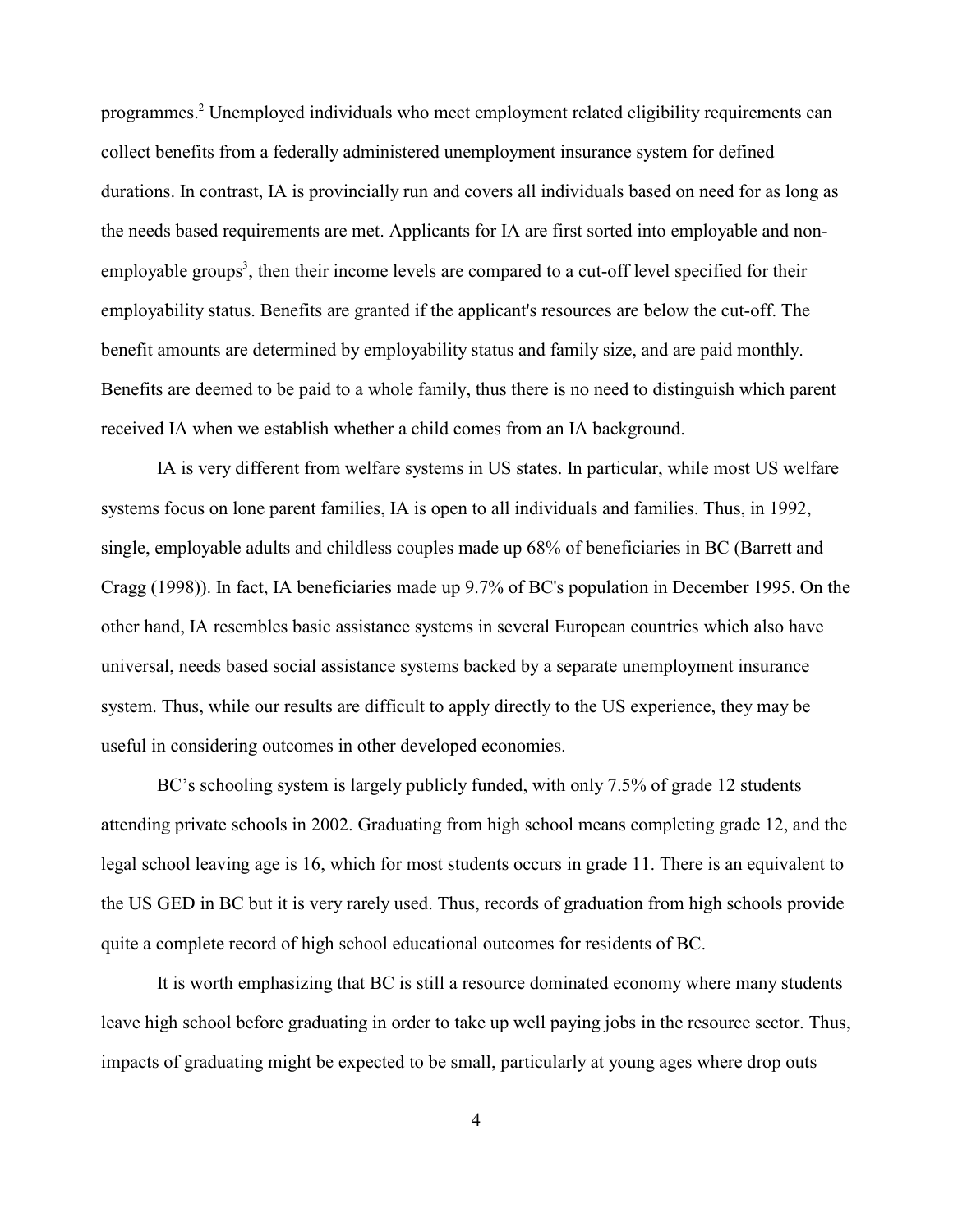may well be high ability individuals in good jobs. If the drop-outs lose those jobs, however, the lack of education may have a greater impact on them and thus we expect educational impacts on welfare use to grow with age.

#### **2) Previous Literature**

Our study is at least indirectly related to a number of literatures studying welfare and educational effects. Our motivation for studying this topic stems from the literature on the intergenerational transmission of welfare use. Several studies have established a strong positive correlation in welfare use across generations within a family for the US (e.g., Antel (1992), An et. al. (1993), Gottschalk (1990, 1996), and Levine and Zimmerman (1996)). The issue of whether that correlation reflects a causal transmission across generations or simply persistence in unobserved traits within families is well recognized and the focus of attention in several of these papers (e.g. Levine and Zimmerman (1996) and Gottschalk (1996)).

Beaulieu et al (2001) is the only paper of which we are aware that examines these issues for Canada, using administrative data for Quebec spanning the period from 1979 to 1995. As in Gottschalk (1996), they obtain identification of causal effects based on the assumption that only parental welfare use that occurs before the child achieves adulthood can have a causal impact on the welfare use of their children. As in the US data, they observe strong positive correlations between parental and child welfare use. Their results indicate that this correlation reflects both common unobserved heterogeneity and a causal dependence effect.

If some, possibly large, component of the cross-generational correlation in welfare use is causal, how is it transmitted? One possible channel is through impacts on educational outcomes. Boggess (1998) and Ku and Plotnick (2000) both find significant negative effects of the family being on welfare on the educational attainment of the children for some groups. Impacts on education may also be related to pregnancy effects. MaCurdy (2000) finds that higher welfare benefits cause a delay in high school completion once an out-of-wedlock birth has occurred.

5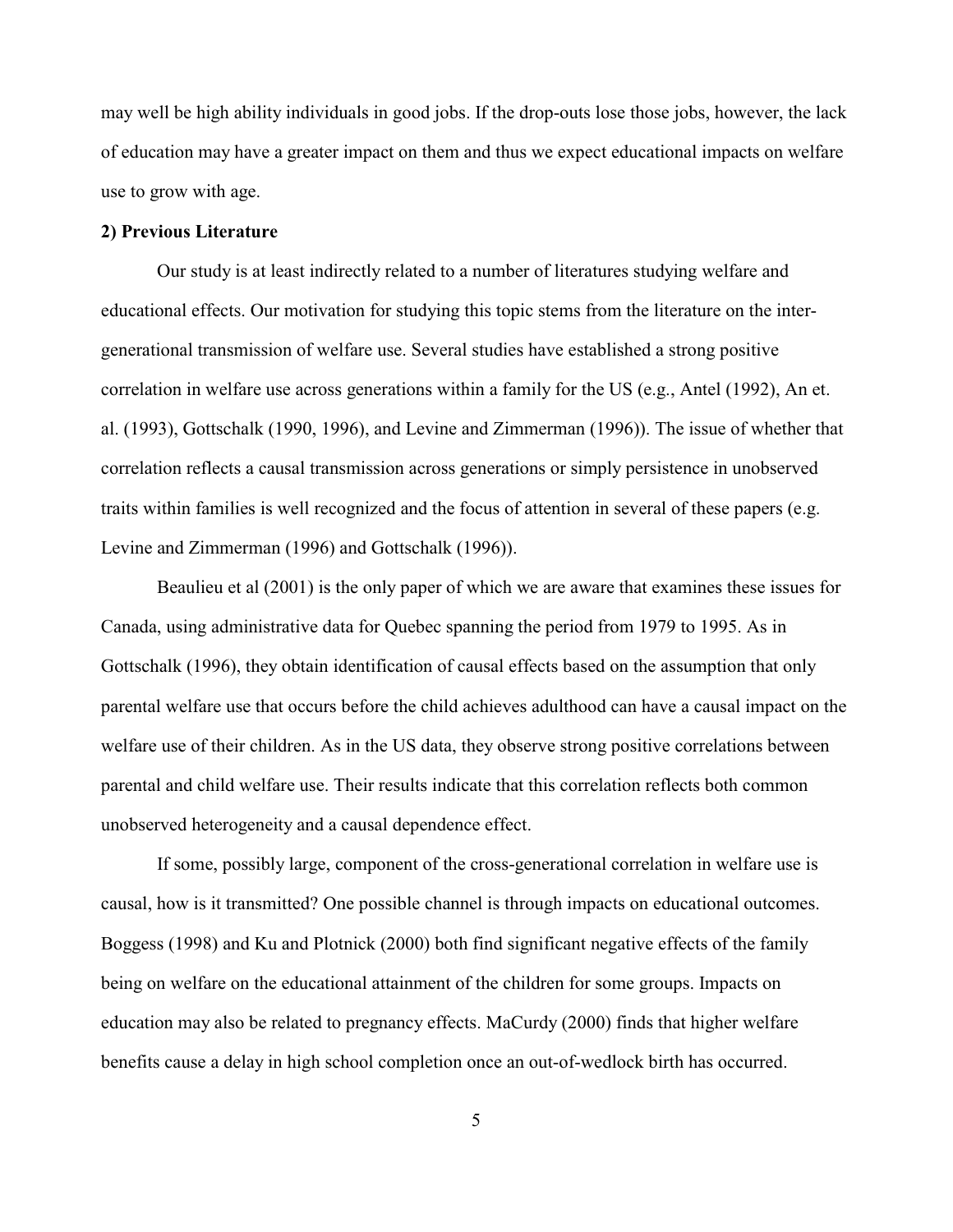Of course, the impact of parental welfare receipt on educational outcomes is only half the story. For this to be a route of transmission of welfare receipt between generations, it must also be the case that poorer educational outcomes induce higher recipiency rates. Several studies include educational variables among a set of controls in examining spells of welfare receipt. Blank (1989), for example, using US data, finds that an extra year of education increases the exit rate from welfare for female household heads by between 5 and 8%. Similarly O'Neil et. al. (1987) finds an extra year of education increases the exit rate by 12%. Barrett (2000) examines this issue using data from the Canadian province of New Brunswick and finds that males with less than a high school education had exit rates from a welfare spell that were over 6% less than male high school graduates. However, males who had some high school education but did not graduate had exit rates that were not different from graduates. For females, having less than a high school education decreased exit rates by over 18% and being a high school drop-out decreased exit rates by 9% relative to a high school graduate. Thus, females had much stronger education effects.

There are two main difficulties with earlier attempts to estimate educational impacts on welfare receipt. First, the specified studies do not directly address endogeneity issues related to the education variables. In particular, it seems quite possible that individual, unobserved characteristics that increase success in education will also be associated with a reduced likelihood of using welfare. If that is true then one could observe the type of significant negative coefficients on education variables just listed even if no individual would change his or her welfare related behaviour in response to extra years of schooling. In principle, studies such as Blank (1989) and Barrett (2000) address the issue through their use of methods to address unobserved heterogeneity. As described in Aakvik et. al. (2000), one can view these estimators as matching estimators in which a key matching variable is unobserved and therefore has to be integrated out. However, identification of the distribution of the unobserved factor is essentially achieved through functional form restrictions, which is not very satisfactory. While we use this approach, we also use a complete set of controls

6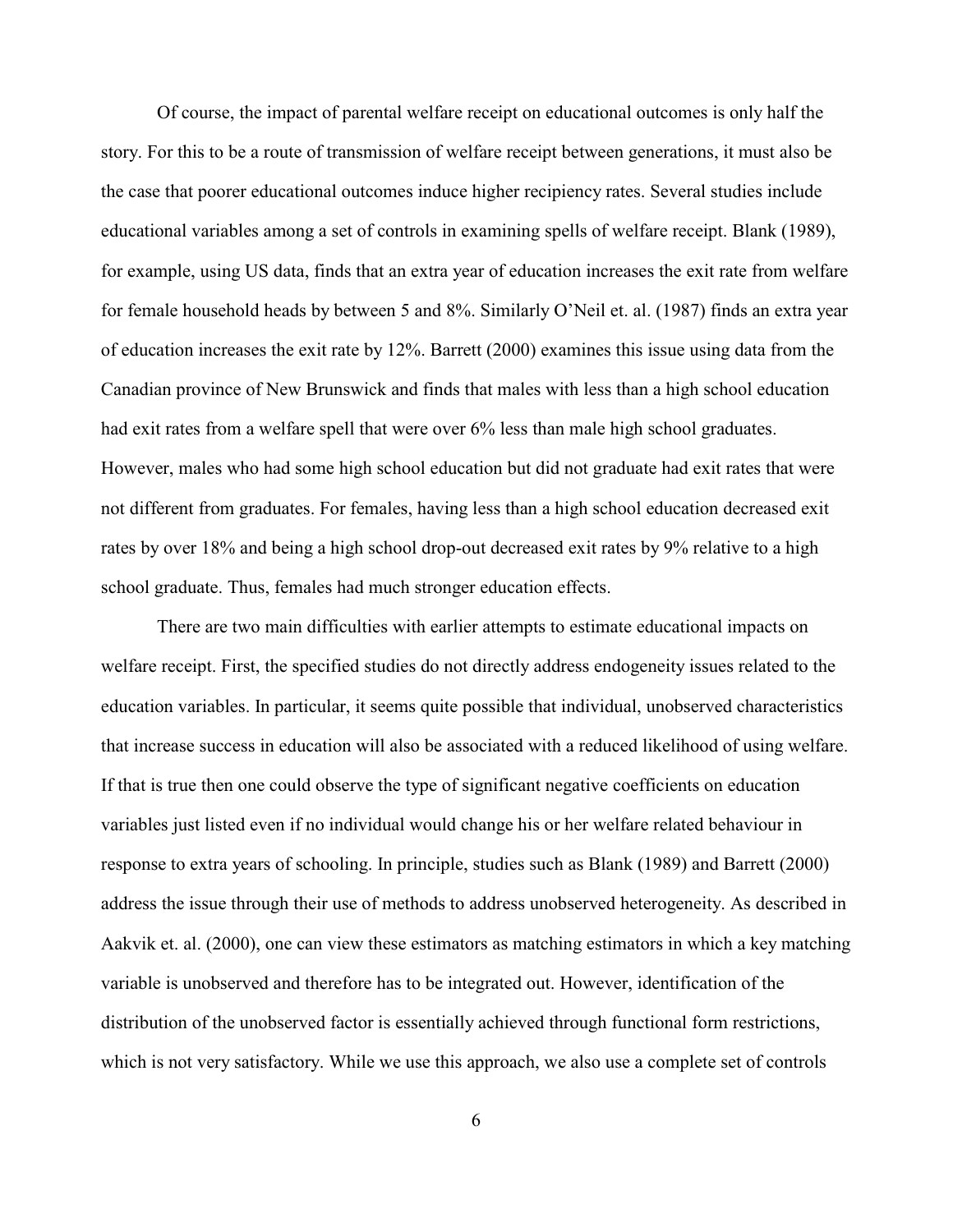and a key exclusion restriction to achieve identification of the education effect.

The second issue of concern stems from potential heterogeneity in education effects. Estimation of educational impacts on earnings has typically involved instrumental variables estimators. However, different instruments will highlight educational impacts for different parts of the population and if there are differences in responses to education across these groups then different estimates will emerge (Card (1999)). In our case, we are interested in the responsiveness of a particular subset of society: individuals who were exposed to welfare as children. This may differ greatly from the estimates for individuals from all backgrounds obtained in other studies. In addition, we are interested in whether education can keep children of welfare recipients off welfare altogether while the earlier literature just focusses on effects on spell lengths for people who are already in receipt.

### **3) Data**

The data we use in our investigation is compiled from a linkage of three data sources. The first source is BC Ministry of Education records on grade 12 students for the years 1991 through 1996. These records contain information on all individuals enrolled in grade 12 in a BC high school at the start of November of the given year. For each student we know whether they failed a previous year of school and whether they graduate from high school. We also know the high school the individual attended. From this we can identify the principal at the school when the student is in grade 12 and can also use the records to calculate historical graduation rates for the school. Finally, we know the individual's grades in up to five courses in grade 11 and, if they complete grade 12, their final high school Grade Point Average (GPA), which is a weighted average of their course marks. These are important components in our attempt to identify the causal link between graduation and IA recipiency. We keep only observations on individuals who either graduate from high school by age 19.5 or never graduate in our sample period. This gives individuals on average about a year to complete high school even if they did not complete it on the regular schedule with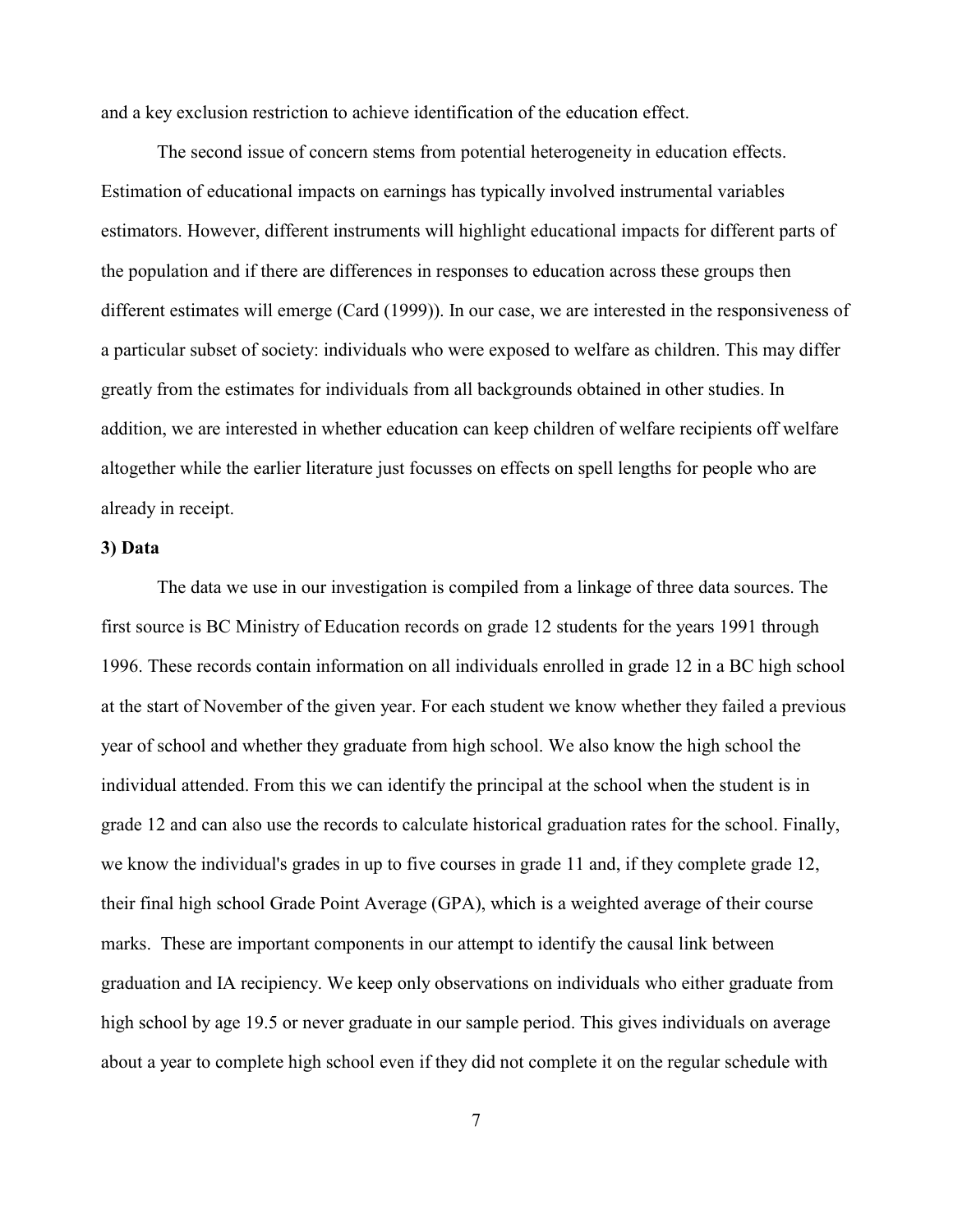their cohort. Few drop-outs complete high school after age 19.5 in BC and attempts to include them in the analysis changed reduced form data patterns very little but were costly in terms of the analytical complexity required to address their special patterns.

We link the data for the individuals in the high school to the 1996 Census tract records through the location of the high school attended in grade 12. With this link, we can use Census data on characteristics of the population in the area surrounding the school to control for neighbourhood effects. Since we do not have direct information on the income or education level of the individuals' families, the Census tract data provides an indirect means of controlling for these types of effects on both the graduation and IA use outcomes.

We also link the high school data to administrative data from the IA programme. The link is done by matching name and birth date between the two sets of files. Given a successful link, we have access to IA histories for the individual up to May 1999. We use that to create a series of dummy variables equalling one if the individual was in receipt of IA at ages 19.5, 20.5, 21.5, 22.5, 23.5 and 24.5. We start at age 19 because individuals younger than 19 are not eligible to collect IA in their own right. We observe IA use for the full set of ages only for the 1991 and 1992 high school cohorts. For the subsequent cohorts we are restricted in the ages observed by the end date of our data. We also know whether the individual came into contact with the IA system as a child (i.e., at any time before grade 12) as a member of a family receiving IA payments, and whether they came into contact with other parts of the child welfare system. We focus on individuals from IA recipient families but have data on all high school students in BC for the years listed above and use a 10% random sample from the full dataset to generate some comparative tabulations. The non-IA family data contains 16,425 observations while the IA family dataset contains 16,806 observations, of which 9272 are female and 7534 are male. We stratify all our results by gender.

The main difficulty with this data is associated with geographic mobility. If an individual enters a BC high school in grade 12 but then migrates out of the province, we do not know about the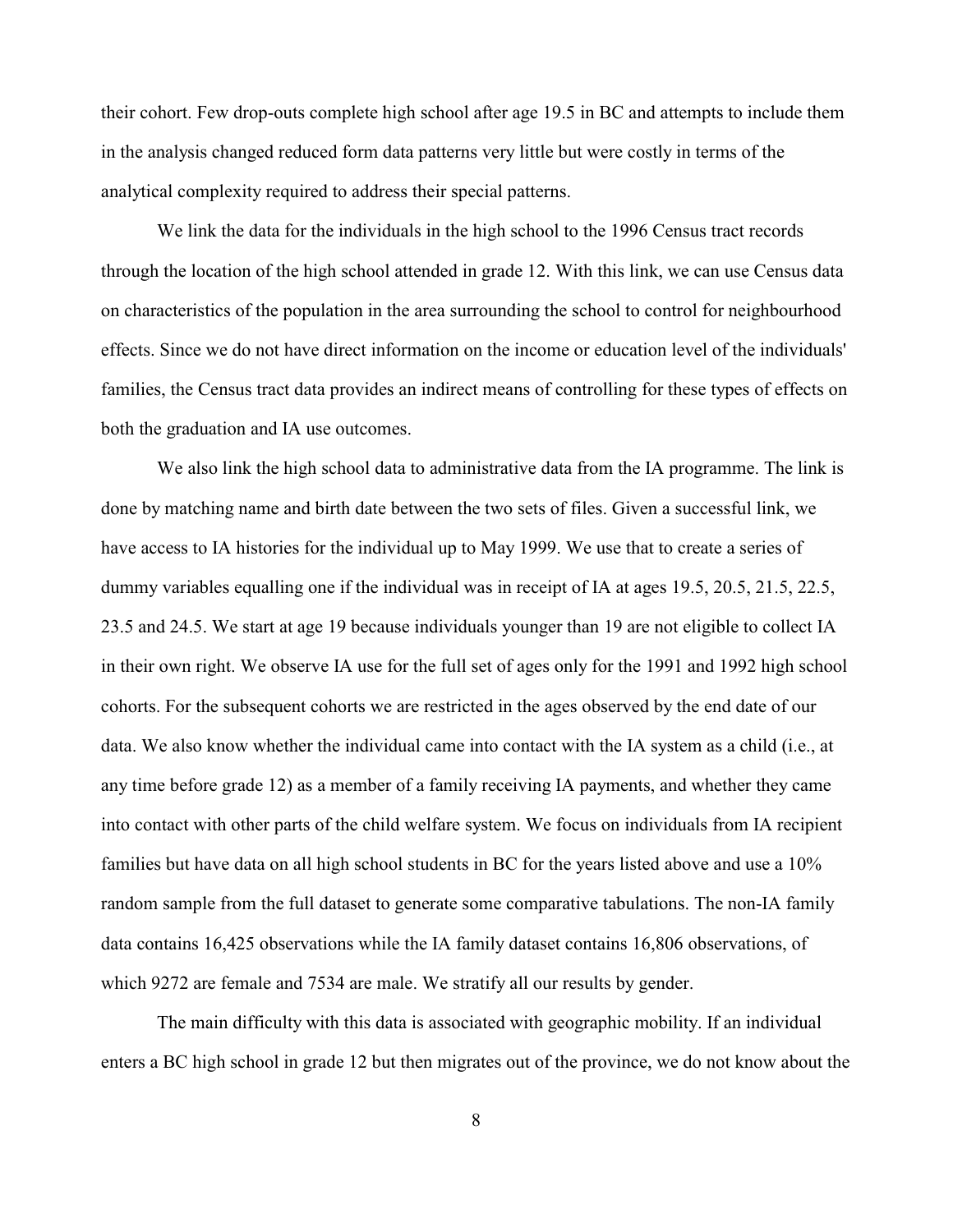migration and will count him or her as a non-IA user because s/he will never appear in the BC IA administrative data. If migrants are randomly selected then this does not cause any problems. However, if, as seems likely, graduates are more likely to migrate then we may over-estimate the effect of graduation on welfare use. Whether we actually over-estimate depends on whether migrants would have used IA if they had remained in BC. If migrants are self-selected for positive qualities then there may be little or no distortion from the fact they leave the province. In any case, these potential selection effects should be kept in mind when examining our results.

Table 1 contains IA recipiency rates at age 19.5 broken down by gender and family IA history. The table supports findings in other papers that there is a strong inter-generational correlation in welfare use. In particular, a female drop-out from a family that received IA before she entered grade 12 has a probability of receiving IA at age 19.5 that is nearly three times that for a female from a non-IA family. Among high school graduates, the difference is even greater: female graduates from non-IA families have only a .019 probability of receiving IA at age 19.5 while graduates with IA backgrounds have a .094 probability. Males have uniformly lower IA probabilities but show IA family effects that are of a similar proportional size as for females.

Table 1 also shows very clear effects related to high school graduation. Graduating from high school rather than dropping out in grade 12 reduces IA probabilities by almost .15 and almost .10 for females and males from IA families, respectively. The effects for individuals from non-IA backgrounds are also substantial but much smaller in absolute size than those for IA family students. Thus, increasing high school graduation rates may be an avenue for lifting children of IA recipients out of patterns that result in their using IA as well.

As we discussed earlier, we are interested in whether improvements in educational outcomes can alter IA outcomes for children from IA backgrounds. One reason for focussing on educational outcomes may be because coming from an IA background itself has adverse effects on educational attainment. In that case, educational policies can help reverse these negative effects. Table 2 shows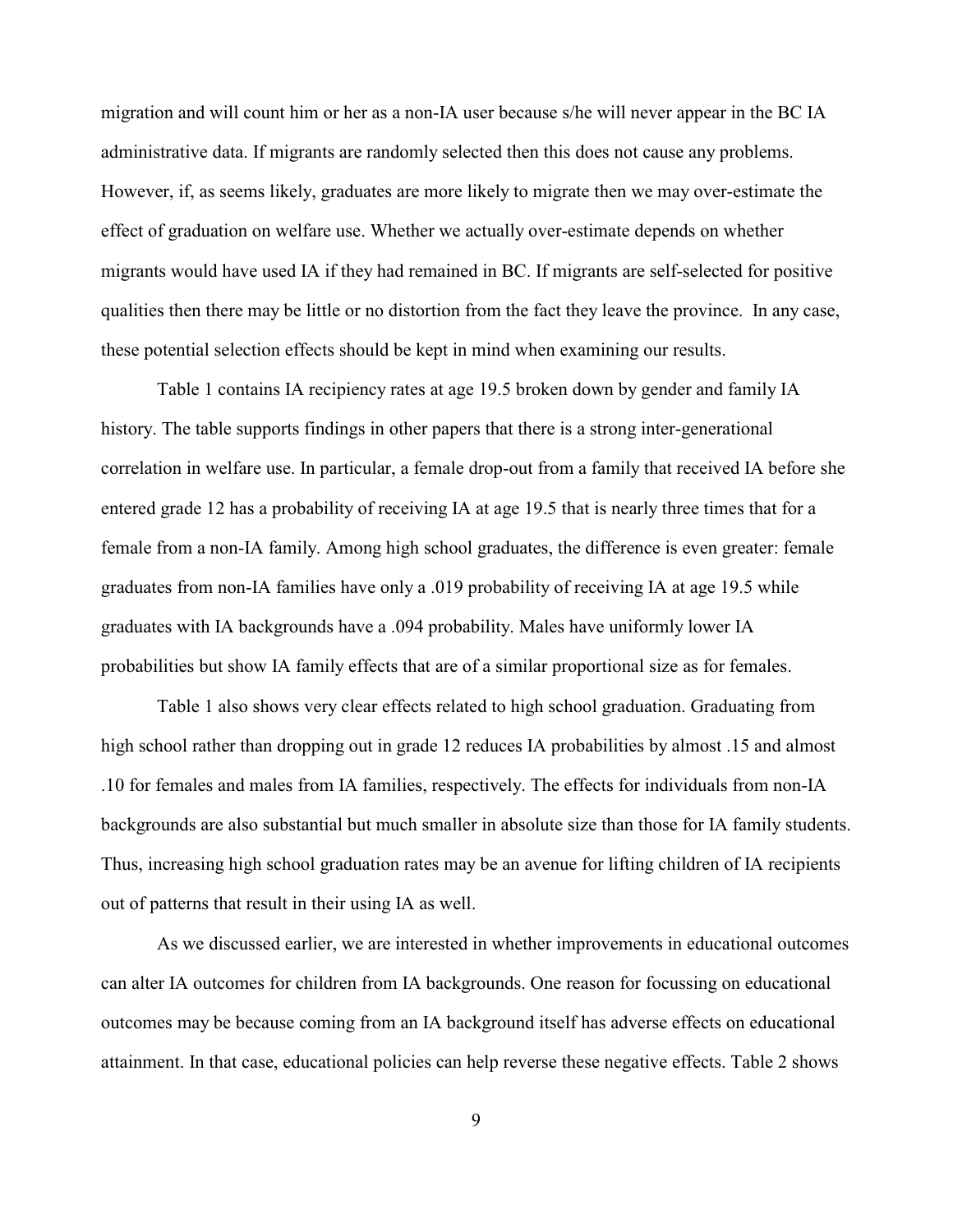graduation rates by gender and IA family background. The results from the US literature on family welfare background are mimicked here: for both men and women, being from an IA family is associated with graduation rates that are over 13% lower.

As stated earlier, our data allows us to investigate IA receipt at every age between 19.5 and 24.5. The dashed line in Figure 1 plots the simple difference between the IA usage rate for drop-outs and the IA rate for graduates at every age for IA family females from the cohort entering grade 12 in 1991. Thus, this figure follows the age profile of graduation effects for one cohort. The effects start at approximately .17 at age 19.5, rise to .19 at age 22.5 and then fall to .16 at 24.5. The solid line repeats this exercise for males. Here the pattern is much flatter, with the difference staying at values of .11 across most of the age range. Again, though, there is some tendency for the graduation effect to grow just after eligibility is attained and to decrease slightly at older ages. While it is tempting to speculate about life-cycle patterns of IA use based on these figures, the fact that only one cohort is followed in the figures means that we cannot separate life-cycle effects from the effects of changing macro conditions. In the estimation that follows we will attempt to address this.

#### **4) Estimation Framework**

#### **4.1) The Identification Problem and Solutions**

The identification issues we seek to address can best be explained in the context of a model of the joint determination of high school graduation and future IA recipiency status. The approach we take is similar to that specified in Aakvik, Heckman and Vytlacil (2000) and builds on Heckman (1981) and, to some extent, Heckman and Singer (1984).

We begin by specifying the process determining high school graduation. One way to do this is to consider the members of our sample (students in school in November of their grade 12 year) as performing a utility maximization exercise. Thus, individuals consider the effort required and future expected utility following from either graduating from grade 12 or dropping out. The students graduate if they both stay in school and their level of accomplishment surpasses some threshold.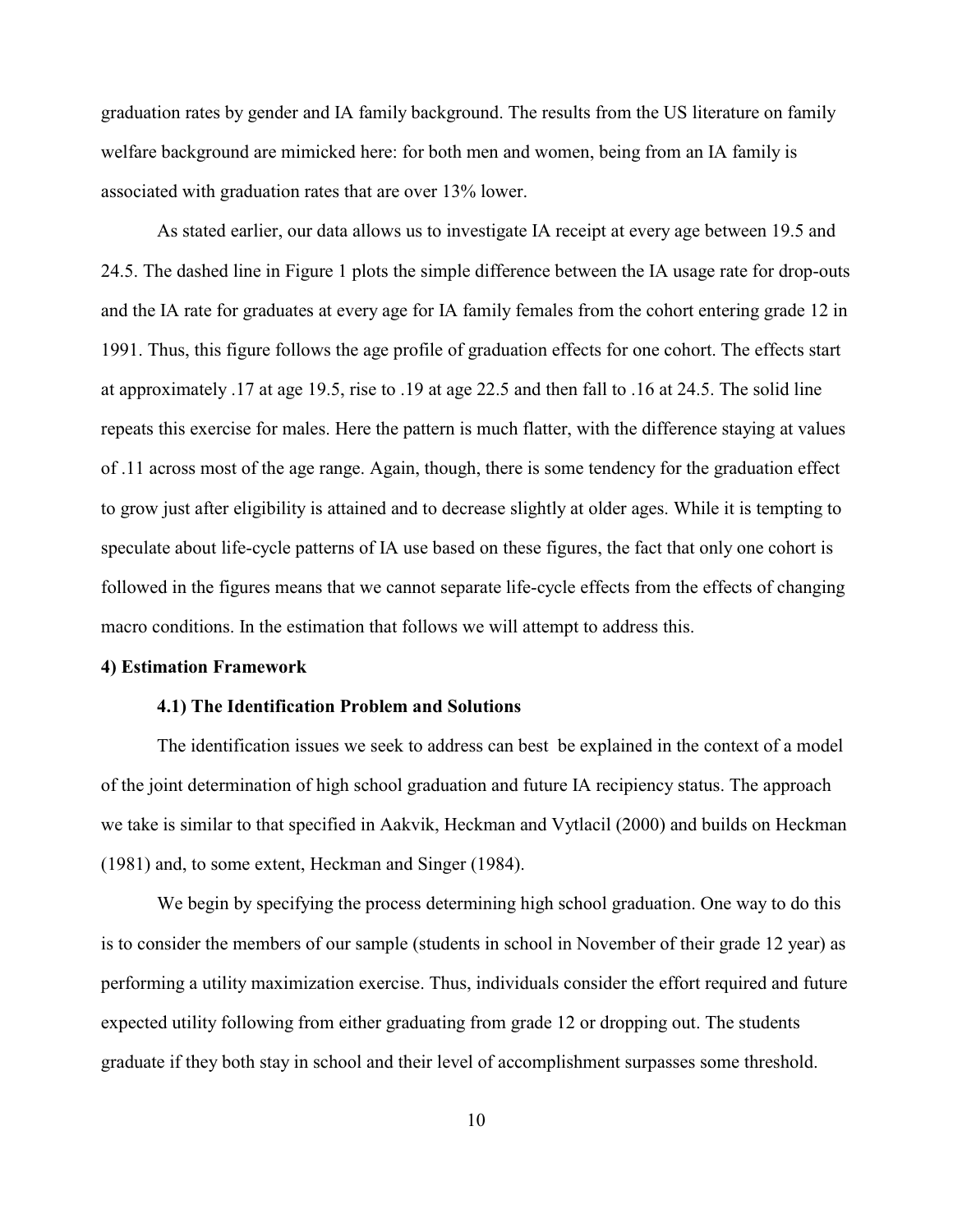Their level of accomplishment (i.e. their observable outcomes such as test scores) is a function of their effort. The amount of effort needed to achieve a given level of accomplishment is a function of the student's individual ability, family emotional support, family financial or resource support, and the resources provided by the school. Providing effort negatively affects the student's utility and this is part of the cost of choosing to graduate. Against this is weighed the expected future utility stream stemming from labour market outcomes arising from completing high school as well as any emotional returns from family and friends. If the individual drops out of high school, s/he expends effort in searching for and then working at a job (though s/he may choose to put little effort into either or both). The labour market outcomes available to drop-outs will determine a stream of expected future utility. The individual will either graduate or drop out from school depending on which option generates the highest net utility (the discounted future utility stream minus the disutility from current effort). For both options, future income streams may include periods of IA receipt, and part of the return to graduating high school may involve better access to jobs and therefore reduced need for IA.

We represent the choice of graduating from high school with an index function corresponding to the difference between the net utility from graduating and dropping out,

1) 
$$
I_{it}^H = x_{it} \alpha + u_{it}
$$

where: individual i is observed to graduate in year t (represented by  $D_{it}^H = 1$ ) if  $I_{it}^H > 0$  and is observed to drop out (  $D_{it}^H = 0$ ) if  $I_{it}^H \le 0$ ;  $\alpha$  is a parameter vector;  $u_{it}$  is an error term, the properties of which we discuss in detail below; and  $x_{it}$  is a vector of observable characteristics determining graduation, including factors relating to returns to effort in school and costs to that effort (e.g., parental resource inputs, family environment, school resource inputs and approaches, and neighbourhood environment), the state of the local labour market, and IA system parameters.

The second process concerning us is the one determining IA receipt in each year after the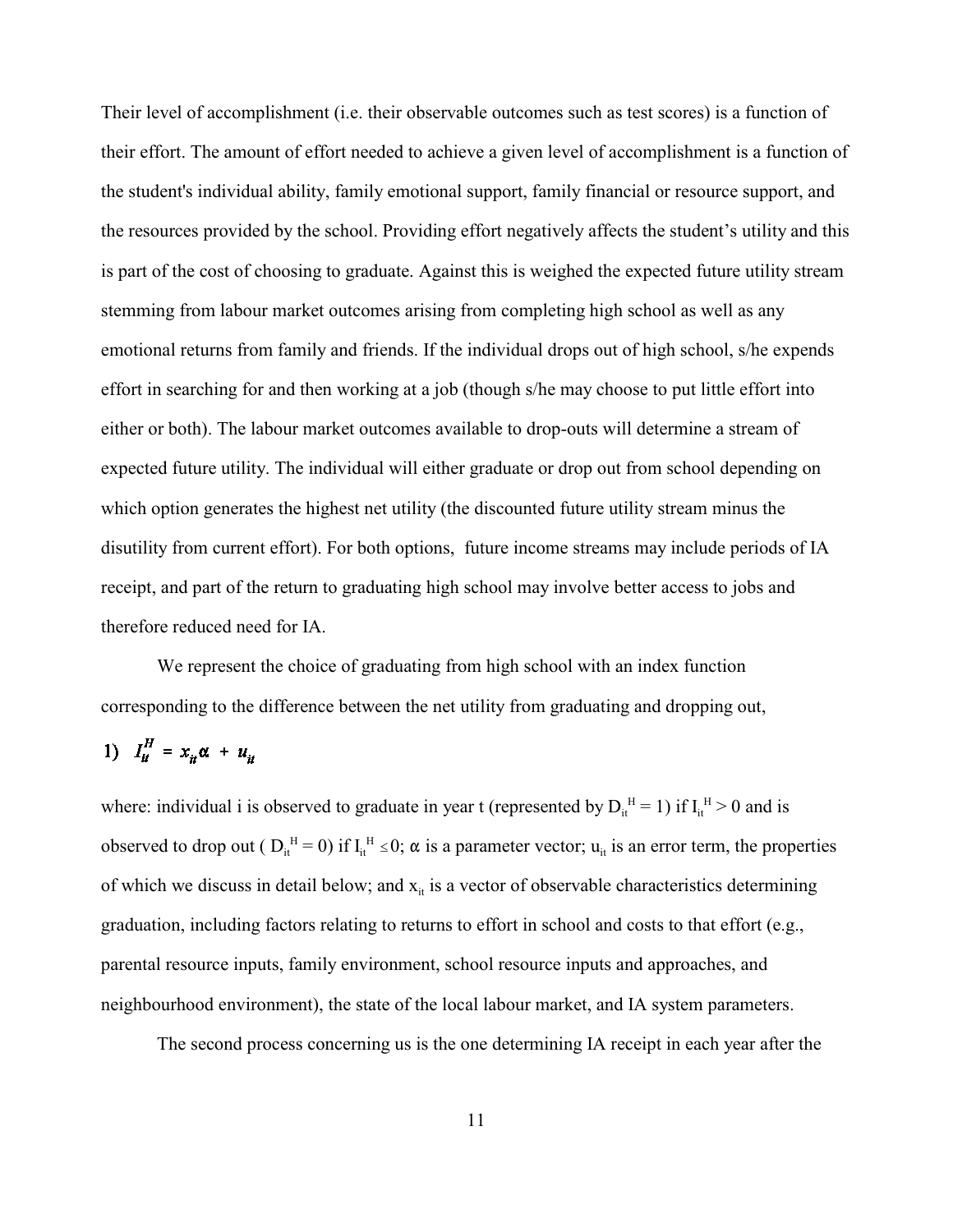individual becomes eligible for IA. To keep the model simple, assume that an individual moves onto IA if her financial resources pass below a specified threshold and the perceived social costs to taking up IA do not exceed the monetary benefits. Assume further that her financial resources are a function of her employment status and the wage she can earn in the labour market. For younger individuals (even those old enough to qualify for IA benefits in their own right), parental resources are probably also relevant. That is, if the individual is out of work and has no saving from which to support herself, she may receive financial support from her parents before applying for IA. Thus, the resources available to an individual are a function of her education level, accumulated labour market experience, the state of the local labour market, and parental resources. The IA process can be summarized in the equations:

$$
2a) \quad I_{it\tau}^{I,G} = z_{it\tau} \beta_{G,\tau} + e_{it\tau}^{G}
$$
\n
$$
2b) \quad I_{it\tau}^{I,D} = z_{it\tau} \beta_{D,\tau} + e_{it\tau}^{D}
$$

where the function in 2a) pertains to IA outcomes if the individual is a graduate and the function in 2b) is relevant if she is a drop-out. Thus, if individual i is a graduate from potential graduating year t then she is observed to be receiving IA at age  $\tau$  (represented by  $D_{it\tau}^{I,G} = 1$ ) if  $I_{it\tau}^{I,G} > 0$  and is observed not to be in receipt ( $D_{\text{it}}^{I,G} = 0$ ) if  $I_{\text{it}}^{I,G} \le 0$ . The dummy variables corresponding to IA receipt if the individual drops out ( $D_{tt}^{I,D}$ ) are defined analogously. Both  $\beta_{G,\tau}$  and  $\beta_{D,\tau}$  are parameter vectors that are allowed to vary with age, and  $e_{it}^G$  and  $e_{it}^D$  are disturbance terms the properties of which are discussed below. The z vector includes the factors specified earlier for the x vector, plus factors affecting individual decisions on whether to take up IA, including previous contact with the system. This specification allows for high school graduation to change the process determining IA receipt completely and corresponds to permitting heterogeneity in returns to education.

As the model is specified to this point, the equations given by 1), 2a) and 2b) form a recursive system: education outcomes affect future IA outcomes but the reverse is not true.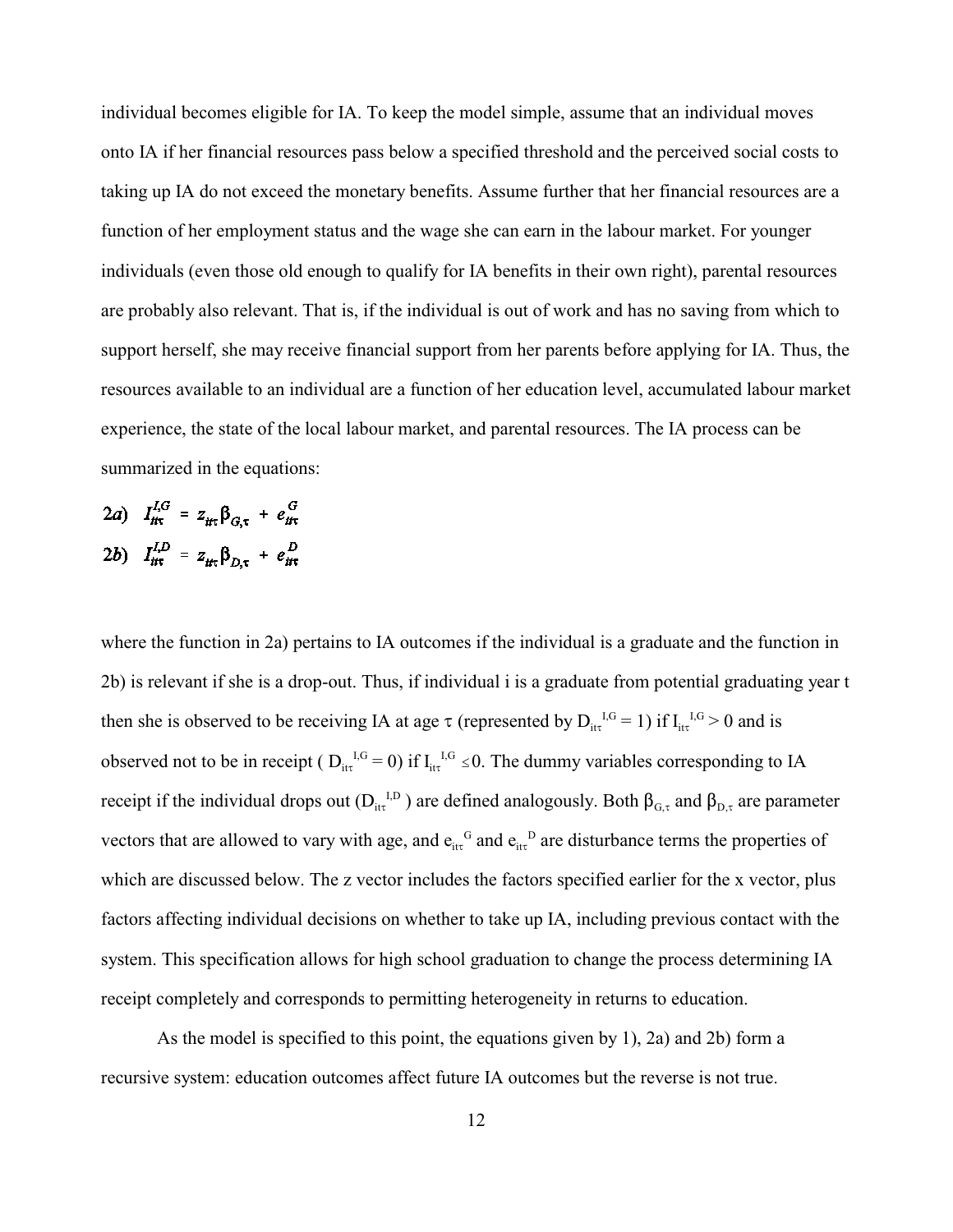However, it is unlikely that we observe all relevant factors in these two sets of decisions. A common assumption in the education-earnings literature is that there is a person-specific, timeinvariant factor (often described as "ability") that affects both education and future labour market outcomes. In our case, we can represent this by specifying the error structure as follows:

3*a*) 
$$
u_{it} = \omega_i + \eta_{it}
$$
  
\n3*b*)  $e_{it\tau}^G = \omega_i \lambda_{G,\tau} + \epsilon_{it\tau}^G$   
\n3*c*)  $e_{it\tau}^D = \omega_i \lambda_{D,\tau} + \epsilon_{it\tau}^D$ 

where:  $\omega_i$  is a person-specific, time-invariant factor;  $\eta_{i,t}$ ,  $\epsilon_{itt}$ <sup>G</sup>, and  $\epsilon_{itt}$ <sup>D</sup> are error terms independent across time and age, and with respect to one another; and the  $\lambda_G$ 's and  $\lambda_D$ 's are parameters. The  $\lambda$ 's capture potential correlations among the error terms in equations 1) and 2).

Finally, in the estimation that follows, we have observations on variables we interpret as proxies for  $\omega_i$ , including individual test scores from grade 11. We bring those into the analysis through the following specification:

# 4) ω<sub>i</sub> =  $a_i$ γ + θ<sub>i</sub>

where,  $\gamma$  is a parameter vector, a is a vector of observable proxies, and  $\theta_i$  is an unobservable component of ability. In the tradition of standard proxy approaches, we interpret  $\gamma$  as capturing the projection of  $\omega_i$  onto the space spanned by  $a_i$ , and  $\theta_i$  as an orthogonal component of  $\omega_i$ . We do not give this equation a behavioural interpretation.

Given this structure, if we have consistent estimates of  $\beta_{G,\tau}$ ,  $\beta_{D,\tau}$ ,  $\delta_{G,\tau}$ ,  $\delta_{D,\tau}$ ,  $\lambda_{G,\tau}$  and  $\lambda_{D,\tau}$  as well as estimates of parameters defining the distribution of  $\theta_i$  then we can generate estimates of treatment effects related to specific policy and other economic questions. We provide more detail on the treatment effects we are interested in and how to construct them in section 6. One might consider obtaining estimates of these parameters from simple probit estimation of equations 2a) and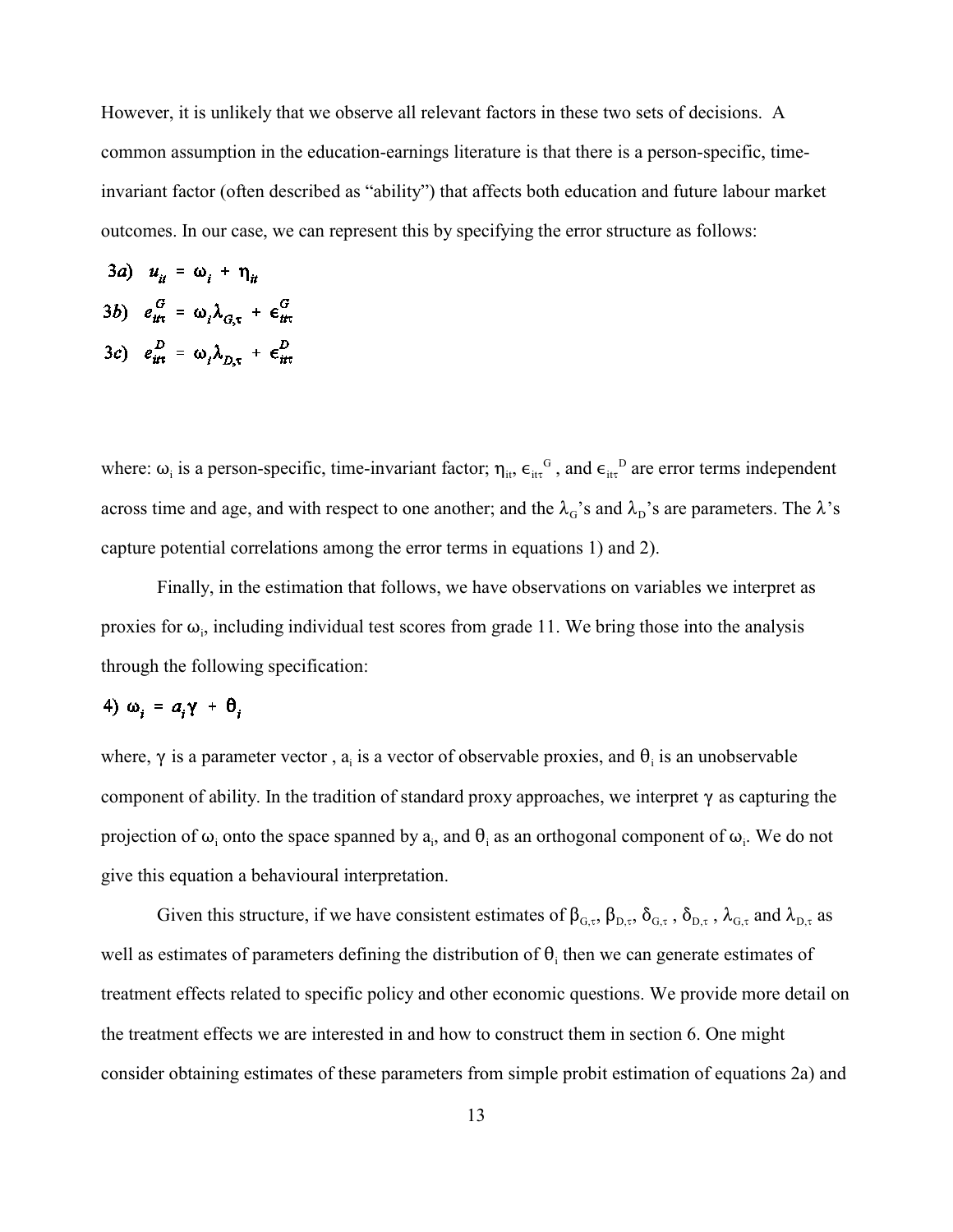2b). However, if the  $\lambda_G$ 's and  $\lambda_D$ 's are non-zero then simple estimation of 2a) and 2b) will not yield consistent estimates of the  $\beta$ <sup>3</sup> s and  $\beta$ <sup>3</sup> s, and thus of the impact of graduation on IA receipt. The difficulty arises because graduates and drop-outs will be systematically different with respect to  $\omega_i$ , and because  $\omega_i$  also affects IA outcomes. As a result, any observed differences in IA receipt between graduates and drop outs may reflect differences in  $\omega$ <sub>i</sub> rather than causal effects of high school graduation. Indeed, one could estimate differences in IA outcomes between graduates and drop-outs even if graduation had no causal effect on future IA receipt.

We adopt three different approaches to this standard identification problem. The first is to use proxies for  $\omega_i$ . Those proxies are the elements of the  $a_i$  vector in 4). Introducing  $a_i$  will completely address the endogeneity problem if  $\theta_i = 0$ , otherwise  $\theta_i$  remains in the error terms of both the high school and IA equations, creating problems. Note that  $\omega_i$  corresponds to the part of ability that is common across the high school and graduation equations. The  $\eta_{\rm it}$ ,  $\epsilon_{\rm it}$ ,  $^{G}$ , and  $\epsilon_{\rm it}$ ,  $^{D}$  terms may contain types of ability that are specific to the outcome corresponding to those error terms. Thus, the requirement that  $\theta_i = 0$  is the same as the standard requirement for a good proxy: that it captures the part of the variation in the omitted variable that is common to both the dependent variable and any right hand side variables. If we have a good proxy, we can estimate 2a) and 2b) as standard probits with the elements of a included as regressors and obtain consistent estimates of the key parameters.

Our second approach is to find an instrument for high school graduation: a variable that is in  $x_i$  but does not belong in  $z_{i\tau}$ . With a structure where there is heterogeneity across individuals in impacts, different instruments emphasize different parts of that heterogeneity distribution and generate different average effect estimates (Heckman, Lalonde and Smith (1999)). The third approach, which is less common, is to address the problem with  $\omega_i$  econometrically, as an unobservable, omitted factor. In this approach, a likelihood function is specified in which individual contributions to the likelihood are conditioned on  $\omega_i$ . The model is completed by integrating over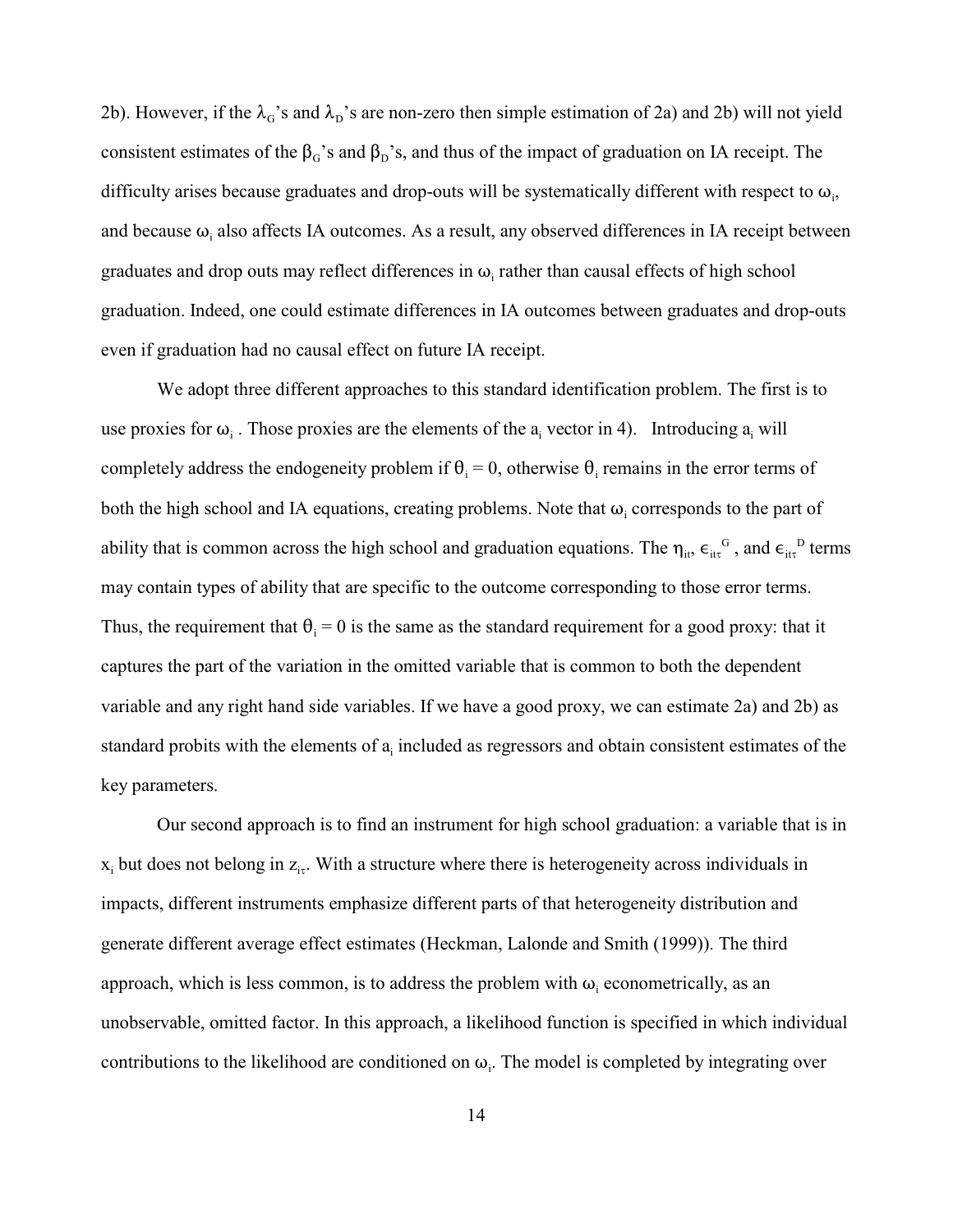the distribution of  $\omega_i$ , the parameters of which form part of the estimation problem. As in the first approach, the goal is to condition on the omitted factor. Aakvik et. al. (2000) use this approach to study vocational rehabilitation programmes in Norway and provide the interpretation that this can be viewed as a matching estimator where  $\omega_i$  is the key matching variable but is unobserved. In principle, this approach does not require exclusion restrictions to be identified given the error structure set out in 3a) - 3c). However, our main estimation combines approaches 1, 2 and 3, implementing the Aakvik et. al. (2000) type estimator but also using an instrument for education as well as proxies for unobserved heterogeneity. Essentially, we take an approach that allows for the possibility that  $\theta_i \neq 0$  in equation 4) and thus that we need to use other means to fully address endogeneity.

#### **4.2) Implementing the Estimator**

We implement an estimator based on equations 1) - 4) and the assumption that the error terms  $\eta_{it}$ ,  $\epsilon_{it}^{G}$ , and  $\epsilon_{it}^{D}$  are independently and normally distributed. Thus, conditional upon  $\theta_i$ , we can specify our model as a simple set of Probits: one corresponding to whether the individual graduates from grade 12 and separate Probits corresponding to IA receipt for either graduates or drop-outs (depending on which the individual is) for each year the individual is both age 19 or more and in our sample. An individual's contribution to the likelihood function consists of the set of Probit contribution values relevant for her, calculated for a specific value of  $\theta_i$ . For example, for an individual who graduates from high school, stays in the sample until age 21.5, and uses IA at age 19.5 but not in subsequent years, the contribution to the likelihood function for a specific value,  $\theta^*$ , is given by:

6) 
$$
l_i(\theta^*) = Pr(\eta_{it} > -x_{it}\alpha - a_i\gamma - \theta^*) * Pr(\epsilon_{itl9}^G > -z_{itl9}\beta_{G,19} - a_i\delta_{G,19} - \theta^*\lambda_{G,19}) *
$$
  
\n $Pr(\epsilon_{it20}^G \leq -z_{it20}\beta_{G,20} - a_i\delta_{G,20} - \theta^*\lambda_{G,20}) * Pr(\epsilon_{it21}^G \leq -z_{it21}\beta_{G,21} - a_i\delta_{G,21} - \theta^*\lambda_{G,21})$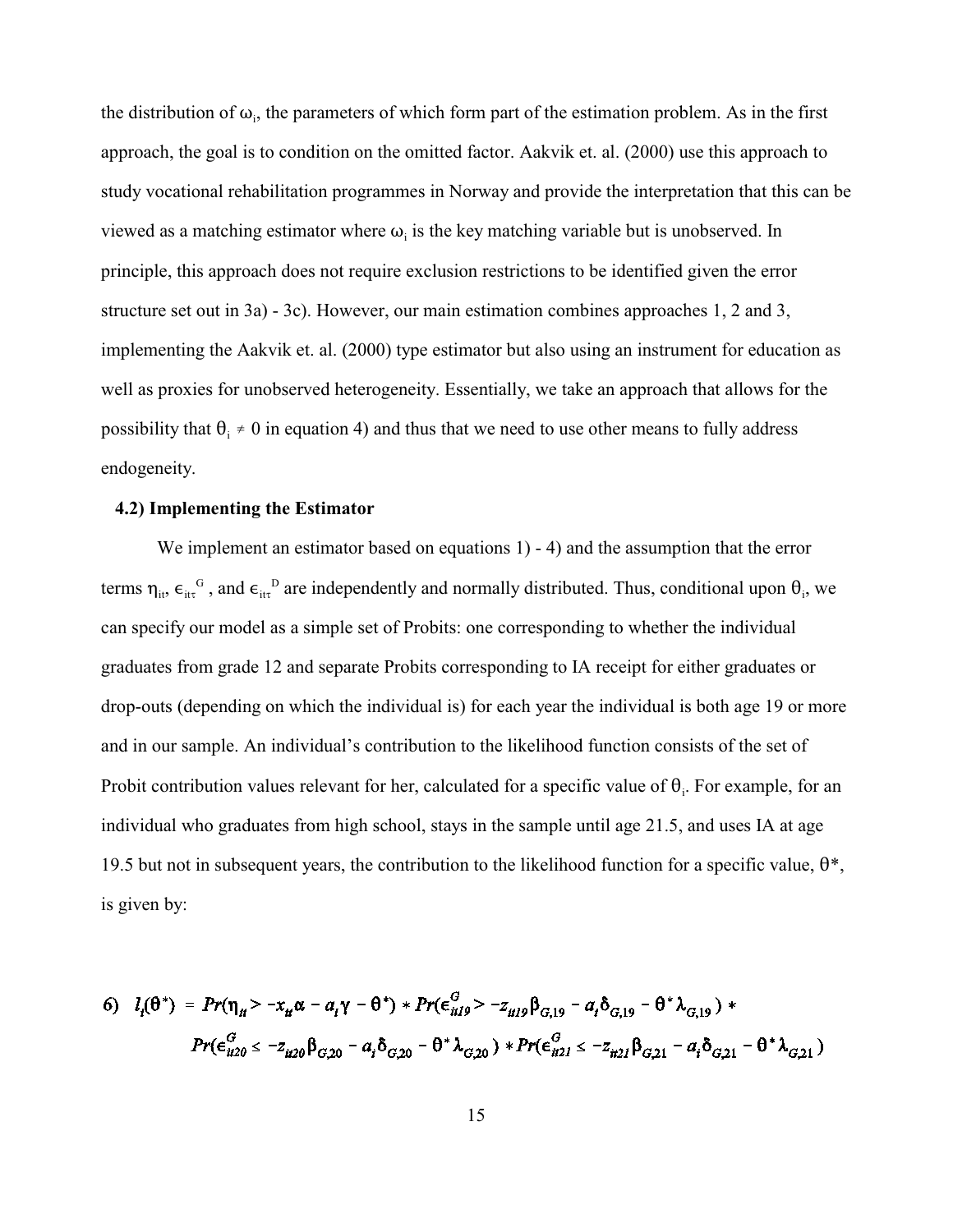We then multiply this contribution by the probability associated with  $\theta^*$ , repeat the exercise for all different values of  $\theta_i$  and then integrate across the full range of  $\theta_i$ . In practice, we use the type of approach described in Heckman and Singer (1984), where we specify the distribution of  $\theta_i$  nonparametrically as a discrete distribution with a finite set of mass points and associated probabilities. We estimate the locations of those mass points and the associated probabilities.<sup>4</sup> We do not impose the cross-equation restrictions linking the  $\delta$  parameters to the  $\gamma$  and  $\lambda$  parameters. The full likelihood function is specified in Appendix A.

Our estimator is similar in spirit to that in Carneiro et. al. (2003), except that they estimate an expanded system that includes equation 4) and they have more than one unobserved factor. In the end, this means that they estimate a distribution for  $\omega$ , relying heavily on the observable indicator, *a*, while we estimate only the distribution for  $\theta$ , which is the part of  $\omega$  remaining after using *a* as a proxy. As in indicator function approaches in standard regression analysis, their approach requires instruments or multiple indicators to obtain consistency. Ours is a proxy approach in which we need instruments or other solutions to the extent that the proxy is imperfect. Note that these kinds of estimators can be interpreted in a more reduced form manner in which incorporating and estimating the distribution of  $\theta_i$  is just a less parametric, flexible way of modelling the joint distribution of  $u_{i}$ ,  $e_{it}^G$  and  $e_{it}^D$  since mixtures of normals can mimic other distributions.

The  $x_i$  vector includes variables intended to capture the factors contributing to high school graduation described earlier.<sup>5</sup> Unfortunately, we do not have direct observations on parental income or education. We approach this problem in two ways. First, all of our estimation is done for children from families which received IA at some time before the child entered grade 12, thus narrowing the families under observation to a group with low income. Second, we use characteristics of the neighbourhood where the individual lived in grade 12 related to education and income. These latter variables can also be seen as capturing neighbourhood attitudes toward education. The full set of elements of  $x_i$  are as follows. From Census data we create the neighbourhood average income level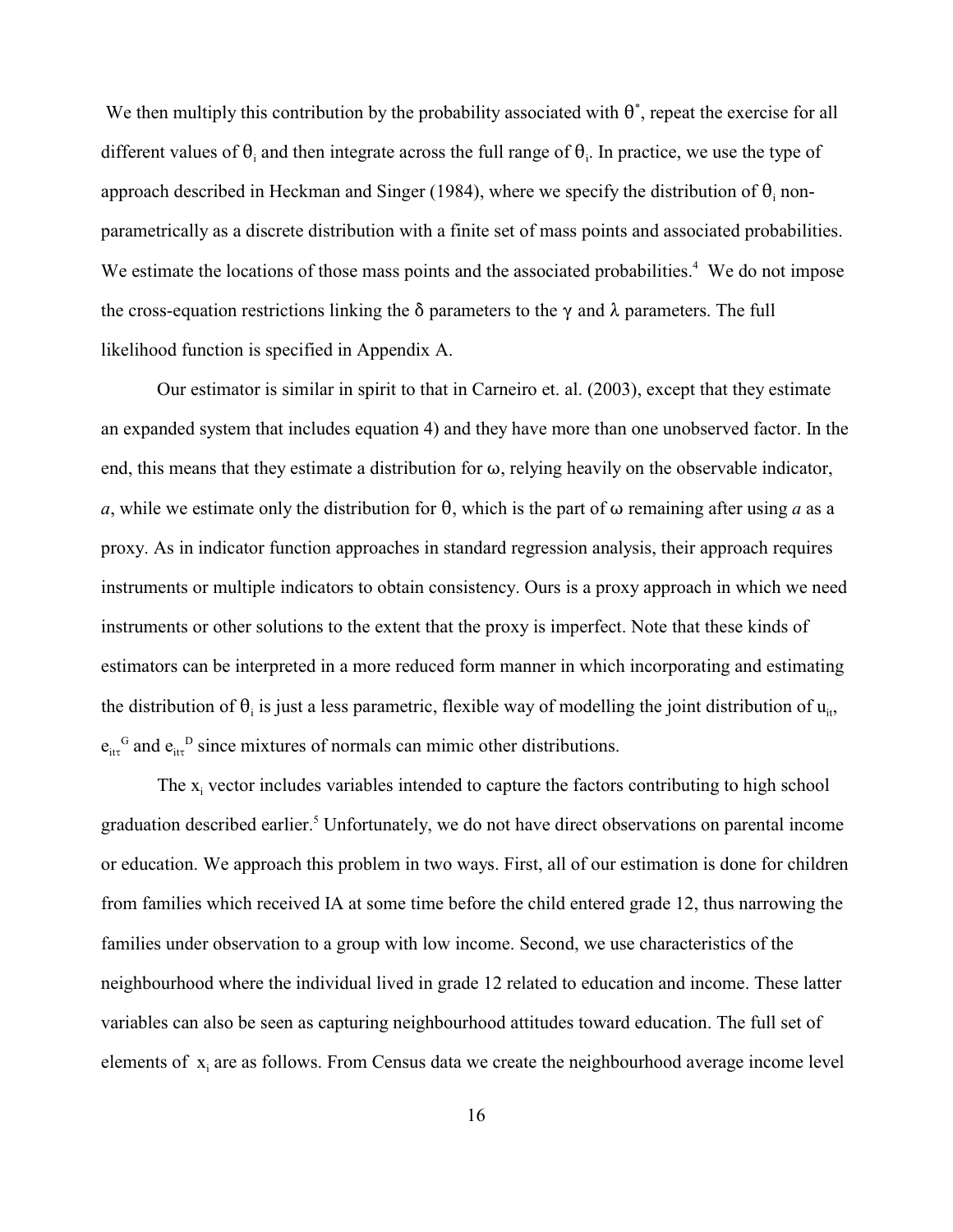(from which we then construct a dummy variable corresponding to neighbourhoods with average income above the  $75<sup>th</sup>$  percentile of the neighbourhood income distribution and another corresponding to neighbourhoods with average income below the  $25<sup>th</sup>$  percentile), the proportion of families in the neighbourhood with a lone parent, the proportion of individuals with less than a grade 9 education, and the proportion of individuals who are not immigrants. We also include the employment rate for the neighbourhood to capture labour market opportunities. All of these variables correspond to June 1996 (the Census date). We also include individual level indicators for whether the individual was of Native ethnic origin and whether English was the first language spoken at home. Both of these variables were constructed from IA administrative records. Finally, we include a set of dummy variables corresponding to the potential graduation year in order to capture time variation in the provincial labour market, education policy and IA parameters that might affect graduation decisions.

We use two set of variables to proxy for  $\omega_i$ . The first are variables reflecting whether the child came from a troubled household, on the assumption that coming from such a background has persistent negative effects on education and labour market outcomes through channels such as the child's ability to concentrate and maintain stable relationships. From provincial administrative records, we construct a dummy variable equalling one if the province had to come into a household to assess it for problems related to the child at any time before the child entered grade 12 (ASSESS), and a dummy variable equalling one if the assessment led to the province needing to provide counselling and other services (FAMSRV).

Our second set of proxy variables are built from the child's education records. The first is a dummy variable equalling one if the child failed any grade before grade 12 (PFAIL). The second, GR11F, is a fitted grade 11 grade average and requires some extra explanation. We have data for each individual on grades from a series of grade 11 exams. The number of exam grades we have in the dataset varies by individuals and there is no one grade (e.g., math) present for all individuals.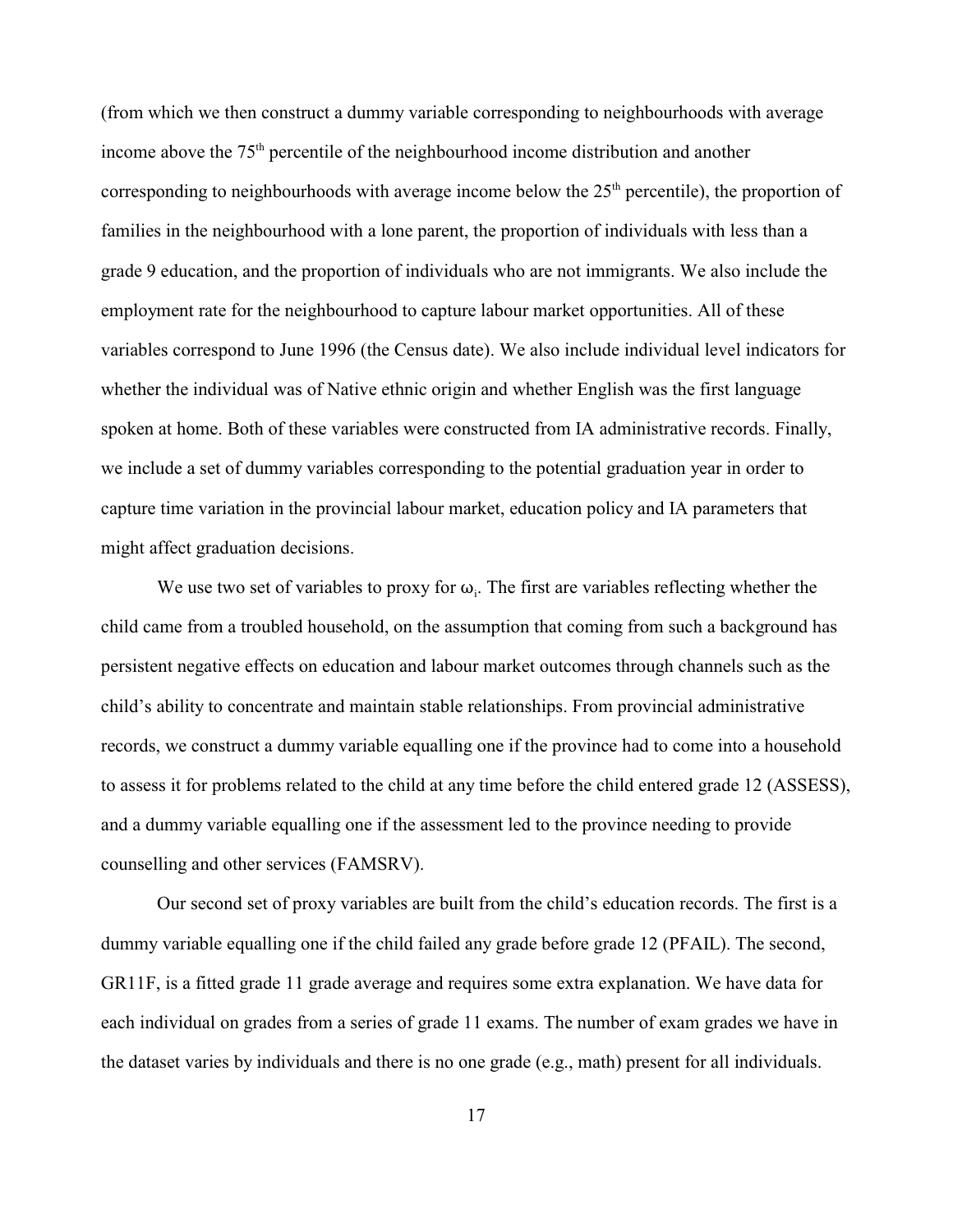Thus, we have to aggregate the grade data in a way that makes use of the varied individual data. We also adjust the fitted average grade to eliminate differential grade inflation across schools. The details on the construction of this variable are given in Appendix  $B<sup>6</sup>$ .

Our second identification approach involves specifying an instrument: a variable included in x but not in z. To fulfill this role, we introduce a set of dummy variables corresponding to each principal employed in a BC school in our sample period. The principals in the BC school system are purposefully shifted across schools every few years. Thus, in our sample period, 265 principals are employed and 65% of them change schools at least once in the period. The timing and location of the shifts are determined by the school boards and are not random. As a result, we need to separate principals' impacts on graduation from school specific effects. The latter might reflect problems in specific neighbourhoods that are persistent and could affect future IA outcomes, making them inappropriate as instruments. However, principal specific effects on graduation rates are unlikely to directly affect future IA outcomes. We take advantage of the switching of principals across schools to separate school effects from principals effects, including the average graduation rate for the high school calculated over the six years of our sample as a separate regressor in all equations.<sup>7</sup> Principal effects are then identified as the difference between the average graduation rates corresponding to a specific principal and the long term average rates at the schools at which s/he served.

We view this as a useful instrument because it captures variation that potentially reflects differences in policies that affect graduation. Thus, the average effect of high school graduation on future IA receipt we identify using this variable corresponds to the effect one would obtain from changing from the policies used by bad principals to the policies used by good principals. This seems to us to be a relevant type of variation to use in evaluating education outcomes in our policy context. Indeed, the education literature on effective schools places considerable weight on the impact of good principals on student outcomes (Raptis and Fleming(2002)). The  $5<sup>th</sup>$  percentile of the distribution of principal-specific raw average graduation rates is .74 while the  $95<sup>th</sup>$  percentile is .98.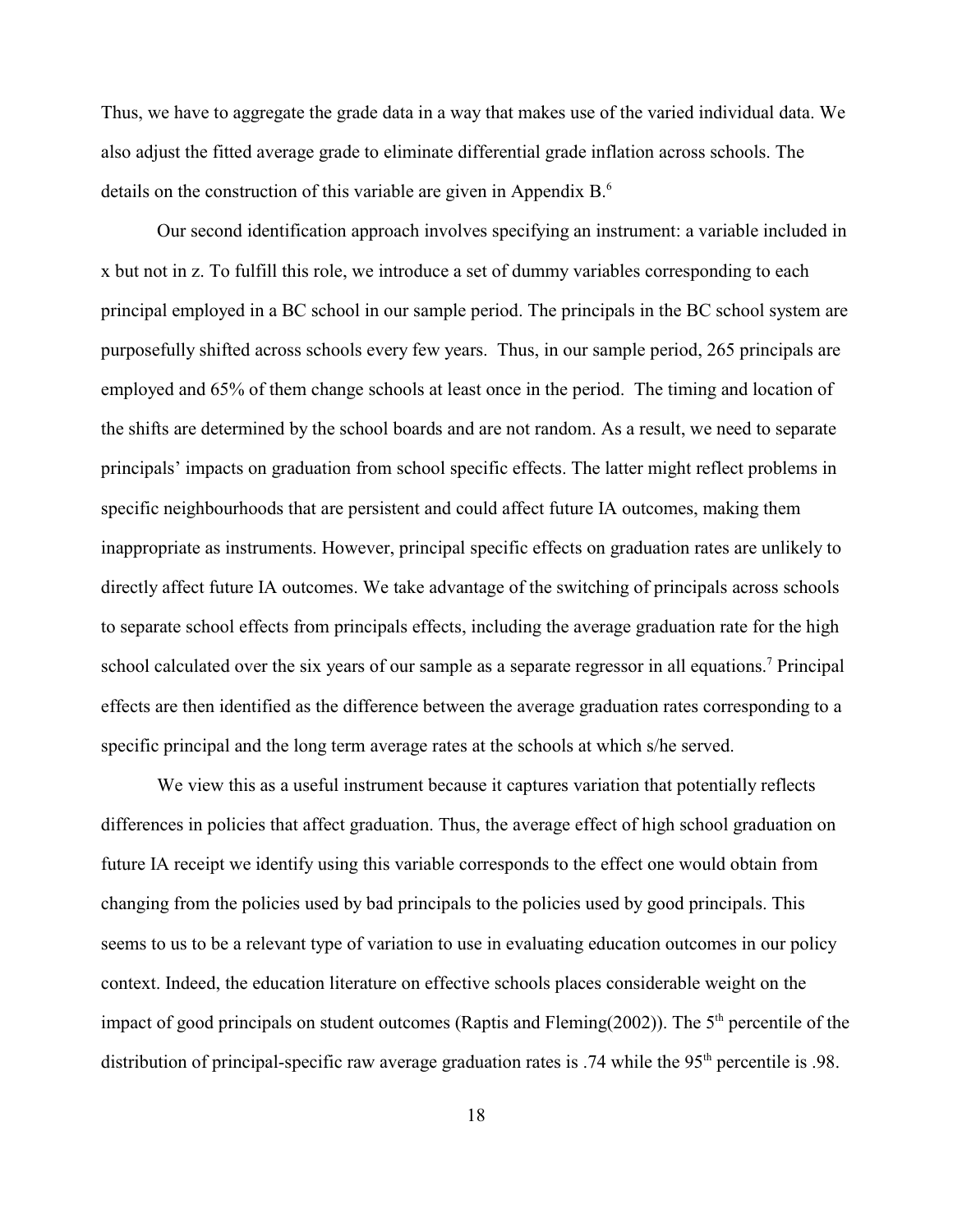Thus, there is considerable variation in graduation rates across principals.

The z vector includes all the variables specified above except the principal dummies. We also include a set of dummy variables corresponding to the calendar year in which the observation on IA receipt is made. For these variables, we impose the restriction that the corresponding elements of  $\beta_{G,\tau}$ , for graduates, are the same for all values of  $\tau$ . The analogous restriction is imposed on the  $\beta_{D,\tau}$  vectors for drop-outs. Thus, we estimate year effects that are common across age groups, allowing us to capture labour market shifts and/or changes in the IA system. The coefficients corresponding to Native status are also imposed to be the same for all values of  $\tau$  because of a lack of observations to identify this coefficient at separate ages.

A final concern in the IA processes is with dynamics. The inclusion of the  $\theta_i$  factor implies persistence in IA outcomes across ages. However, we would also like to capture potential structural dependence. To do this, we include a single lag of the IA dummy variable in all the z vectors except  $z_{it19}$  (the vector relevant for the age 19.5 process). We also include a variable which takes a value of 1 if the individual has ever used IA in any previous year except in  $z_{it19}$  and  $z_{it20}$ . Thus, the latter variable is identified relative to the first by differences in outcomes between individuals who did not use IA in the previous year but did use it in the past and individuals who did not use IA in the previous year and did not use in the past. Note that we observe individuals from the time they first become eligible for IA, that is from the start of the IA determination process. We follow Heckman (1981) in treating the initial IA outcome by effectively giving it its own distribution, which is conditioned on  $\theta$ . Because we control for  $\theta_i$  and thus unobserved heterogeneity, the coefficients on the IA history variables can be interpreted as reflecting structural dependence in a similar manner to the way functions of duration can be interpreted when using a Heckman and Singer(1984) estimator with duration models. Recall that we assume that, conditioning on  $\theta_i$ , the  $\epsilon_{i\tau}^G$ , and  $\epsilon_{i\tau}^G$  are independent across time, which is necessary to obtain the implication that the lagged dependent variable effects reflect causal impacts. Without that assumption, the coefficients on the lagged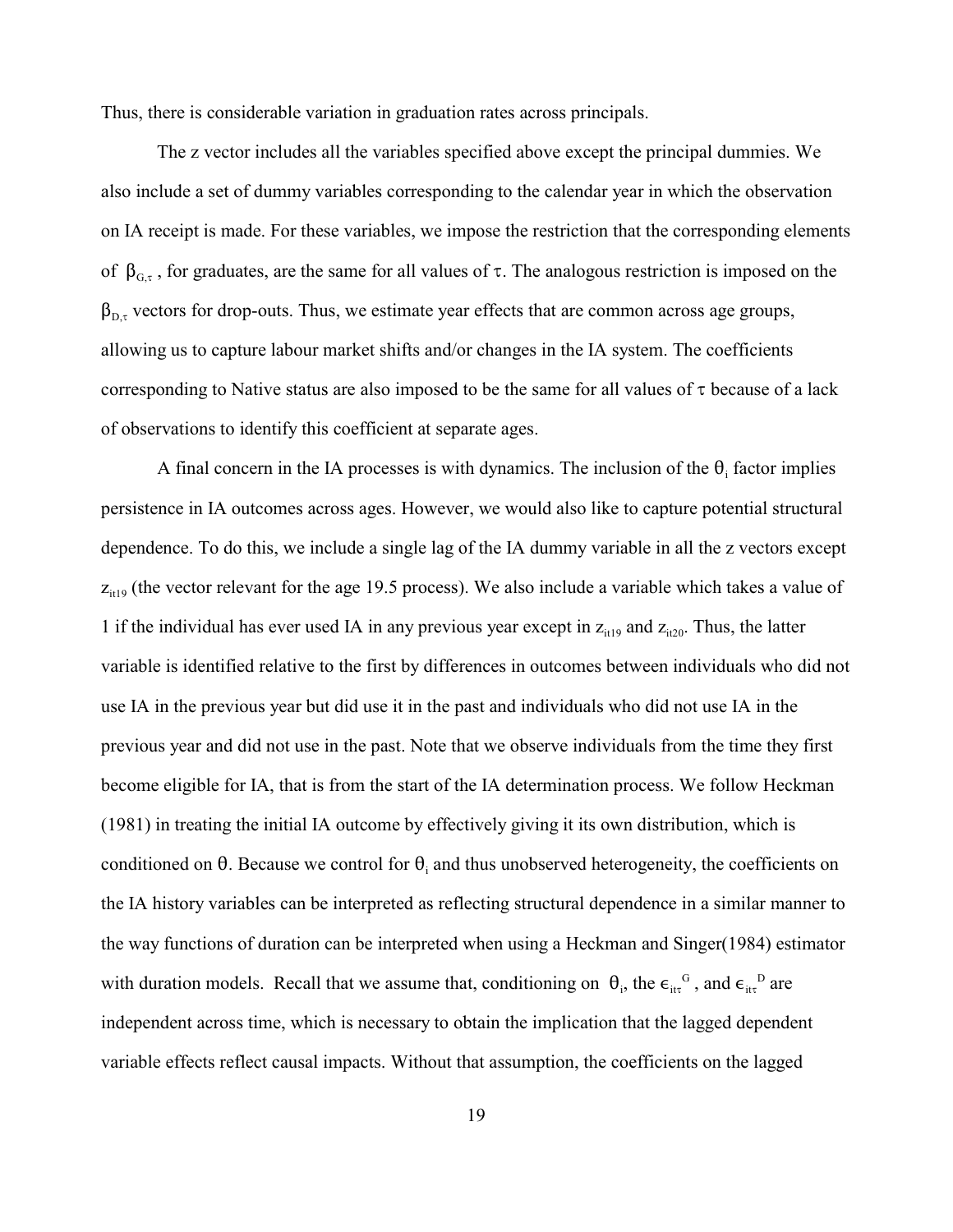dependent variables will reflect both causal impacts and time series processes in the errors. We are interested in the dynamics of the process regardless of whether it bears a causal interpretation and so do not attempt to investigate this issue further.

#### **5.0) Results: Parameter Estimates**

#### **5.1) Probit Style Estimates**

We begin with estimates from running simple Probits on IA use at each age (with the crossequation restrictions related to calendar year and Native status effects mentioned above) plus a Probit on graduation. Given that we include the test score, past failure and family background variables, which we interpret as proxies for  $\omega_i$ , this approach yields consistent estimates for the relevant parameters under the assumption that these are a good set of proxies (i.e., that  $\theta_i = 0$ ). It would also yield consistent estimates if the  $\lambda$ 's equalled zero and, hence, there was no endogeneity problem. We will call this the Homogeneous model, though there could be plenty of relevant heterogeneity in treatment effects coming through the  $z_i$  and  $a_i$  vectors.

The first two columns of Table 3 contain the derivatives for the probability of high school graduation from the Homogeneous model for females and males, respectively. The derivatives are calculated for a typical person type<sup>8</sup> and correspond, in each case, to a switching of the corresponding variable from 0 to 1 if it is a dummy variable or increasing it by 1 standard deviation if it is a continuous variable. The first point of interest from the table is that none of the Census tract level variables are statistically significant or economically substantial. This suggests that once we control for our rich set of individual characteristics and for school average graduation rates, neighbourhood characteristics have no strong role in the graduation outcome. On the other hand, having been in a family situation where the province had to intervene is associated with a 3 to 5 percentage point reduction in the graduation rate, with the effects being larger and more statistically significant for females. We view these variables as picking up otherwise unobserved heterogeneity in terms of family background rather than as anything causal. The finding that neighbourhood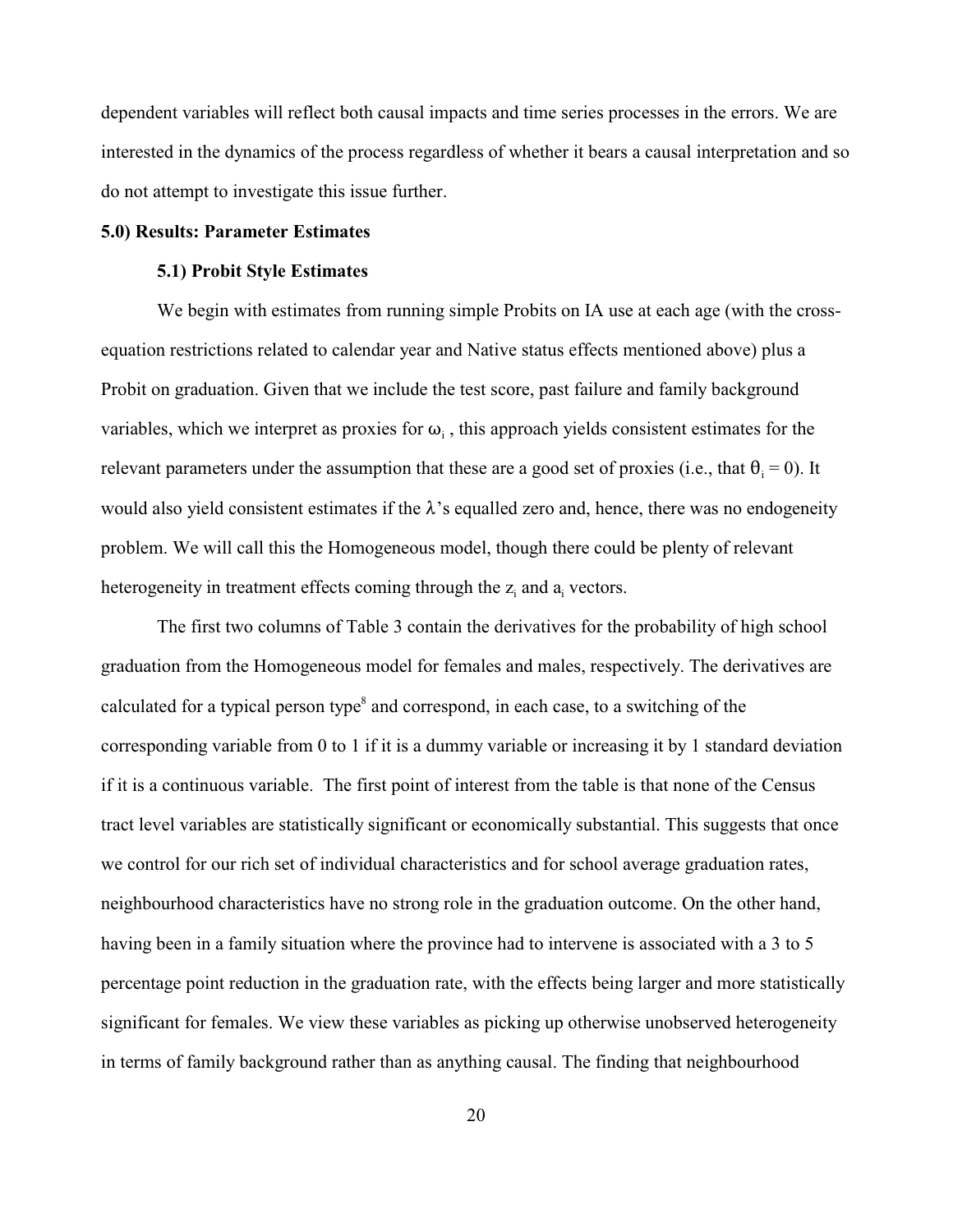characteristics do not affect longer term outcomes but family conditions do, fits with results in Oreopoulos(2003) on low income families in Toronto.

Previous school outcomes have a strong relationship with graduation. A one standard deviation increase in the average grade 11 grades increases the graduation rate by 14% for females and 16% for males, and having failed a previous grade is associated with statistically significant declines in the probability of graduating. The other main variables of interest are the school principal dummies. Rather than reporting the over 240 coefficients associated with these effects, we present the minimum and maximum estimated effects. Those effects are quite large, especially for males. Having the worst principal in the sample reduces the probability of graduating by 72 percentage points relative to having the median principal. Approximately 29% and 22% of the estimated principal effects are statistically significant at the 10% level for females and males, respectively, and we can easily reject the restriction that the effects are all zero. Thus, differences across principals appears to be a good instrument, exhibiting considerable variation.

Our model contains separate sets of parameters for the IA processes at each of six ages for both drop-outs and graduates. Rather than present all of those parameters, we present the estimated marginal effects for the IA take up processes for the youngest (19.5) and oldest (24.5) groups in our data. Table 4a contains the estimated effects for 19.5 year old graduates, with the first two columns containing the results from the Homogeneous model. With a few exceptions, the neighbourhood characteristics again seem to play relatively minor roles in determining the outcome of interest. The main exceptions are that having a higher percentage native born in the census tract (i.e., fewer immigrants) is associated with higher IA use, and being in a region with a higher employment rate lowers IA use. As with the high school graduation process, the proxies for unobserved ability and background have economically substantial and statistically significant impacts. For example, having failed a grade before grade 12 is associated with an increase in the probability of using IA at age 19.5 of .066 for females and .035 for males. As a general rule, these heterogeneity variables have a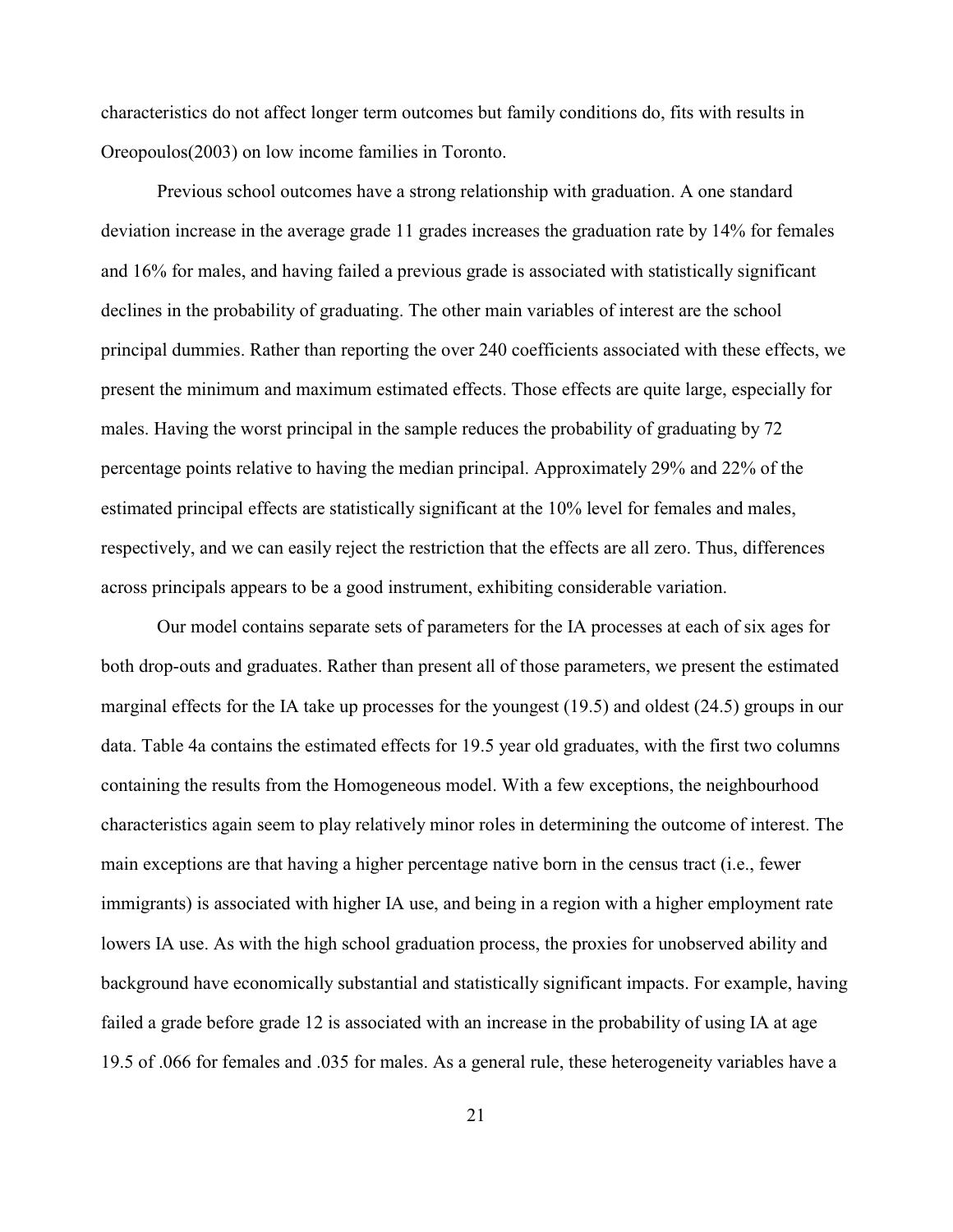larger impact on females than males. Finally, the year effects accord with well known patterns in the BC welfare system. The estimates indicate little in terms of significant changes in overall IA use up to 1996 but reflect sharp drops in use in the remaining years of the sample. The fall likely reflects a combination of the impacts of a significant tightening of the IA system in 1996 and some improvements in the labour market.

The first two columns of Table 4b contains a similar set of derivatives but for 19.5 year old drop outs. For the drop outs, the neighbourhood characteristics are even less important, with even differences in local employment rates having little impact. On the other hand, the family intervention variables have much larger effects. Having had Family Services check on the household is associated with a 10 percentage point increase in the IA usage rate for females. On the other hand, grade 11 grades play a smaller role and having failed a grade plays about the same size role as for graduates. The year effects again suggest large drop-offs in IA use after 1996.

Table 5a contains the probability derivatives for 24.5 year old graduates. Comparing the results to those in Table 4a, the most noticeable difference is that the family background and school results variables are smaller, being generally not statistically significant and often economically insubstantial. Thus, background characteristics that are important just after leaving school appear less important with time. Individual heterogeneity does not appear to take the kind of time constant form that is often assumed.

The strongest estimated effects are associated with the lagged IA and IA history variables. The lagged IA variable indicates that a female sample member who used IA at age 23.5 has a probability of using IA at age 24.5 that is .26 higher than if she had not used IA in the previous year. Having ever used IA in the past raised the probability of using IA at age 24.5 by .16 for females and .11 for males. Thus, there appear to be strong dynamic effects from IA use.

#### **5.2) Estimates From the Full Model**

We next implement the full model including the unobserved heterogeneity distribution. We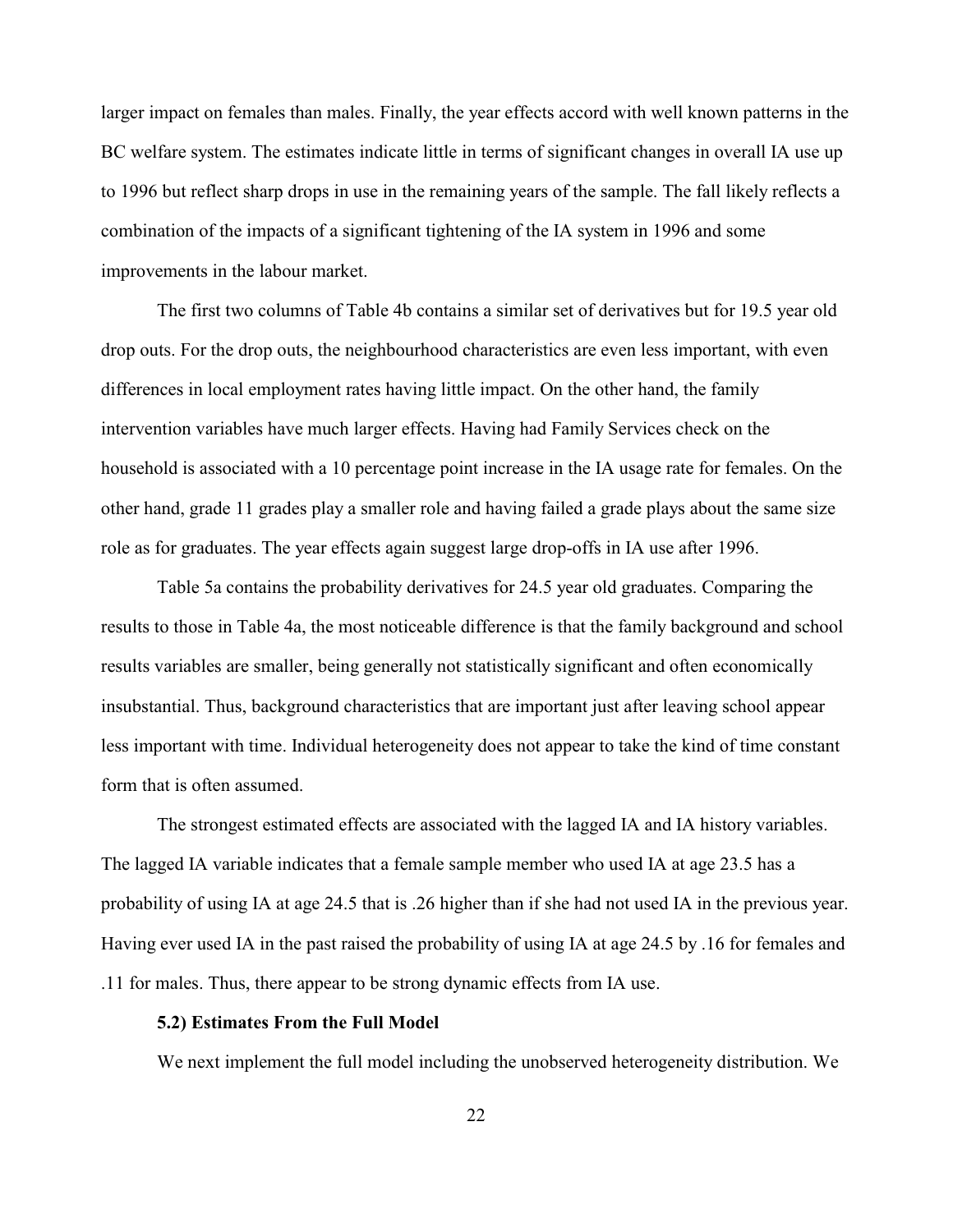found that we fit the data best with three points of support for the  $\theta_i$  distribution.<sup>910</sup> The third and fourth columns of Table 3 contain probability derivatives of the high school graduation outcome from the full model for females and males.<sup>11</sup> The estimated derivatives are extremely similar to those from the Homogeneous model in both their absolute size and their significance patterns. The last three rows of the table are presented to help understand the role being played by the estimated unobserved heterogeneity. The first of these rows corresponds to the fitted probability generated for the base case person using the "base" value of  $\theta_i$  (the case where  $\theta_i$  is normalized to zero). The other two rows correspond to the differences between fitted probabilities obtained for the base case person with one of the two estimated  $\theta_i$  values and the fitted probability given in the first of the three rows. From these rows, it is apparent that the basic person type has a relatively high (.83) probability of graduating and that the other two groups do not differ greatly (and not statistically significantly) from this base person. In other words, there is only limited unobserved heterogeneity involved in the graduation process. The estimated probabilities associated with these three  $\theta_i$  values are .66, .04 and .30 for females and .26, .73, and .01 for males.

We turn next to the probability derivatives for the IA processes based on the full model. The estimated derivatives for 19.5 year old graduates in columns 3 and 4 of Table 4a are very much like what was observed for the homogeneous model. Again, the strongest estimated effects are from the family background and school results variables. As with the high school graduation equation, we report the fitted probability for the basic person type with the base value for  $\theta_i$  and the differences between that probability and the fitted probabilities associated with each of the estimated values for  $\theta_i$ . Recall that in this case, the  $\theta_i$  values are multiplied by  $\lambda_{G,19}$ . The estimated values for the  $\lambda$ 's as well as the underlying estimates of the  $\theta$  distribution are given in Table 6. For the female estimates  $\lambda_{G,19}$  is negative, with the implication that the types of individuals with lower probabilities of graduating have higher probabilities of receiving IA. This would fit with a notion of  $\theta_i$  as something like an ability which improves both schooling and labour market outcomes. On the other hand, the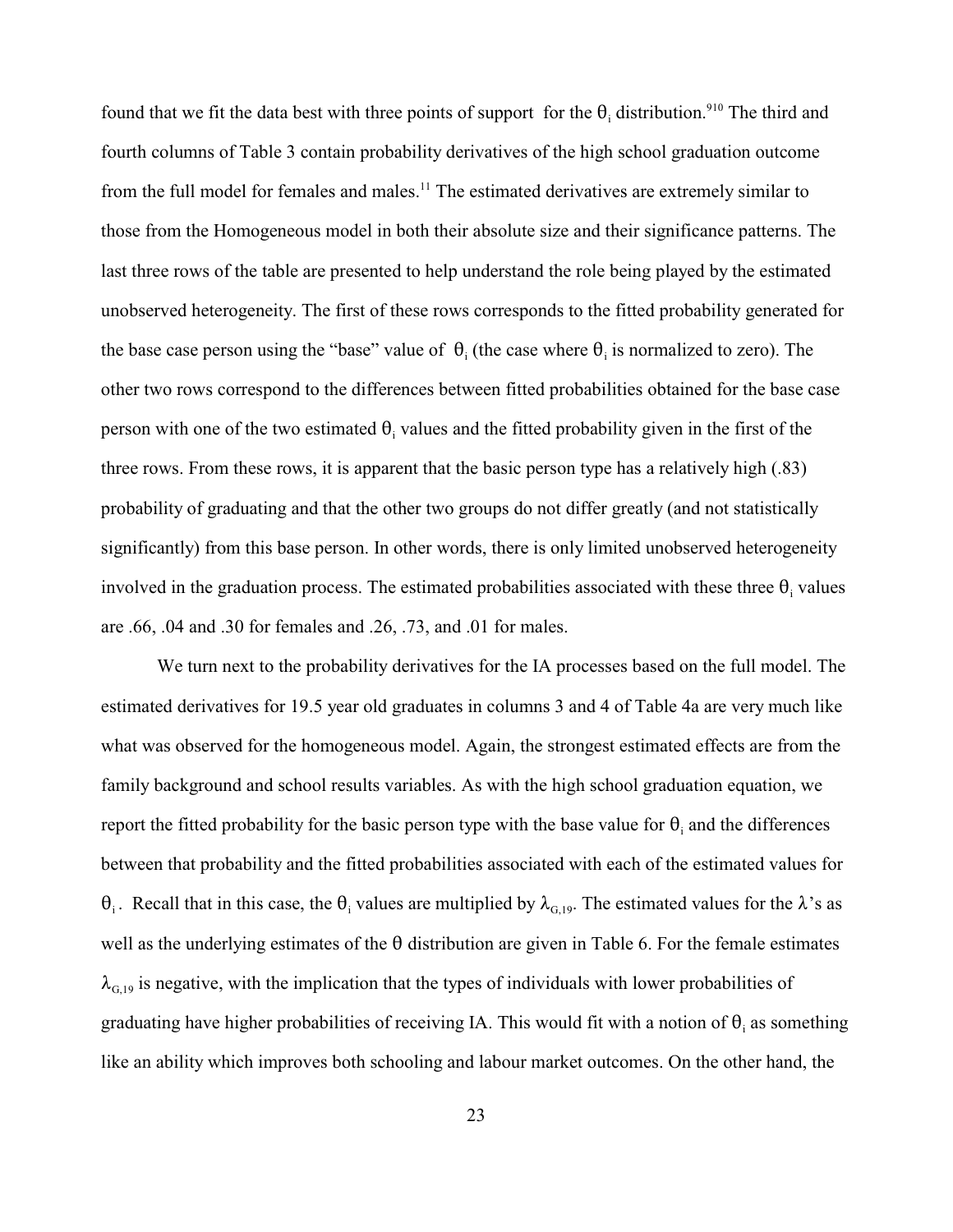estimate of  $\lambda_{G,19}$  for males is positive, which does not make immediate intuitive sense. However, it might arise in situations where there are good jobs available for drop-outs (such as in resource based economies). In that case, job offers may be made to more able individuals before they complete high school, implying an unobserved trait that is associated with a greater probability of dropping out and a lower probability of using IA. What makes this plausible is the nearly zero returns to completing high school for young males in Canada, at least at the start of this period (Donald et. al. (2001)). Whatever is behind the differing error correlations for males and females, the  $\lambda_{0.19}$  parameters are sufficiently large to imply that small unobserved heterogeneity in the graduation process is translated into large heterogeneity in the IA process. Thus, for females, a person with the base type observed characteristics has probabilities of taking up IA at age 19.5 ranging from .03 to .54, depending on their  $\theta_i$  type. For males the range is somewhat smaller but is still large.

The derivatives for 19.5 year old drop outs based on the full model (shown in columns 3 and 4 of Table 4b) are again much like those from the Homogeneous model and, paralleling the results for graduates, include a negative  $\lambda_{\text{D,19}}$  value for females and a positive value for males. We again observe substantial impacts of unobserved heterogeneity, with males now having the larger range.

Introducing the unobserved heterogeneity component for 24.5 year old graduates has several substantial effects relative to the results from the Homogeneous model, seen in the probability derivatives in Table 5a. First, the absolute values of the estimated family background and schooling results variables are larger, though still not always statistically significant. This is particularly the case for females. Second, the lagged IA use and IA history variables are much smaller in absolute value and, for males, not statistically significant. Indeed, for both males and females the lagged IA variable takes a surprising negative sign, but in both cases this is not well defined and not economically substantial. Third, the unobserved heterogeneity impacts become much larger. There is now one person type with virtually zero probability of receiving IA, one type with a probability of almost one, and one person type with a probability in the range of .19 to .23 of receiving IA. This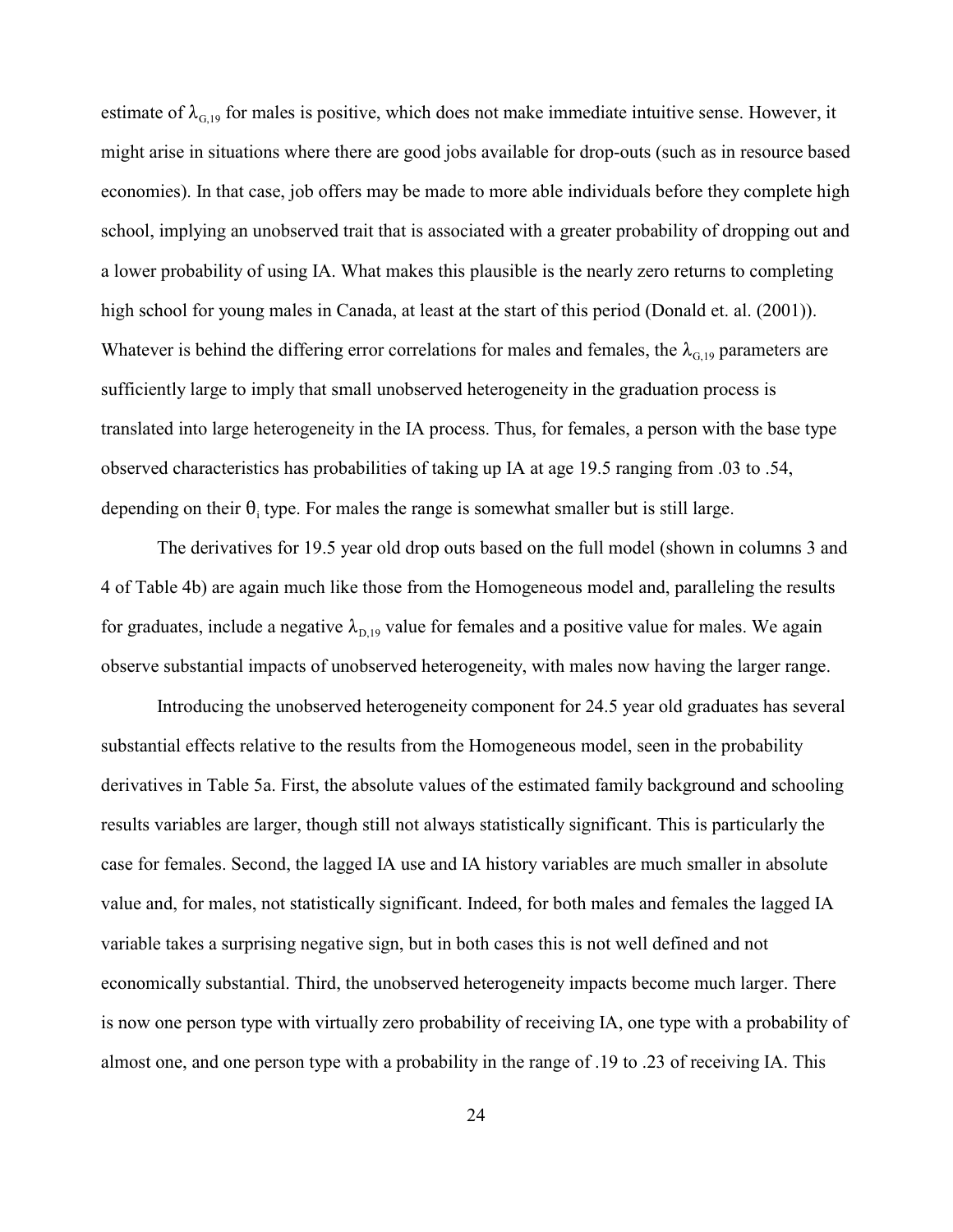fits with a general pattern in which the  $\lambda$  coefficient values increase with age.

Changes in the IA history coefficients when moving from the Homogeneous to the Full model potentially point to the conclusion that the strong IA history effects observed in the Homogeneous model results are, in fact, unobserved heterogeneity effects. However, we had some difficulty in identifying the  $\lambda$  coefficients at older ages for males and, in fact, had to restrict the  $\lambda$ values for the three oldest male age groups to be equal. Imposing this restriction did not change any estimated coefficients apart from those on the IA history variables. We conclude from this that unobserved heterogeneity versus state dependence is not well identified at older ages (particularly for males). There is clearly persistence in the data but we do not have a convincing means for determining its source. Fortunately, the estimated treatment effects in which we are interested do not vary much with changes in how we incorporate this persistence. Thus, the heterogeneity/state dependence debate does not appear to be important for our purposes and we do not pursue it further.

The probability derivatives for drop-outs at age 24.5, shown in Table 5b, share a similar, though not identical, pattern to those for graduates. In particular, the impacts of the history variables are again cut dramatically, but for females the lagged IA variable remains substantial and significant. Also, the range of heterogeneity is again increased such that there is a nearly probability one type and a nearly probability zero type (around 0.06) for both females and males.

#### **6) Treatment Effects**

#### **6.1) Defining Treatment Effects**

Our ultimate goal in estimating the models just described is to obtain estimates of the impact of graduating from high school on IA use for various groups. In the terminology of the training impact literature, we are interested in estimating treatment effects, where the treatment in this case is graduation and the outcome we focus on is IA receipt. We can meet that goal using the estimated parameters from our model. As Aakvik et. al.(2000) point out in deriving what is essentially this model in a different context, if we have consistent estimates of all of the parameters in equations 2)-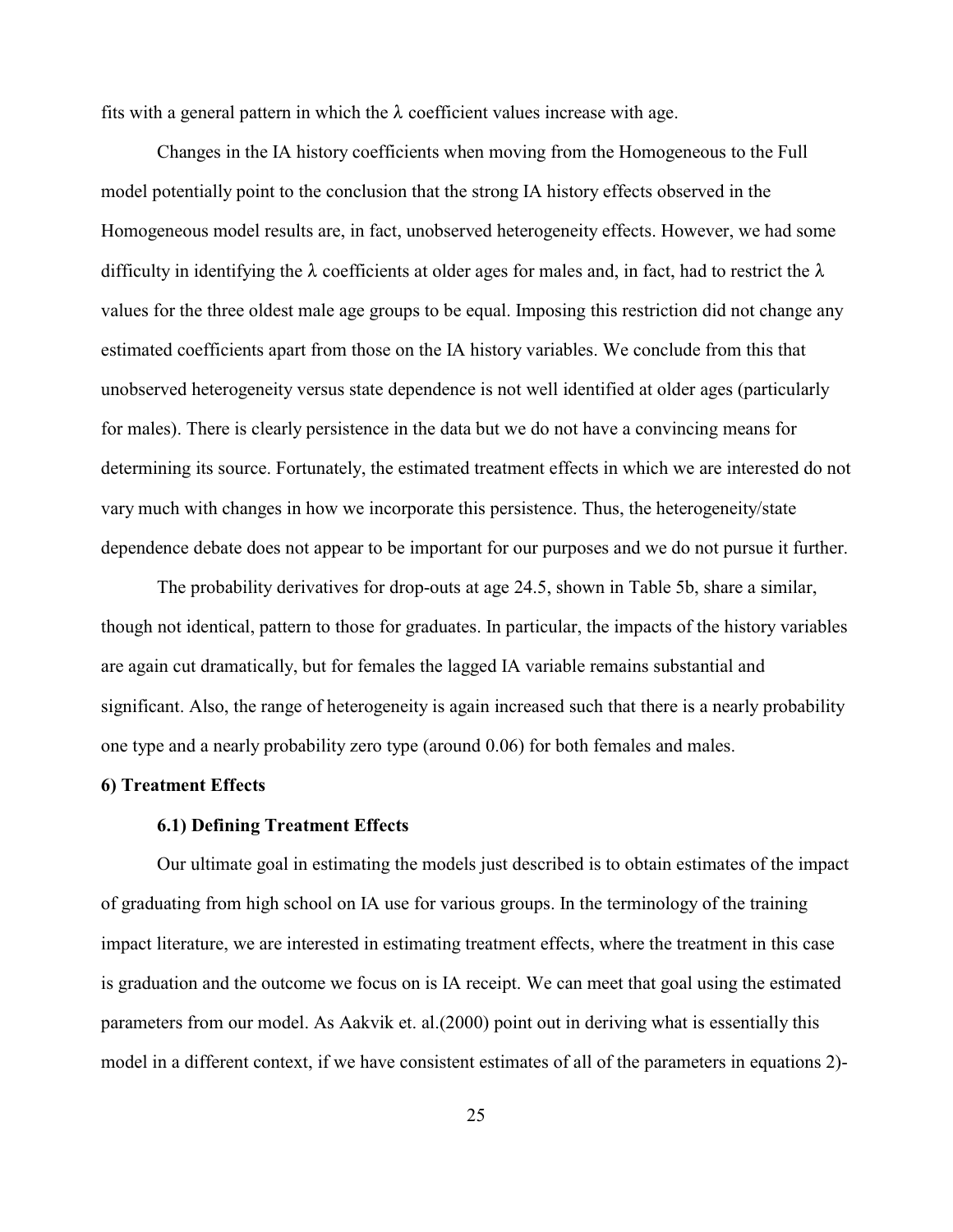4) (including the parameters determining the distribution of  $\theta_i$ ) then we can obtain the joint distribution of the graduation and IA outcomes for any individual and, from that, any specified treatment effect. For example, the average treatment effect at age  $\tau$  for the set of individuals in group j, all of whom share the vector  $\{z_{i\tau}, a_{i}, \theta_{i}\}\$ is given by:

5) 
$$
Diff_{j\tau} = E(D_{j\tau}^{l,G}) - E(D_{j\tau}^{l,D})
$$
  
\t\t\t $= Pr(\epsilon_{ij\tau}^{G} > -z_{j\tau} \beta_{G,\tau} - a_{j} \delta_{G,\tau} - \theta_{j} \lambda_{G,\tau}) - Pr(\epsilon_{ij\tau}^{D} > -z_{j\tau} \beta_{D,\tau} - a_{j} \delta_{D,\tau} - \theta_{j} \lambda_{D,\tau})$   
\t\t\t $= (1 - F(-z_{j\tau} \beta_{G,\tau} - a_{j} \delta_{G,\tau} - \theta_{j} \lambda_{G,\tau})) - (1 - F(-z_{j\tau} \beta_{D,\tau} - a_{j} \delta_{D,\tau} - \theta_{j} \lambda_{D,\tau}))$ 

where, we have suppressed the t subscript to denote that we are seeking treatment effects controlling for macro time effects, the  $\delta$  vectors correspond to combinations of the  $\gamma$  vector and the  $\lambda$  parameters, and F is the cumulative distribution function corresponding to the  $\epsilon$ 's. The only complication arises because  $\theta_j$  is unobservable. We describe how we deal with that below.

A key insight from the recent treatment effect literature is that approaches to defining and estimating treatment effects hinge critically upon whether those effects differ across individuals. If the effects do exhibit heterogeneity then we turn to averages across groups of individuals and the central decision is which group we should focus on to make relevant policy statements or for understanding the economic processes behind the data. If the I's (latent variables) in equations 2a) and 2b) were directly observable then the question of whether there is heterogeneity in treatment effects would be completely captured in the parameters in equations 2)- 4). In particular, all individuals would face the same treatment effect if  $\beta_{G,\tau} = \beta_{D,\tau}$  (apart from the intercept coefficients),  $\delta_{G,\tau} = \delta_{D,\tau}$ , and  $\lambda_{G,\tau} = \lambda_{D,\tau}$ . The situation is more complicated with qualitative dependent variables because even if  $\beta_{G,\tau} = \beta_{D,\tau}$  (apart from the intercept coefficients),  $\delta_{G,\tau} = \delta_{D,\tau}$ , and  $\lambda_{G,\tau} = \lambda_{D,\tau}$ , average differentials of the type given in 5) would vary across groups with different values of  $z_{j\tau}$ ,  $a_j$  and  $\theta_j$ simply because F is a nonlinear function whose level will depend on the values of  $z_{j\tau}$ ,  $a_j$  and  $\theta_j$ . We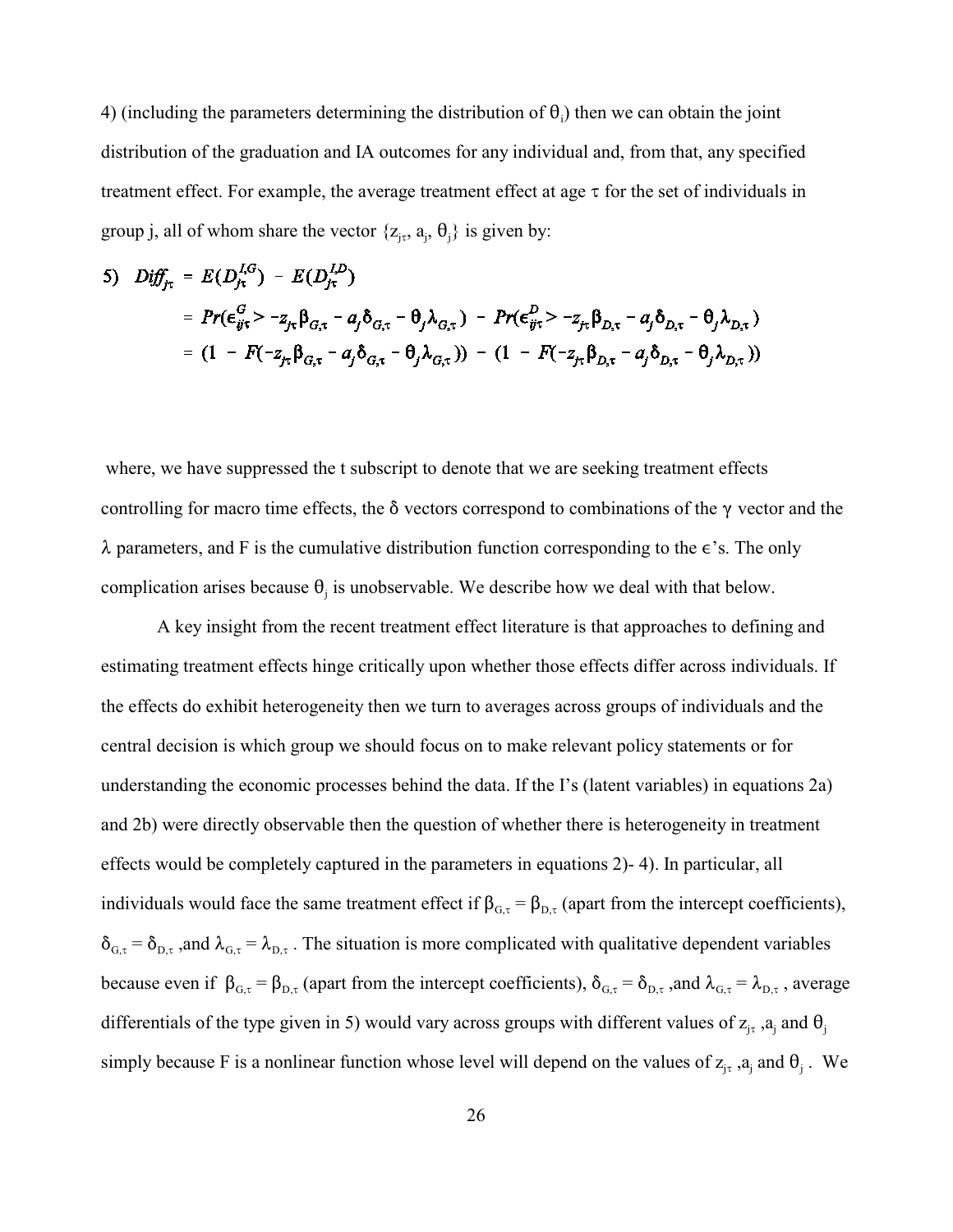want to differentiate this type of variation in  $\text{Diff}_{j\tau}$  from what we might call meaningful heterogeneity. We define meaningful heterogeneity as follows. Consider two groups, A and B, characterized by the vectors  $\{z_{A_{\tau}}, a_{A}, \theta_{A}\}\$  and  $\{z_{B_{\tau}}, a_{B}, \theta_{B}\}\$ . Suppose the two groups have the same probability of using IA at age  $\tau$  if they drop out of school. If A and B have different probabilities of using IA if they graduate (and therefore different  $\text{Diff}_{j\tau}$  values) then there is meaningful heterogeneity in the treatment effect. For this type of heterogeneity not to exist for any two such groups with any characteristic vectors, we must have the same condition as before:  $\beta_{G,\tau} = \beta_{D,\tau}$  (apart from the intercept coefficients),  $\delta_{G,\tau} = \delta_{D,\tau}$ , and  $\lambda_{G,\tau} = \lambda_{D,\tau}$ . This defines heterogeneity at a given point on the F function and thus allows for differentials to vary along the F function.

Assuming there is meaningful heterogeneity, we need to decide for which groups we would like to calculate average treatment effects. The groups are typically defined based on conditioning related to the treatment outcome (rather than just on a value of the  $\{z_{j\tau}, a_j, \theta_j\}$  vector as was done in 5)). In our case, we estimate three types of average treatment effects. The first is the average treatment effect for the whole population (also called the average treatment effect for a randomly selected individual). This average effect has a substantial intellectual history since it is what one obtains from the Heckman two step estimator and, as we show below, it is useful for discussing the relative importance of heterogeneity and true causal impacts behind observed differences between actual graduates and drop-outs. However, its policy usefulness is doubtful because we are not considering policies in which individuals are selected at random to graduate from high school. The second is the average treatment effect for drop-outs (also called the effect of treatment on the untreated). The ultimate goal of policy in this area is likely to try to get drop-outs to stay in school through graduation, and this effect corresponds to the average impact for people in that policy target group. Another common effect is the effect of treatment on the treated (i.e., the impact for those who graduated). This allows us to see whether high school pays off for those who have graduated. Since we are not considering policies in which we withdraw public schooling, this seems less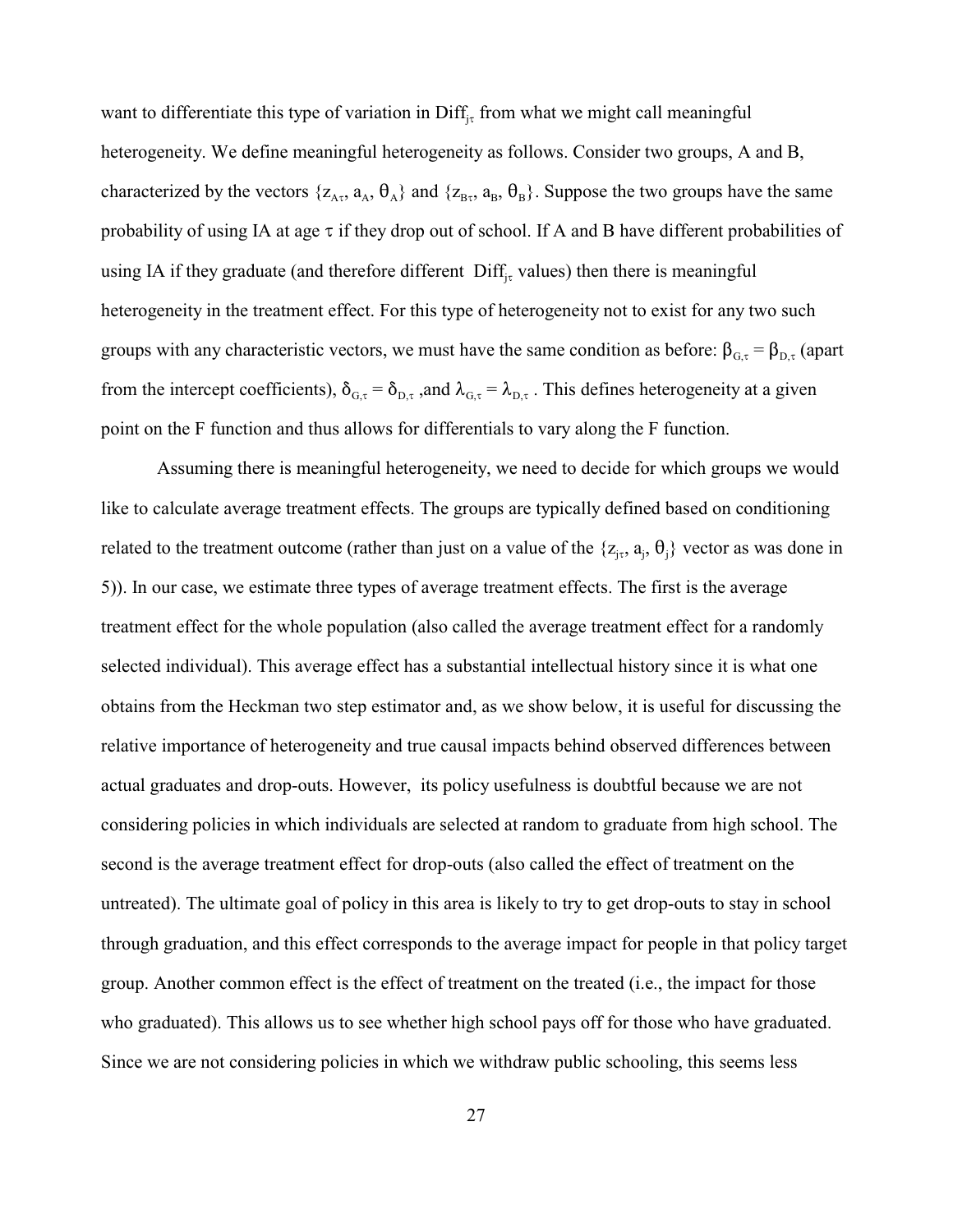relevant than treatment on the untreated in our case. Finally, local average treatment effect (LATE) estimators estimate the average effect for individuals who would change their graduation status in response to a force which exogenously shifts the graduation rate (an instrument). As we discuss below, our main instrument consists of school principal fixed effects and, thus, we can estimate a LATE corresponding to the average treatment effect among drop-outs who would be influenced to graduate high school by a better principal.

#### **6.2.1) Homogeneous Model - Benchmark Impacts**

Before generating our three treatment effects, we begin with some benchmark estimated IA impact profiles constructed from the Homogeneous Model estimates. We simulate the profiles in a series of steps. First, we generate a fitted probability of graduating from high school for each youth in the sample, given their characteristics and the estimates from the high school graduation equation. This calculated probability is compared with a random draw from a uniform distribution on [0, 1] to assign an appropriate graduation status to each sample member. Those youth assigned to graduate are then used to simulate IA take-up based on their individual characteristics and using the parameter estimates from the IA take-up equations for graduates. A probability of IA use is constructed at each age, and these calculated probabilities are compared to random draws from U[0, 1]. If an individual is predicted to take-up IA at any age, that then impacts the value of the IA history variables included at older ages when constructing probabilities of IA take-up. The same procedure is used to simulate IA take-up for youths predicted to drop-out. These simulations are conducted 200 times for each individual in the sample. The average of the simulated probabilities across all individuals and across these 200 repetitions are then calculated, for graduating from high school, and for IA take-up at each age for predicted graduates and predicted dropouts.

In figures 2a and 2b, we plot the fitted probability of using IA for graduates and dropouts, and the difference between the two, along with the raw IA use proportions from our sample. To match the sample probabilities, we only use an individual's simulated history at a given age if that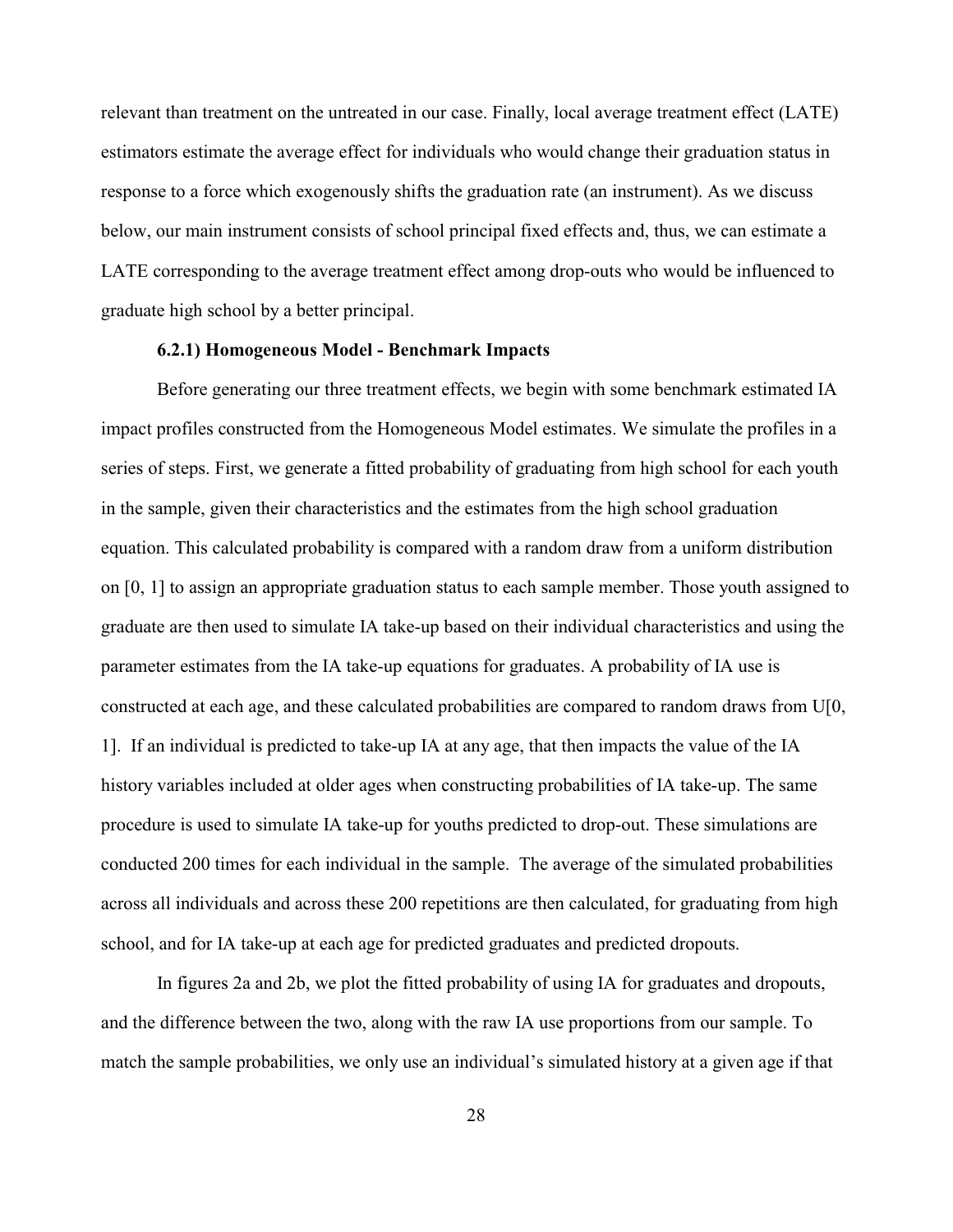person was in our sample at that age. The resulting fitted probabilities<sup>12</sup> are very close to the observed IA use patterns. These model benchmark patterns thus match closely the main patterns in the data that we are interested in. The difference in IA use probabilities between graduates and dropouts is the main focus in our analysis, as we attempt to uncover whether this is the causal impact of graduation.

The IA use profiles in figures 2a and 2b are relatively strongly negatively sloped for both males and females. This might arise because IA use declines with age but might also reflect influences from the types of macro patterns seen in Tables 4 and 5. For this reason, we construct our remaining profiles with all the time dummy variables set to zero in order to net out macro effects.

We construct confidence intervals for these simulations using a parametric bootstrap based on the estimated parameter vector, its variance-covariance matrix and an assumption of normality. We perform the simulation exercise behind the IA profile estimates for each parameter vector draw. We repeat this procedure for each of 500 "draws" from the estimated parameter distribution and use the results to derive confidence intervals for our impact estimates.

The result of this process is given in the top left panel of Figure 4 for males and in the top left panel of Figure 5 for females. The thicker lines in these figures corresponds to the estimated graduation effect while the two thinner lines correspond to the  $90\%$  confidence interval (the  $5<sup>th</sup>$  and  $95<sup>th</sup>$  percentiles from the bootstrapped impact distribution). For males, the impact is quite flat with respect to age at a level just above .1. This implies that high school drop-outs have nearly a 10 percentage point higher likelihood of receiving IA at any age than graduates. Given the IA usage rate of .16 for drop-outs from IA families listed in Table 1, this represents a very substantial effect. The confidence interval indicates these effects are significantly different from zero at the 90% confidence level and they are, in fact, also significant at the 95% level. For females, the estimated impacts are approximately double those for males and rise in the last few years of our age window. These impacts amount to at least 3/4 of the observed drop-out IA use shown in Table 1. The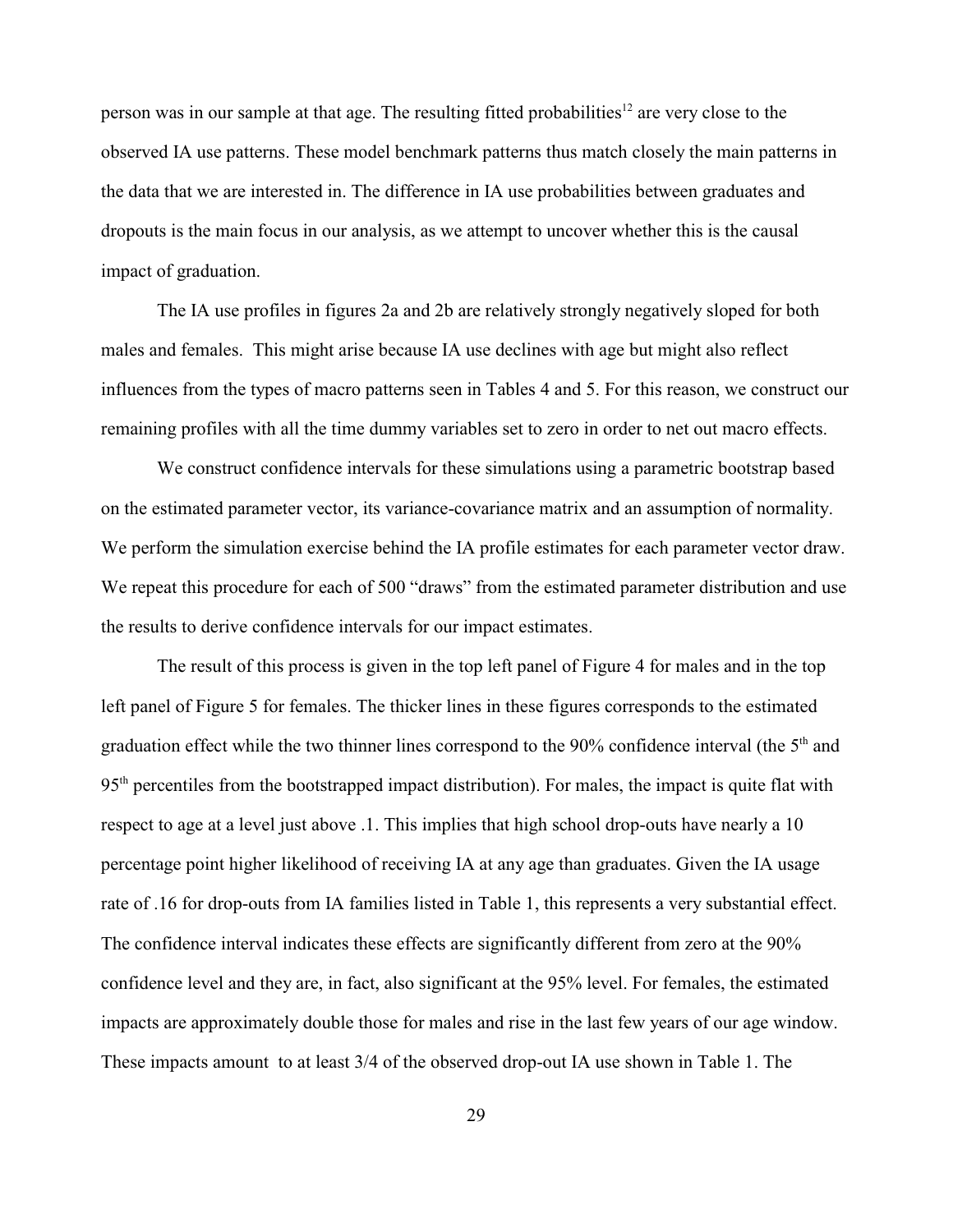estimated impact for females is also statistically significant at any conventional significance level.

#### **6.2.2) Homogeneous Model - Treatment Effects**

The initial impact estimates just discussed would provide consistent treatment effect estimates if there were no heterogeneity in treatment effects and the proxy variables fully addressed the endogeneity issue. As discussed earlier, we can test the no heterogeneity assumption by testing the joint set of restrictions,  $\beta_{G,\tau} = \beta_{D,\tau}$  (apart from the intercept) and  $\delta_{G,\tau} = \delta_{D,\tau}$ . Tests of that set of restrictions rejects them at any conventional significance level for both males and females.<sup>13</sup> Given this, the initial predictions amount to comparing graduate and drop-out IA outcomes and, since the two groups differ in observable characteristics, this generates an estimate that may not represent the actual treatment effect for any individual.

We next construct the average treatment effect for a random individual. To do this, we put everyone in the sample (whether that person is a graduate or a drop-out) through the IA take-up simulation exercise as if they were a drop-out and then repeat it as if they were a graduate. This provides us with two complete sets of histories: one that would occur if everyone graduated and one that would occur if everyone dropped out. Averaging each of these sets of histories at each age and then taking the difference between the averages yields our estimated treatment effect for a random person. This is presented in the second panel in the left column in Figure 4 for males and Figure 5 for females. For males, the estimated effect rises slightly from about .067 at younger ages to just over .1 by age 23 and is statistically significant at either the 90% or 95% level of confidence. Thus, between about a fifth to a third of the apparent effect shown in the first panel of the column is due to differences between graduates and drop-outs in observable characteristics. For females, the effect for a random person also rises from about 2/3 to about 4/5 of the effect in the top panel. Once again the female effects are larger and have a stronger age slope than those for males. The female effects are statistically significant at the 95% level of confidence at most ages.

The third panel in the columns presents the estimates of the effect of treatment on the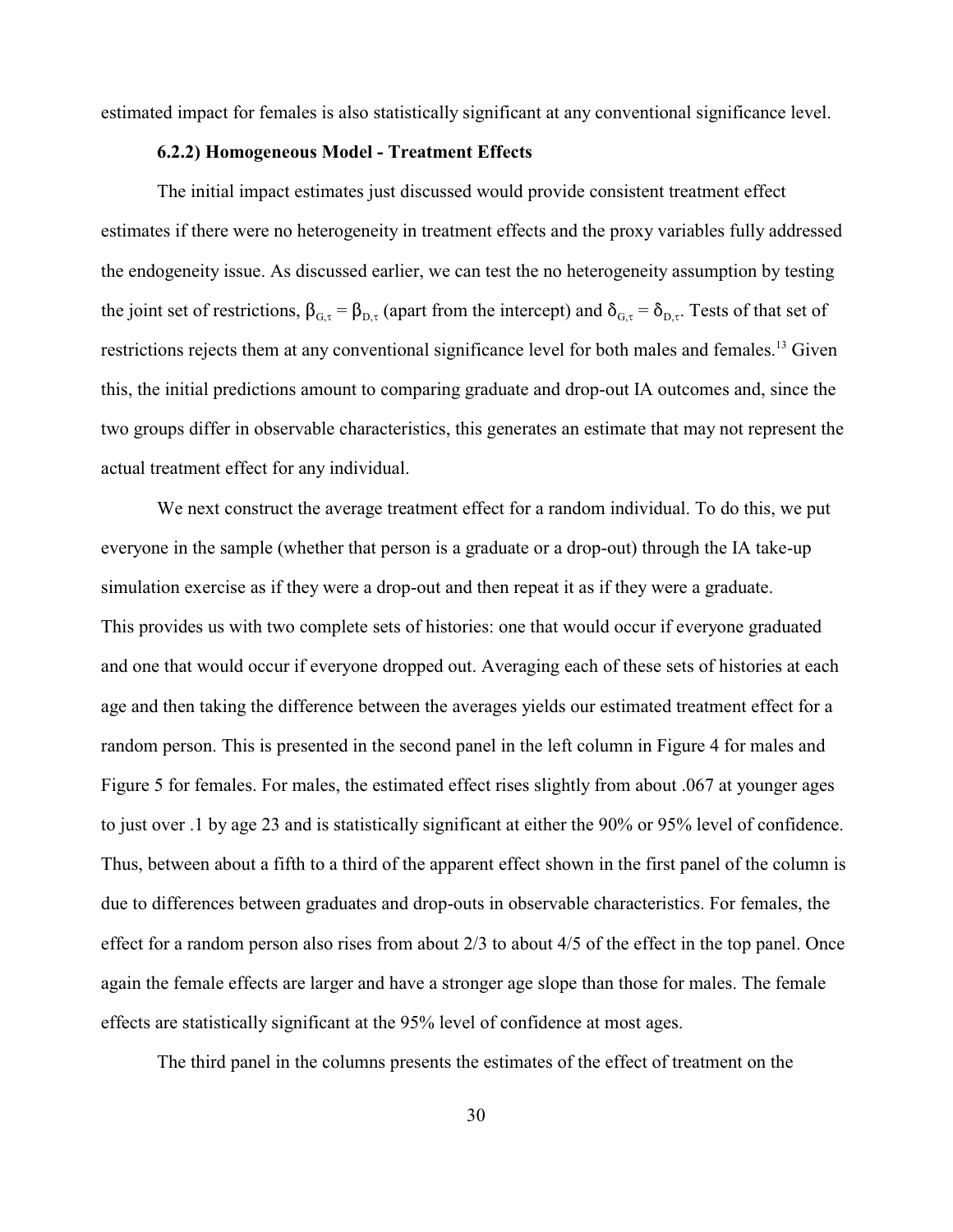untreated. To construct this estimate, we begin with the sub-sample of youth who actually drop out during grade 12. For each member of this sub-sample, we predict a graduation status in the same manner as we did in the exercise behind the first panel. Those who are predicted to drop out become our "untreated" sample. We simulate an IA usage path for each member of this untreated sample using the parameters corresponding to the IA process given graduation and another path using the parameters from the IA process given dropping out. The difference between the averages for these paths at each age is our estimate of treatment on the untreated. The resultant estimate for males ranges between 4 and 8% but is statistically significant at the 10% significance level only at age 19.5. This path is lower than that for a random individual, indicating that graduates must have higher graduation effects than non-graduates. This is an example of the underlying heterogeneity in treatment effects and would correspond to those who benefit most from graduation being the ones who actually choose it. For females, in contrast, the treatment on the untreated effect is about .1 for most years, with a rise again at older ages. The greater similarity between the random treatment and treatment on the untreated effects suggests weaker heterogeneity in effects among females.

One point of interest is to examine how special is our "untreated" sample. We can do this by examining averages for observable covariates among the "untreated" and comparing them to those for the overall sample. It is particularly interesting to compare differences in average test scores because, in our structure, these most closely represent what would be unobserved heterogeneity if we did not have test scores in our data. For our sample as a whole, the mean value for the test score variable is 2.01 for males and 2.26 for females. In the untreated sample the means are 1.34 and 1.47, respectively. Thus, the untreated group has decidedly lower ability as measured by this variable.

Our third treatment effect is the LATE associated with the principals instrumental variable. To construct this effect, we started with the untreated sample drawn as in the treatment on the untreated effect calculation. In constructing the probability of graduating for each person in that sample we set the dummy variable associated with their actual principal to one, implying that the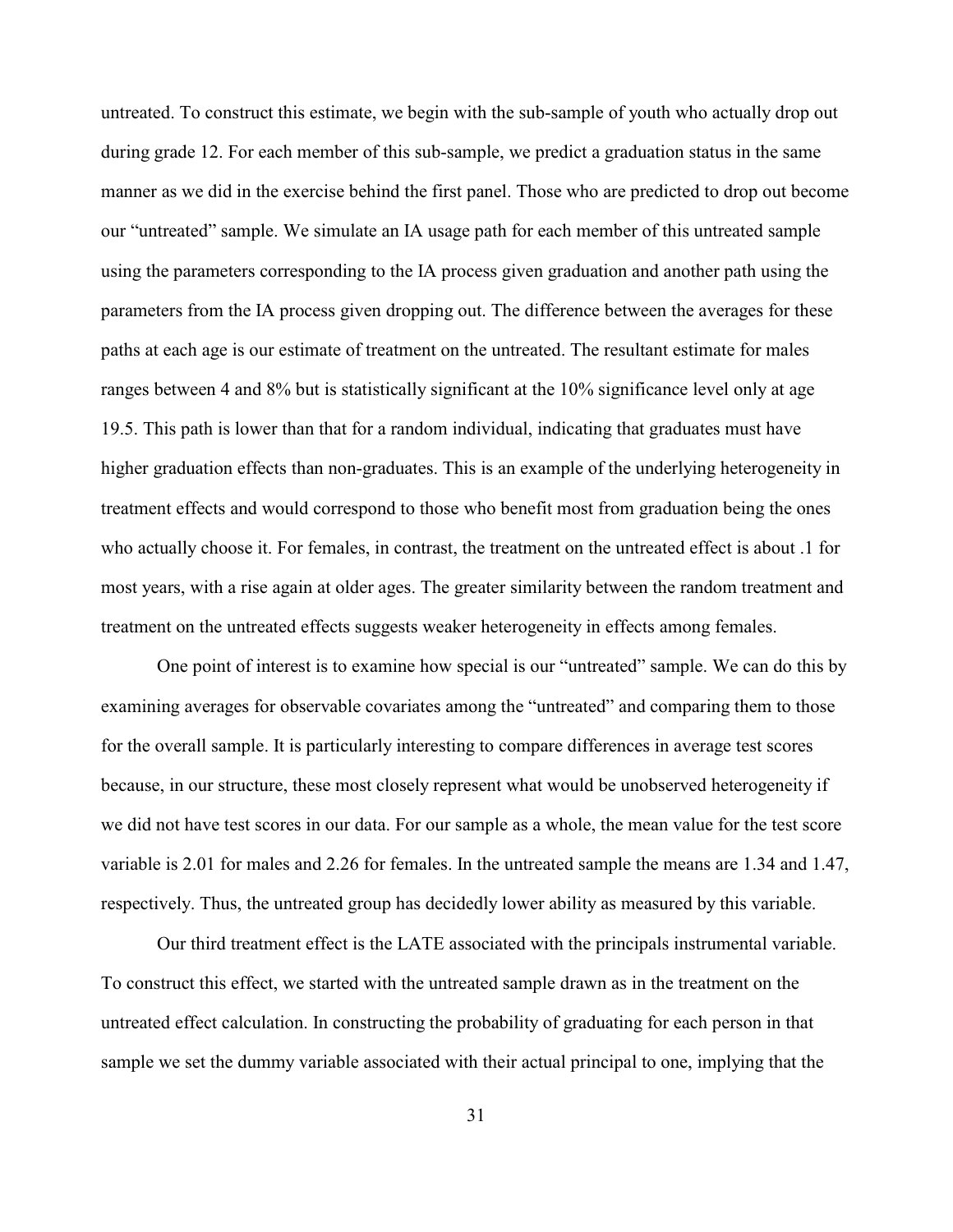estimated effect for that principal was part of the fitted probability calculation. In forming the relevant sample for the LATE, we formed new fitted probabilities of graduating for the untreated sample after increasing the principal effect that is relevant for them by the equivalent of one standard deviation in the distribution of the estimated principal effects. We again compared the fitted probability with a draw from a uniform distribution to assign graduate status. Approximately half the untreated sample are predicted to graduate after the improvement in principal effect. It is these switchers who are affected by the instrument and it is the average treatment for them that constitutes the LATE. Thus, we simulated IA histories for this group both as if they were graduates and as if they were drop-outs and formed a treatment effect based on those histories. That is reported in the bottom panel of the left columns in Figures 4 and 5. For males, the LATE differs very little from the treatment on the untreated effect. This likely arises because the principal variables are relatively uncorrelated with the other covariates so that a subsample chosen based on changes in principal effects does not have a substantially different covariate distribution relative to the total drop out sample. Since our method for forming the LATE essentially consists of integrating over individual treatment effects with respect to the sample covariate distribution, the implication is that if covariate distributions are the same across groups then so will be their average treatment effects (see Heckman et. al.(2000) for a discussion of this point). This is corroborated by the fact that the average test score for those who would be induced to graduate by a better principal is 1.6, only slightly higher than that for the untreated sample as a whole.

For females, the LATE estimates are also not substantially different from the estimated treatment on the untreated effects. The estimates again suggest effects of graduation on the order of a reduction in the probability of receiving IA by .1 to .15. These effects are statistically significant at the 10% significance level at all ages and at the 5% level at the youngest age.

#### **6.3 Estimated Effects Based on the Full Model**

We repeat this simulation exercise using the results from the full model. Figures 3a and 3b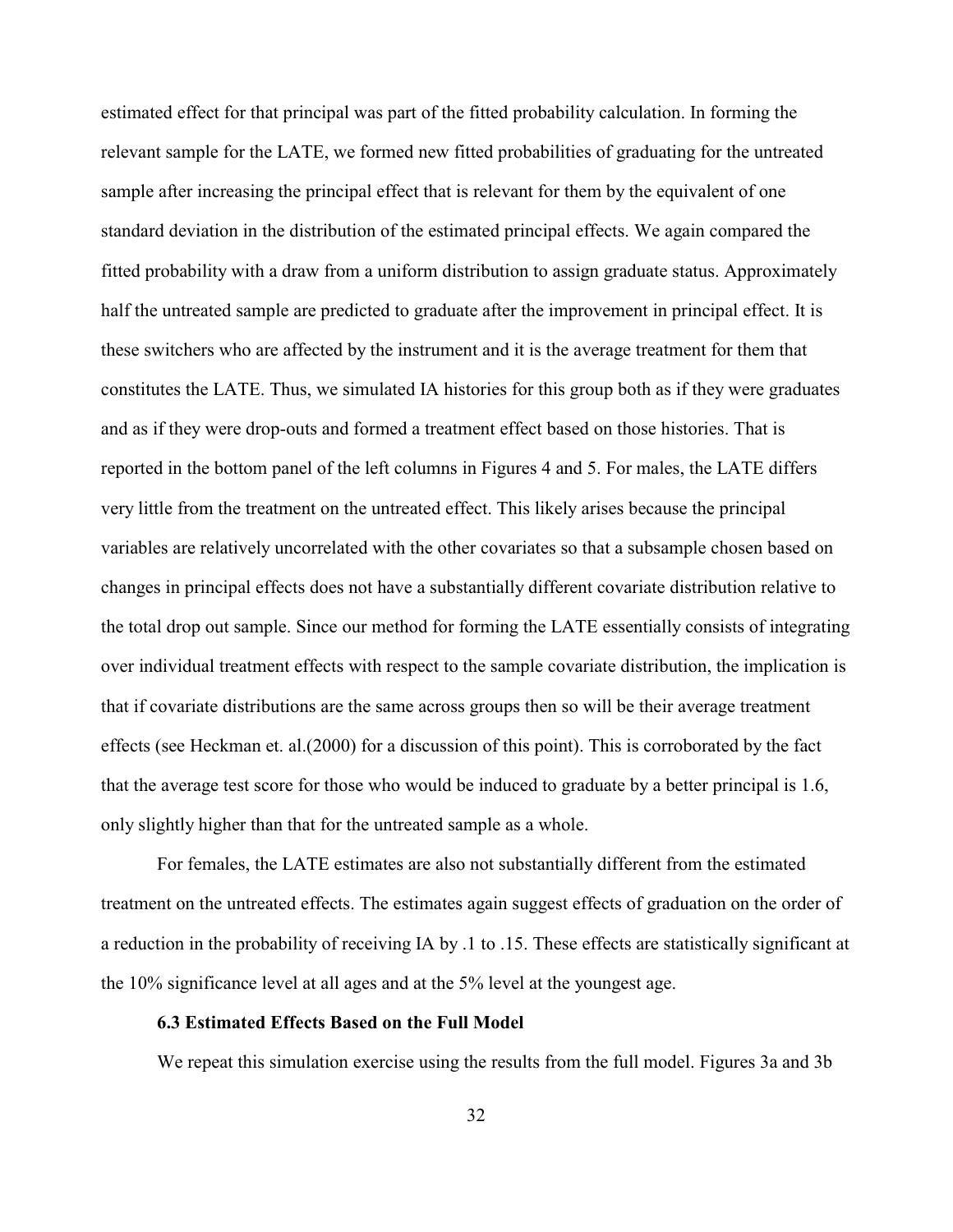contain the fitted probabilities and differences from the model including time effects and compares those to the actual sample probabilities. As with the Homogeneous model, the fitted difference in probability of using IA between graduates and drop-outs observed in simple sample means is very well matched by the fitted model values. Thus, the full model also appears to perform well.

In the second column of figures in Figures 4 and 5 we repeat our treatment effects estimation exercise based on the full model estimates. Our approach for constructing the treatment effects from the full model is the same as that from the homogeneous model with adjustments to address the presence of  $\theta_i$  terms. In particular, each person is assigned one of the three estimated values for  $\theta_i$ according to the estimated probability associated with each. That value of  $\theta_i$  then effectively becomes one of their covariates for the remainder of the simulation.

What is most noticeable about these estimates is the much wider confidence intervals compared to those derived from the homogeneous model in the first column. This arises because the parameters associated with the  $\theta_i$  distribution are less precisely estimated than other model parameters. This is most true for males, for whom we do not plot the upper confidence limits (which are often in the 0.5 range) and for whom we had the greatest difficulty in estimating the unobserved heterogeneity distribution. We suspect this is true, in part, because our "proxy" variables (such as the grade 11 average grade) are picking up much of the relevant heterogeneity. It suggests that for males, once we condition on these variables, the model is asking a lot from the data and the results should be viewed with caution relative to those from the Homogeneous model and to those from both models for females.

For males, the initial fitted (with time effects removed) simulation is much the same as that from the homogeneous model. We again reject the restriction that the drop-out and graduate coefficient vectors (the  $\beta$ 's,  $\delta$ 's and  $\lambda$ 's) are equal, indicating that there is heterogeneity in returns to graduation. Interestingly, though, we cannot reject the restriction that the  $\lambda_{\rm G}$  vector equals the  $\lambda_{\rm D}$ vector. That is, there is no evidence of heterogeneity in returns to graduation in an unobserved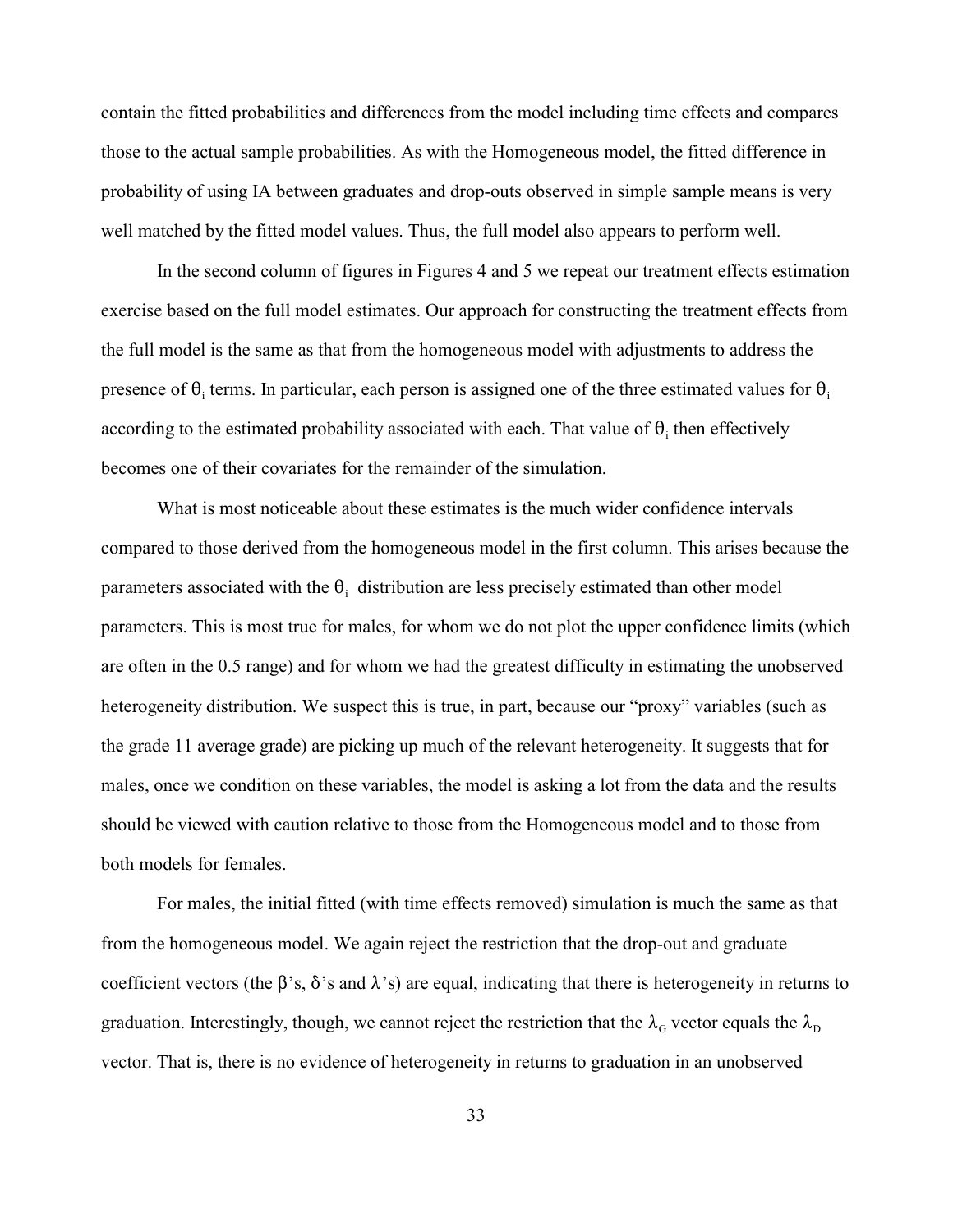dimension.<sup>14</sup> That, in turn, means that differences across treatment effects stem from heterogeneity in returns to observable variables. The remaining treatment effects are somewhat larger than those from the homogeneous model and show a stronger upturn at older ages. Comparing the observed (time trends removed) difference in IA use between actual graduates and drop-outs in the top panel and the causal effect for a random individual in the second panel allows us to evaluate the importance of causality versus (observed and unobserved) heterogeneity in the observed differences. The random person effects move from being slightly less than the observed differences at the youngest ages to slightly more at older ages. Thus, while heterogeneity between drop-outs and graduates plays some role in observed differences between the two just after leaving school, the differences are eventually completely attributable to causal impacts. This might arise if, for example, some employers place both drop-out and graduate new hires in the same jobs but only promote graduates.

The idea that graduation pays off more in the long run is even more evident in the treatment on the untreated effects. We have some concern in putting too much weight on the results at age 23 and 24 for males because of imprecision related to our inability to identify the dynamics at these ages. Nonetheless, even before these ages there is evidence of a general upward trend in impacts for this group and the same is true for the LATE estimates. It appears that, given the combination of observed and unobserved characteristics for this group, building experience is particularly important as a route to them fully implementing their education. Both the treatment on the untreated and the LATE estimates are statistically significant at the 10% significance level.

The heterogeneity patterns are again interesting in their own right. As in the Homogeneous model, the random person effect is above the treatment on the untreated effect at young ages for males. As before, this suggests that the effect of high school graduation is larger for those who do actually graduate, at least in the first years after leaving school. In contrast, and again mirroring the Homogeneous model results, the treatment on the untreated and LATE estimates are not very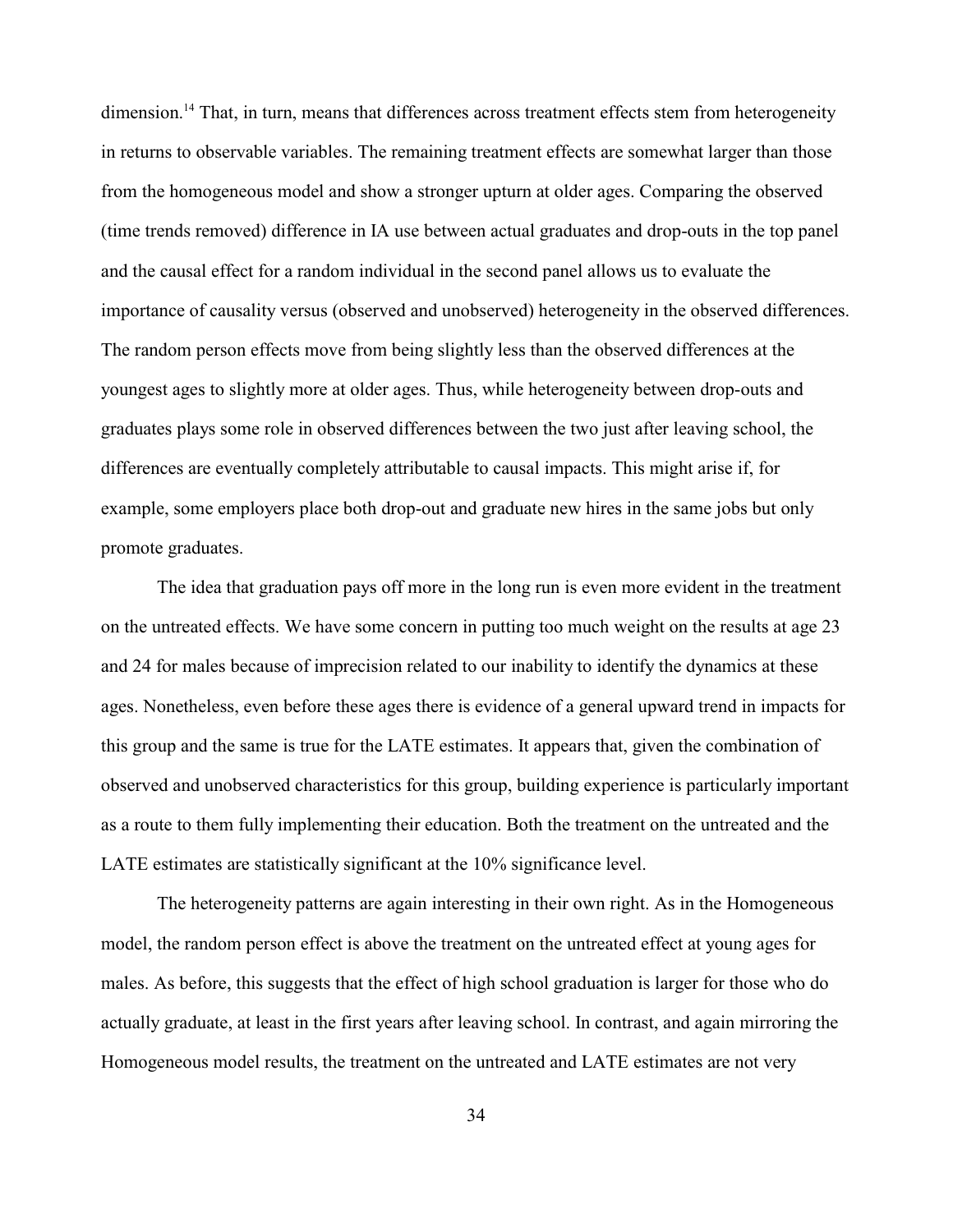different, suggesting little heterogeneity among drop-outs. Again, this is corroborated by the average test score which is 2.01 for the whole sample, 1.34 for the untreated sample and 1.47 for the LATE sample. Since we assign a  $\theta_i$  value to each person in a given simulation, we can also see whether the distribution of  $\theta_i$  values differs across sub-samples. For males, there is almost no difference in the proportion of each sub-sample with each of the three possible values of  $\theta_i$ .

Unobserved heterogeneity appears to play a much larger role for females than males. Introducing that heterogeneity into the estimation yields treatment effect profiles that are more substantially different from the Homogeneous model in both shape and level for females compared to males. For females, the estimated treatment effects take on something closer to a U shape, with the treatment on the untreated effects being statistically significantly different from zero at the 10% level at both the oldest and youngest ages in our sample. Further, the random individual effect falls from about 60% of the observed difference between actual graduates and drop-outs at age 19 to about 40% at ages 20 and 21 before rising to about 2/3 by age 24. As a result, while the observed differences in IA use between actual graduates and drop-outs are substantially larger for females than males, the causal impacts of graduation for a random person are similar for the two groups. The reason for larger observed differentials for females lies in differences in observed and unobserved characteristics. Since both the observed differences and the random individual effects are decidedly larger for females when using the Homogeneous model, it appears the gender differential arises mainly from differences in unobserved characteristics. For males, the fact that the estimates from the Homogeneous and the Full models are similar at most ages suggests that variables such as the test score capture much of the relevant (usually) unobserved heterogeneity. For females, though, there is still substantial unobserved heterogeneity even after controlling for these variables. One wonders, though there is no way to investigate it with this data, whether the extra female heterogeneity is related to child bearing.

Examining the treatment on the untreated and LATE estimates for females, we again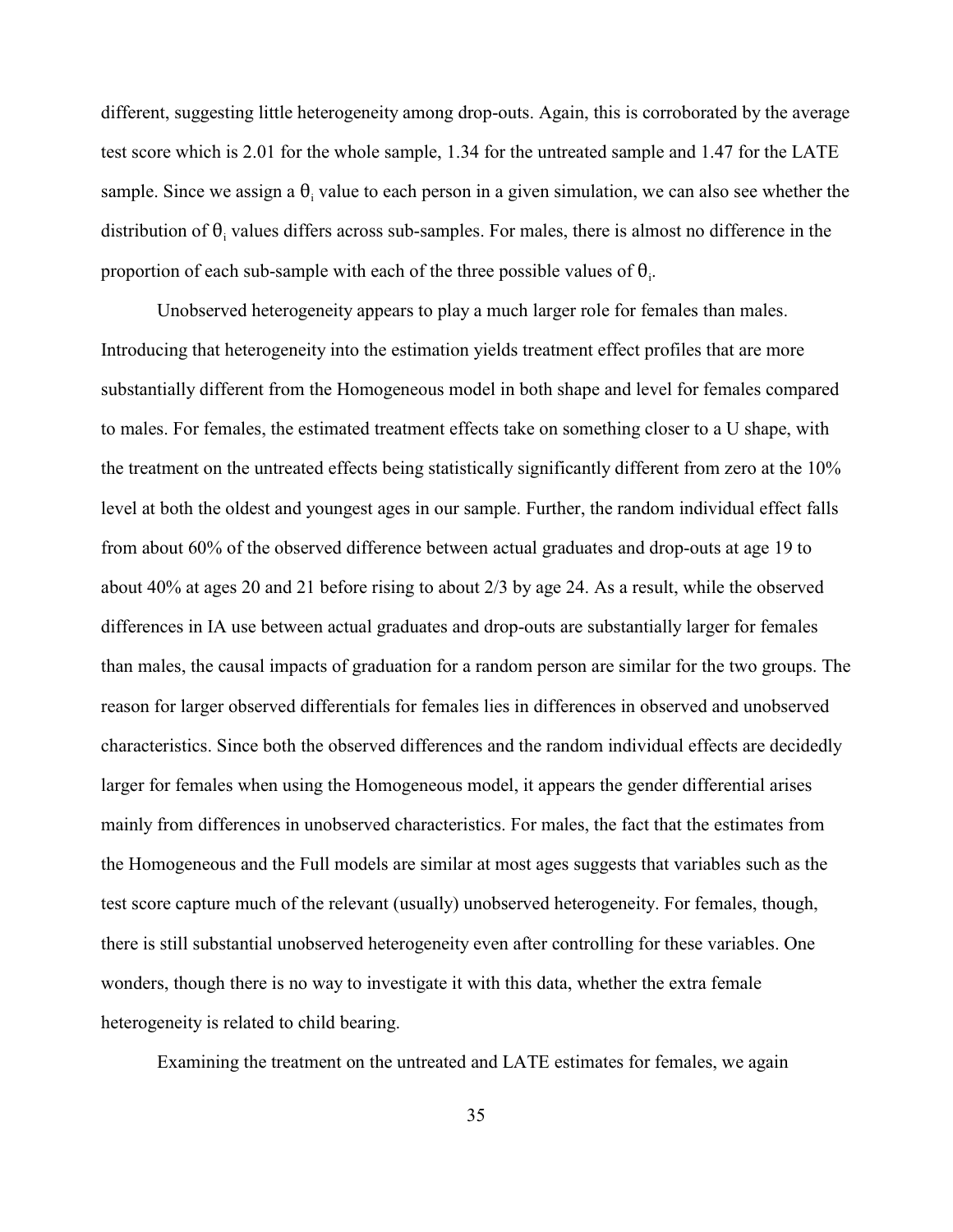conclude that graduation has its greatest causal impact at older ages. However, for females there also seems to be an effect of graduation observed just after leaving school with a low impact point around age 22. While results are not always well defined, the overall implication seems to be that graduation does have a causal impact in reducing IA use but that such an effect does not become substantial until about five years after school leaving. As with the males, comparisons across treatment effect estimates for females indicates that the effect of graduation is larger for graduates than for drop-outs and that there does not appear to be large heterogeneity among the drop-outs.

#### **6.4) The Distribution of Impacts**

Following suggestions in Heckman et. al. (1997), we also investigate the distribution of impacts across individuals in our sample; in particular, treatment on the untreated impacts. To do this, we first form a sample of "untreated" individuals and put them through both the drop-out and graduate relevant IA processes 200 times.<sup>15</sup> For each individual, we then take the difference between their frequency of IA receipt in those 200 simulations as a drop-out and as a graduate at each age. In effect, we are just examining the distribution of fitted probabilities across individuals of using IA at each age but the dynamics make obtaining those fitted probabilities somewhat complicated since the probability at one age depends on whether the individual received IA at earlier ages. In figures 6a and 6b, we plot the mean, median,  $10<sup>th</sup>$  and  $90<sup>th</sup>$  percentiles from the resulting distributions of fitted probabilities of using IA at each age. The implied heterogeneity is considerable. For both genders and both models, the  $10<sup>th</sup>$  percentile is actually negative, implying that at least  $10<sup>th</sup>$  of drop-outs would actually use more IA as graduates. This would be plausible if some people dropped out because they had already had located a job before graduating. At the other end, the 90<sup>th</sup> percentile reaches levels of .2 or higher. Thus, for some individuals graduation has a very large impact in reducing their probability of IA receipt. In all cases, the impacts rise with age, with the impacts in the upper tail tending to rise faster than those in the lower tail. Thus, the distribution of impacts spreads out over time.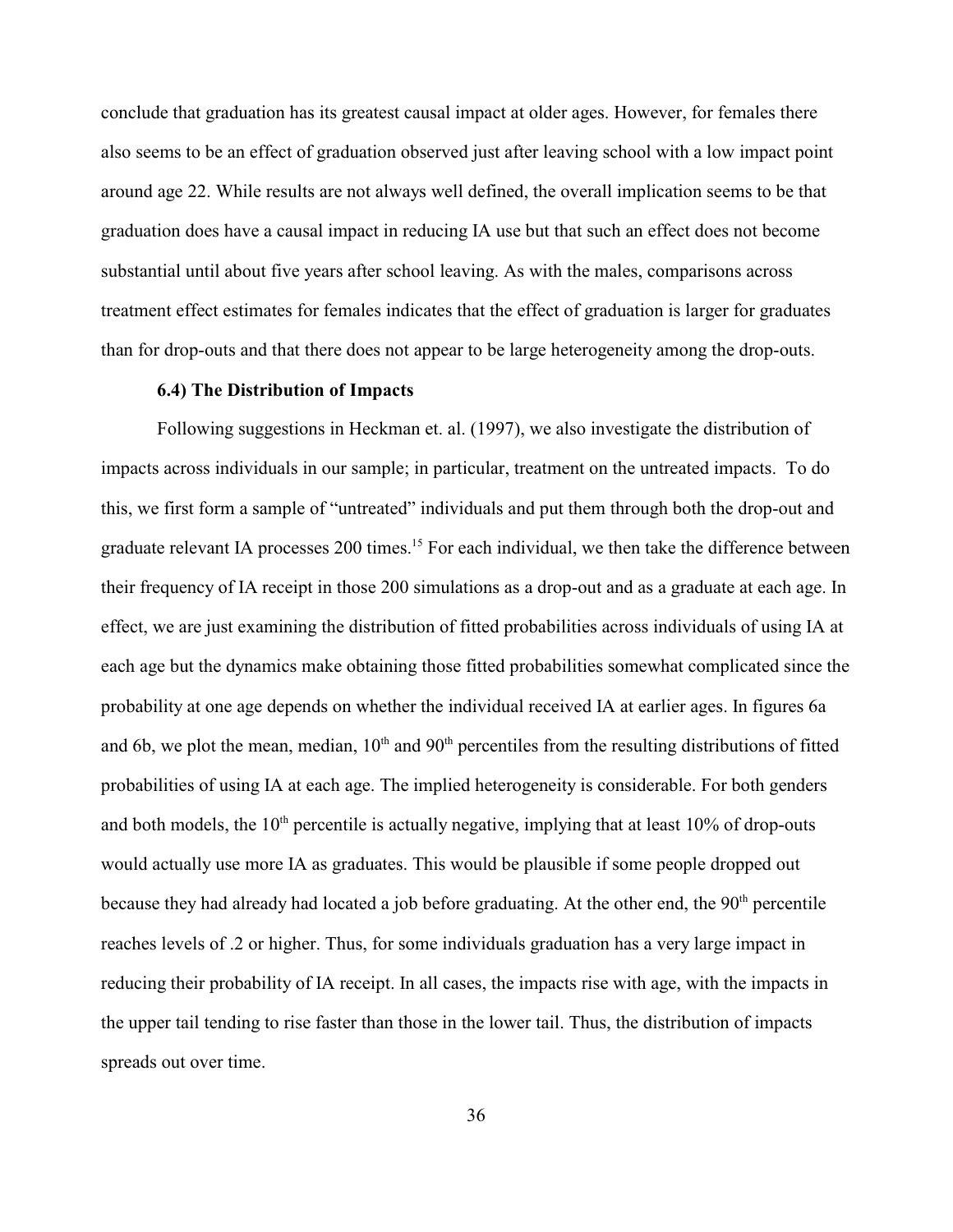The variation in figures 6a and 6b is generated from the heterogeneity in impacts across different observed characteristics of individuals. As a result, we can investigate what distinguishes high impact from middle and low impact individuals. To do this, we select three sub-samples: low impact (those whose estimated impact falls in between the  $5<sup>th</sup>$  and  $15<sup>th</sup>$  percentiles of the estimated impact distribution that underlies figure 6); middle impact (those with estimated impacts between the 45<sup>th</sup> and 55<sup>th</sup> percentiles); and high impact (those with estimated impacts between the  $85<sup>th</sup>$  and  $95<sup>th</sup>$  percentiles). In Table 7, we present means for various observable characteristics for each of these sub-samples, separately for males and females. Often in other studies, the impacts of education and training are greatest for the least disadvantaged groups, generating a tug of war between who we need to help and who would get the most advantage from a dollar spent. Some of this is evident in Table 7, as the high impact group has higher average grade 11 grades and lower probabilities of having failed an earlier grade than the low and middle impact groups for both males and females. However, for males, the proportion from families in which the province has intervened rises considerably with the level of the graduation impact. For females the same is true for family services visits but not other impacts. For both genders as well, the proportion from low average income neighbourhoods rises substantially with the impact level, particularly at young ages. Thus, Table 7 suggests that targeting educational resources at children in low income neighbourhood households where the province has needed to intervene may be particularly beneficial.

#### **6.5) Robustness**

 In this section we attempt to take a closer look at what is really driving our results. As we have discussed in some detail, we have three different routes for attempting to identify the causal impact of graduation on income assistance receipt. We are interested in knowing whether one of these routes has a larger impact than others. This is useful in helping to decide whether to trust our estimates. Thus, if the approach that seems most suspect is the most influential in terms of changing the level of estimated effects then this might cast doubt on our results. It is also useful in terms of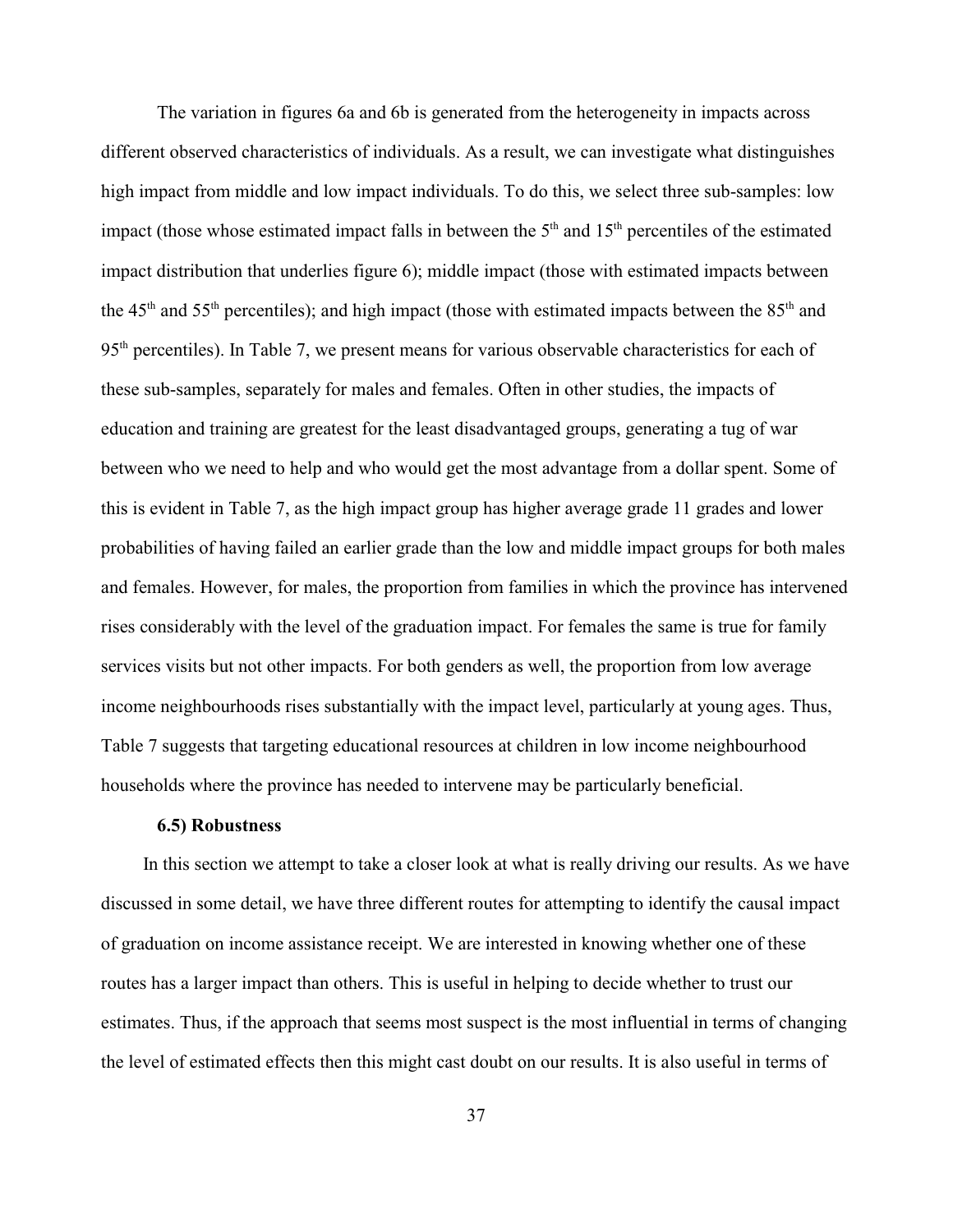broader comparisons across approaches that might be useful in helping to make decisions in circumstances where a researcher does not have such a variety of identification approaches available. If we are willing to assume that one of the approaches is trustworthy and generates consistent estimates of the causal impact then comparisons of the estimates obtained using that route alone with estimates obtained using other combinations of approaches is an informal test of overidentifying assumptions. In our opinion, the preferred model will include the unobserved heterogeneity component, in part because we do not believe that proxies such as test scores and previous failures can fully capture the relevant heterogeneity (e.g., it seems likely to miss unobserved (to us) pregnancy status), and in part because its inclusion permits a relaxation of the underlying normality assumption. However, we also do not trust the unobserved heterogeneity on its own as a means of identifying the causal impact because it is essentially identified through functional form restrictions. We do believe that our set of proxies are, in principle, quite good even if they might not capture all of the potential heterogeneity. Thus, we will build our discussion around the assumption that the combination of unobserved heterogeneity and proxies generates consistent estimates of the impacts in which we are interested.

Figures 7a and 7b contain plots of our estimated treatment on the untreated effects using models that include various combinations of our identification approaches. The left panel in figure 7a shows the estimated treatment on the untreated effect based on the Homogeneous model with and without the inclusion of the proxy variables for females. Clearly, the proxy variables have a considerable impact on the estimates: the estimated "causal" effect is on the order of 60% larger without the proxies. We do not include confidence bands in this set of pictures to make them easier to read but the two lines in this panel just pass in and out of each other's 95% confidence bands, suggesting that the differences are in fact statistically significant. Put another way, the control variables other than the proxies are not sufficient to address the endogeneity problem on their own. However, a comparison of the Homogeneous model with what we take to be our consistent baseline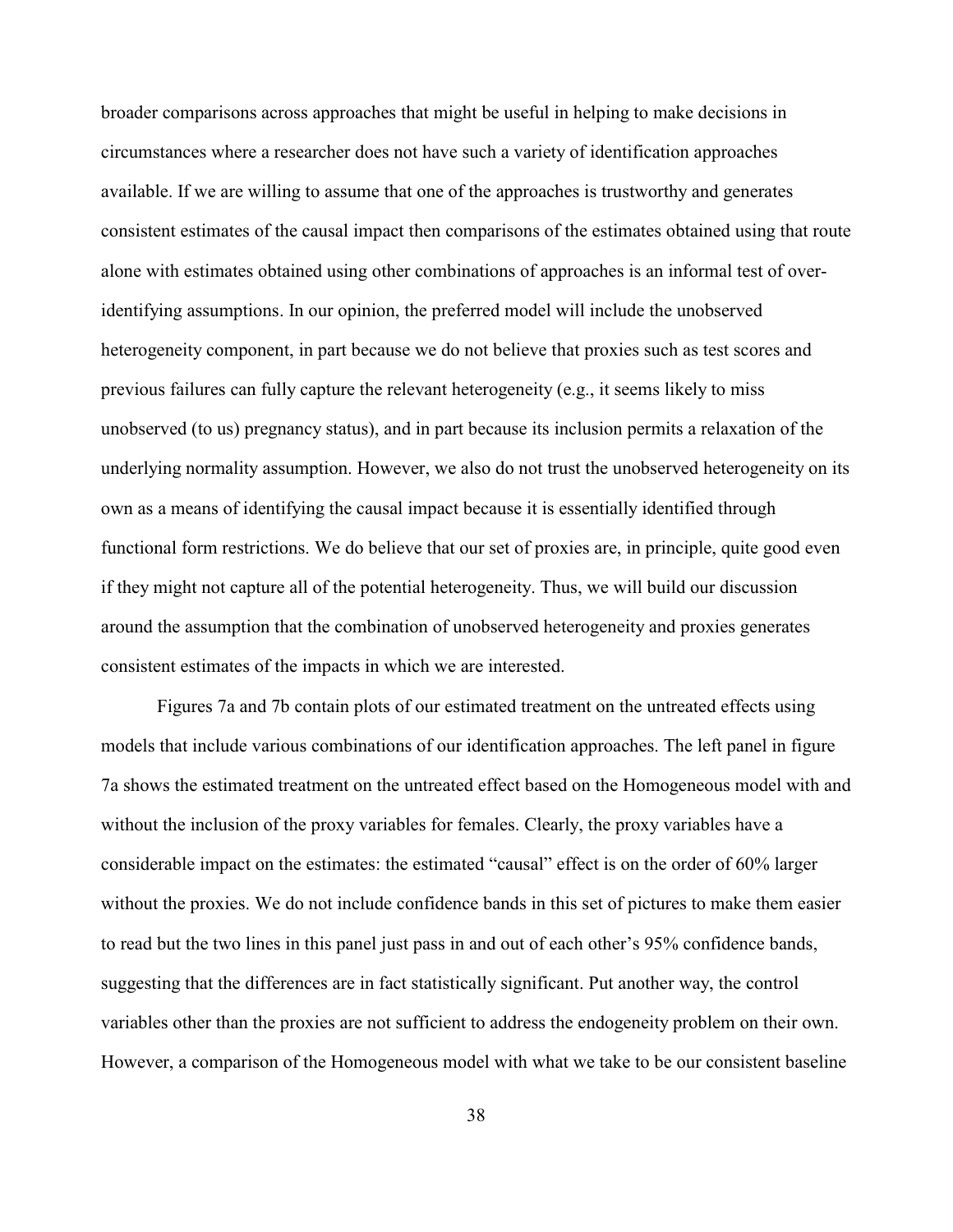model, captured in the "No Instruments" line in the right hand panel indicates that, for females, the proxies are also not enough to solve the problem. The estimates from the Homogeneous model with proxies is generally on the order of 5 percentage points above the impact from the Full model shown in the right panel. That difference implies that the unobserved heterogeneity component is needed to obtain consistent estimates since we assume that the estimator including both proxies and the heterogeneity component is consistent.

When we move to the full model for females, the differences across the various approaches is small. The impact estimates for the various combination of approaches that include the heterogeneity component, shown in the right hand panel, all lie well within each others' 95% confidence bands. The implication is that even using just unobserved heterogeneity on its own, without proxies or instruments (represented in the "Drop Both" line) provides estimates that are close to those from the estimator which we assume to be consistent. Omitting the instruments from the full model has almost no effect on the estimated impact. Given our assumption that the unobserved heterogeneity corrections and the proxies are sufficient to generate consistent estimates of the impacts, the lack of difference with and without instruments suggests that the instruments would be found valid according to an over-identification test. Interestingly, a comparison of the "Drop Both" line, which is based on estimates from a model without proxies or instruments, and the "No Proxies" line, which is based on a model with unobserved heterogeneity components and the instruments, indicates that the instruments do generate a reduction in the estimated effect when no proxies are present.

The results for males, shown in Figure 7b, are somewhat different. The proxies again play a substantial role in reducing the impact estimate in the Homogeneous model. However, there are real differences among the estimates from the various models that include unobserved heterogeneity. In contrast to females, dropping proxies from the model implies substantially higher impacts and the estimates from the models with proxies lie below the 95% confidence interval for the estimates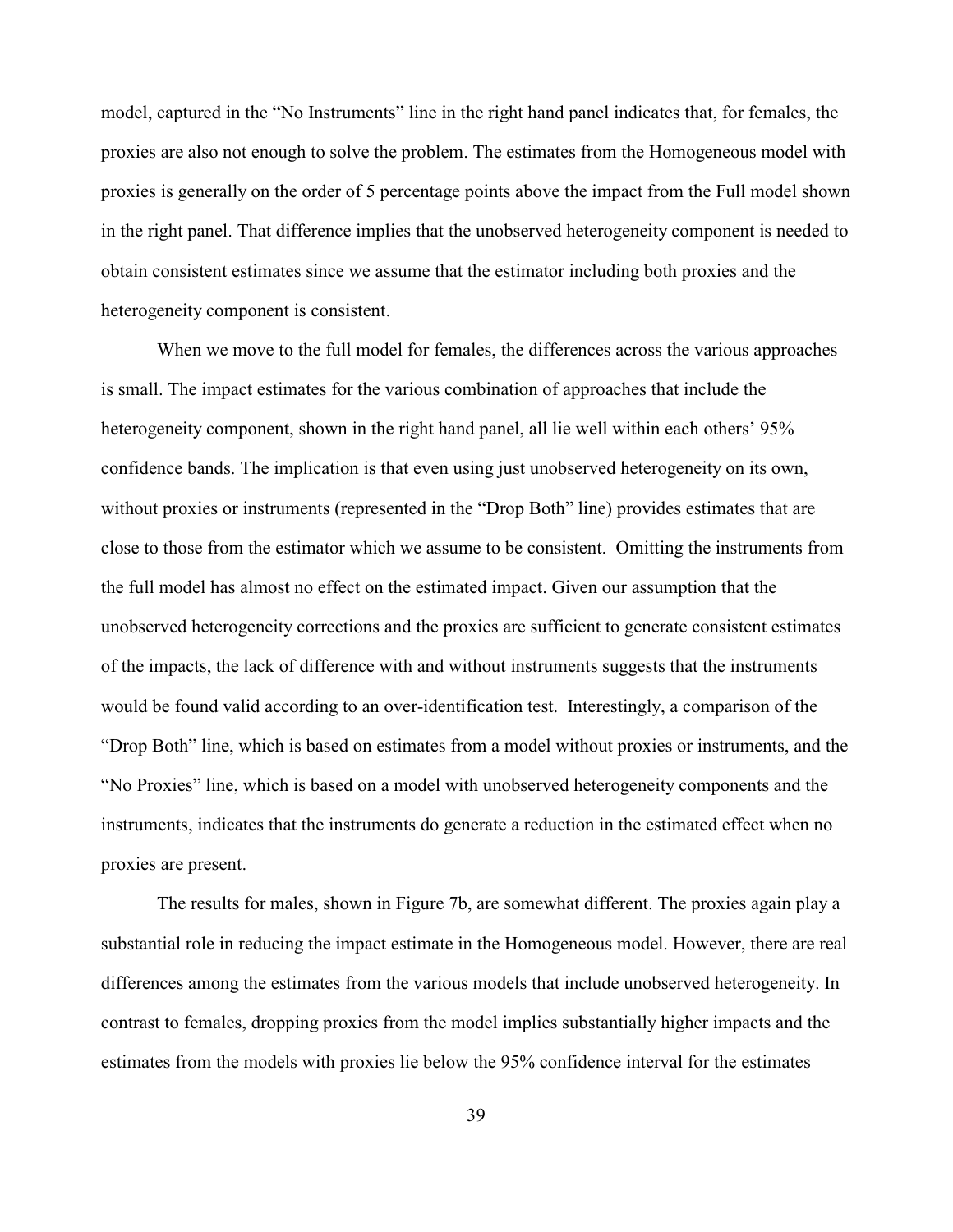based on the models without proxies at young ages. Thus, the unobserved heterogeneity corrections either alone or in combination with the instruments are not sufficient to correct the endogeneity problem. This is perhaps not surprising given our earlier argument that the proxies are relatively more important for males and unobserved heterogeneity is relatively more important for females. It does, however, support arguments in Heckman et. al. (1999) that there is likely no one best estimator of treatment effects. In this case, an estimator based solely on unobserved heterogeneity corrections works well for individuals for whom we believe there is a significant driving force that remains unobserved (i.e. pregnancy status) but not as well in a situation where any heterogeneity may be more complex and captured well by a set of observable proxy variables.

#### **7) Conclusions**

In this paper, we study the impact of high school graduation on the probability individuals from welfare backgrounds use welfare themselves at each age between 19 and 24. We make use of a unique dataset linking high school and welfare records for a group of individuals entering grade 12 in the province of British Columbia in the period 1991 to 1996. We address potential endogeneity issues using a combination of proxy variables, instruments and an econometric framework incorporating unobserved heterogeneity.

We find that there are substantial differences in IA use between high school graduates and drop outs from IA families. For females, drop outs have raw average IA take-up rates of over .2 while graduates have rates under .1. However, there is good reason to believe that this does not represent the causal impact of graduation on welfare use. People who are more likely to graduate may be high ability people who would be less likely to use welfare even if they did not graduate. Our estimates indicate that there is substantial heterogeneity in the actual causal impact of graduation on IA take-up and, as a result, we obtain different average treatment effects for different groups. For females, among drop-outs, graduation would cause a substantial reduction in IA use (on the order of between .1 and .15), with effects rising with age and the magnitude of the impact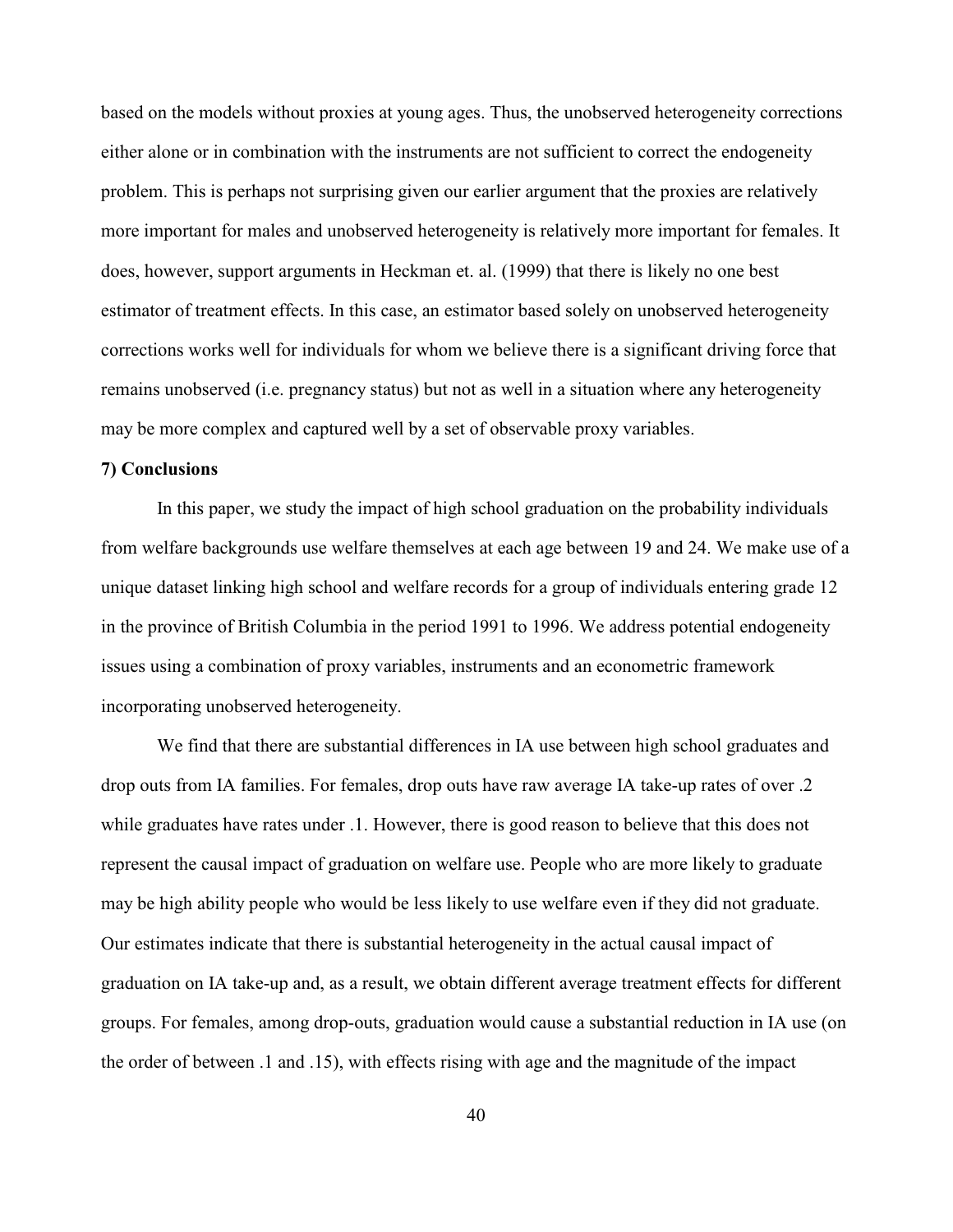depending on how we control for heterogeneity. For males, impacts are of the same order of magnitude and also rise with age. Causal effects for graduates appear to be much larger, indicating that it is those who get the best return from graduating who actually do so. However, we also investigate heterogeneity in graduation impacts more directly and find that impacts are larger for students who come from families in which the province had to visit the household because of problems in the family and from low income neighbourhoods. This suggests there may be an opportunity to have sizeable impacts by targeting education resources at these types of families. Finally, differences in unobserved heterogeneity between drop-outs and graduates appear to play a substantial role in observed raw differences in IA take-up between the two groups for females while our (quite complete) set of observed heterogeneity controls play a larger role for males.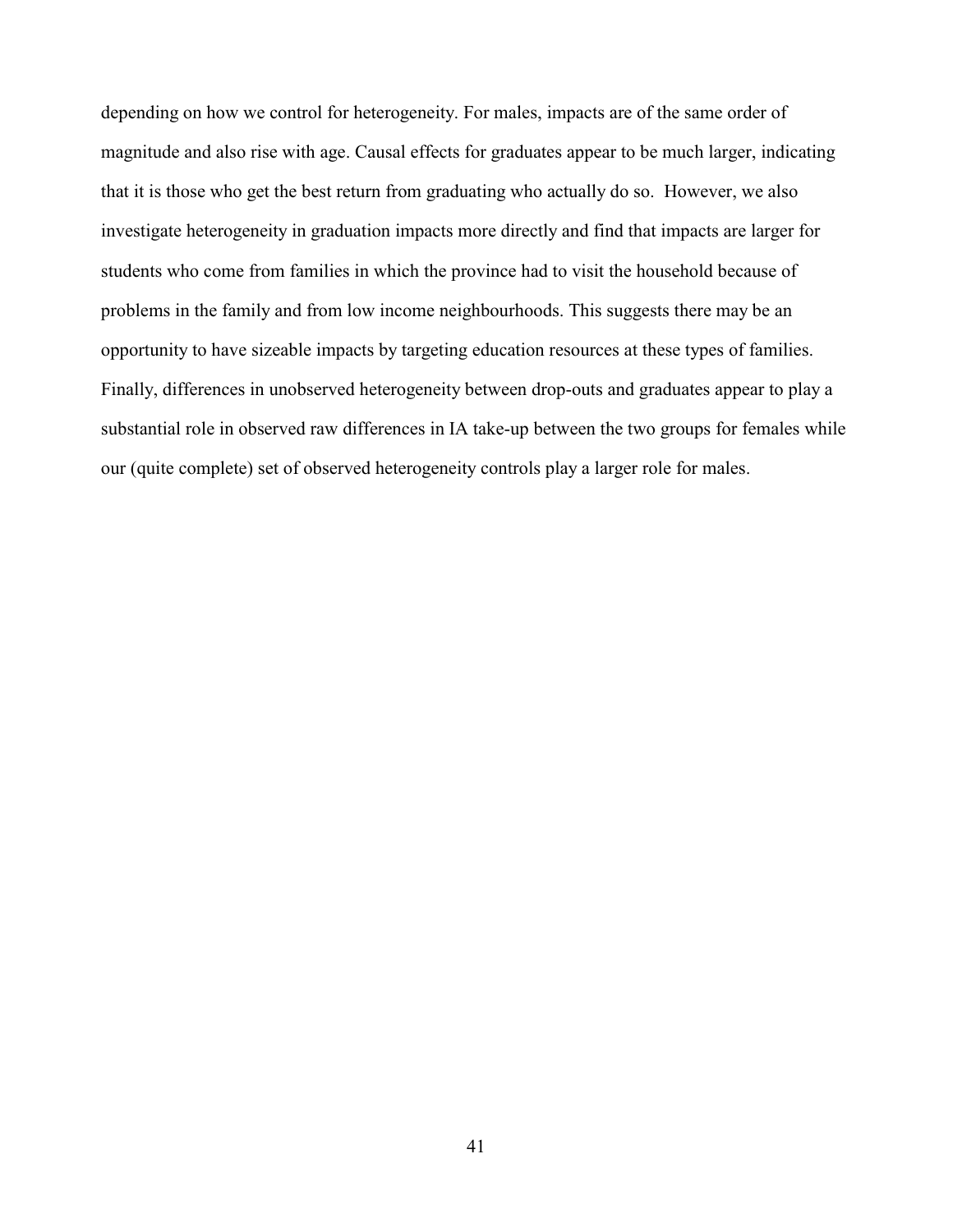|                | Drop-Out | <b>Graduates</b> | # of Observations |
|----------------|----------|------------------|-------------------|
| <b>Females</b> |          |                  |                   |
| IA Family      | 0.24     | 0.094            | 9272              |
| Non-IA Family  | 0.084    | 0.019            | 8495              |
| <b>Males</b>   |          |                  |                   |
| IA Family      | 0.16     | 0.065            | 7534              |
| Non-IA Family  | 0.046    | 0.009            | 7930              |

# **Table 1 Income Assistance Receipt by Gender, Education, Family Background**

**Table 2: Graduation Rates By Gender, Family** 

|                | <b>Graduation Rate</b> |
|----------------|------------------------|
| <b>Females</b> |                        |
| IA Family      | 72.3                   |
| Non-IA Family  | 85.4                   |
| <b>Males</b>   |                        |
| IA Family      | 65.1                   |
| Non-IA Family  | 80.2                   |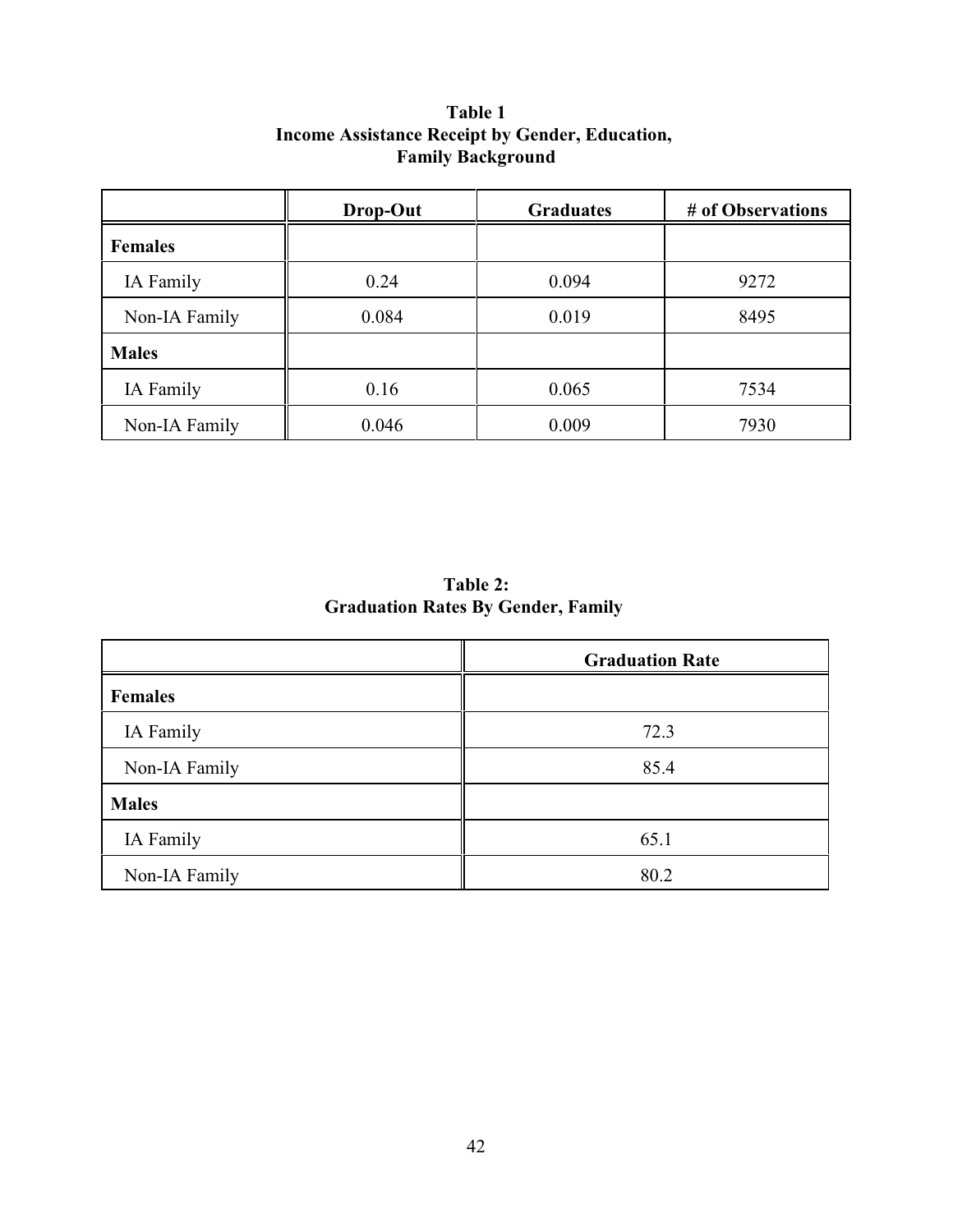|                        | Derrauves for the fligh senoof Graudation Equation<br>Homogeneous Model |            | Full Model  |            |
|------------------------|-------------------------------------------------------------------------|------------|-------------|------------|
|                        | Females                                                                 | Males      | Females     | Males      |
| Base probability       | $0.798***$                                                              | $0.783***$ | $0.797***$  | $0.784***$ |
|                        | (0.139)                                                                 | (0.097)    | (0.082)     | (0.118)    |
| Aboriginal background  | $-0.038$                                                                | $-0.038$   | $-0.039*$   | $-0.038$   |
|                        | (0.025)                                                                 | (0.027)    | (0.022)     | (0.027)    |
| Non-English at home    | 0.031                                                                   | 0.001      | $0.031*$    | 0.001      |
|                        | (0.021)                                                                 | (0.020)    | (0.018)     | (0.020)    |
| % One parent families  | 0.000                                                                   | $-0.013$   | $-0.000$    | $-0.012$   |
| (cd)                   | (0.006)                                                                 | (0.008)    | (0.006)     | (0.009)    |
| % Canadian born (cd)   | 0.001                                                                   | 0.014      | $-0.000$    | 0.015      |
|                        | (0.012)                                                                 | (0.015)    | (0.012)     | (0.015)    |
| % More than grade 9    | $-0.001$                                                                | 0.003      | $-0.002$    | 0.002      |
| education (cd)         | (0.010)                                                                 | (0.011)    | (0.010)     | (0.011)    |
| Employment rate (cd)   | $-0.007$                                                                | 0.007      | $-0.007$    | 0.006      |
|                        | (0.010)                                                                 | (0.010)    | (0.009)     | (0.011)    |
| High ave. income (cd)  | $-0.004$                                                                | 0.011      | $-0.003$    | 0.009      |
|                        | (0.017)                                                                 | (0.019)    | (0.017)     | (0.019)    |
| Low ave. income (cd)   | $-0.034$                                                                | $0.035*$   | $-0.034$    | 0.034      |
|                        | (0.023)                                                                 | (0.021)    | (0.021)     | (0.022)    |
| Family services call   | $-0.036*$                                                               | $-0.027$   | $-0.036**$  | $-0.028*$  |
|                        | (0.019)                                                                 | (0.017)    | (0.015)     | (0.018)    |
| Other intervention     | $-0.051**$                                                              | $-0.033**$ | $-0.050***$ | $-0.032*$  |
|                        | (0.022)                                                                 | (0.016)    | (0.016)     | (0.017)    |
| Grade 11 grades        | $0.140*$                                                                | $0.158***$ | $0.140***$  | $0.157**$  |
|                        | (0.079)                                                                 | (0.058)    | (0.046)     | (0.071)    |
| Failed a grade or more | $-0.049**$                                                              | $-0.028**$ | $-0.050***$ | $-0.028**$ |
|                        | (0.021)                                                                 | (0.014)    | (0.016)     | (0.014)    |
| School mean            | $-0.002$                                                                | $0.045**$  | $-0.003$    | $0.045*$   |
| graduation rate        | (0.019)                                                                 | (0.020)    | (0.020)     | (0.026)    |
| 1992 cohort            | $-0.000$                                                                | $-0.010$   | $-0.001$    | $-0.011$   |
|                        | (0.019)                                                                 | (0.023)    | (0.019)     | (0.023)    |
| 1993 cohort            | $-0.017$                                                                | $-0.044*$  | $-0.016$    | $-0.044*$  |
|                        | (0.020)                                                                 | (0.026)    | (0.019)     | (0.026)    |

**Table 3: Probability Derivatives for the High School Graduation Equation**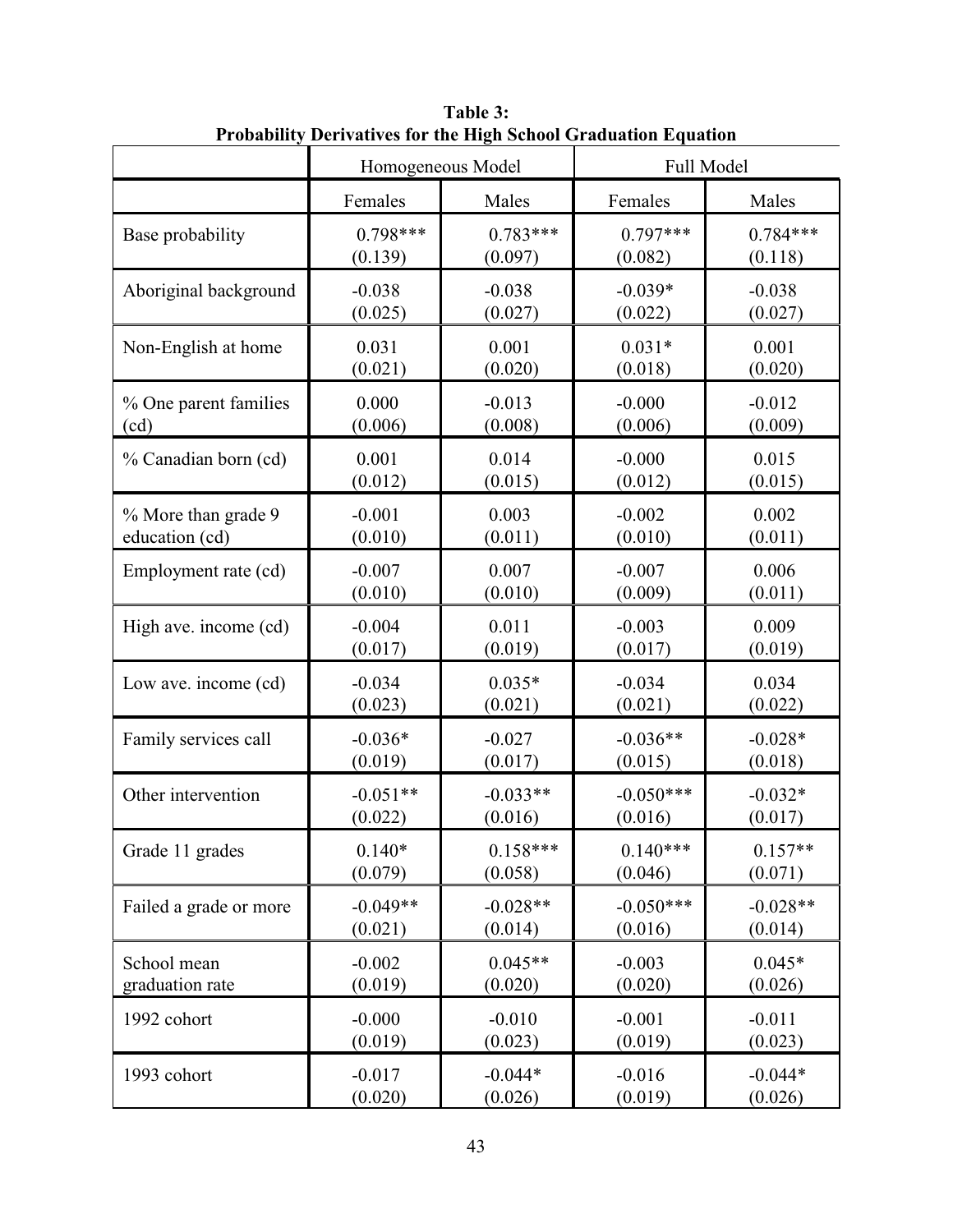| 1994 cohort       | $-0.043$  | $-0.081***$ | $-0.042*$             | $-0.083**$            |
|-------------------|-----------|-------------|-----------------------|-----------------------|
|                   | (0.026)   | (0.032)     | (0.022)               | (0.032)               |
| 1995 cohort       | $-0.009$  | $-0.049*$   | $-0.009$              | $-0.051*$             |
|                   | (0.020)   | (0.026)     | (0.020)               | (0.028)               |
| 1996 cohort       | $-0.004$  | 0.017       | $-0.005$              | 0.016                 |
|                   | (0.021)   | (0.023)     | (0.021)               | (0.024)               |
| Maximum principal | 0.202     | $0.217**$   | $0.203**$             | $0.217*$              |
| effect            | (0.139)   | (0.097)     | (0.082)               | (0.118)               |
| Minimum principal | $-0.486*$ | $-0.724***$ | $-0.503**$            | $-0.721***$           |
| effect            | (0.252)   | (0.107)     | (0.246)               | (0.120)               |
| Base (zero theta) |           |             | $0.813***$<br>(0.079) | $0.828***$<br>(0.107) |
| Theta one         |           |             | $-0.093*$<br>(0.056)  | $-0.063$<br>(0.050)   |
|                   |           |             |                       |                       |

\* Significantly different from zero at the  $10\%$  level of significance<br>\*\* Significantly different from zero at the  $5\%$  level of significance

\*\* Significantly different from zero at the 5% level of significance<br>\*\*\* Significantly different from zero at the 1% level of significance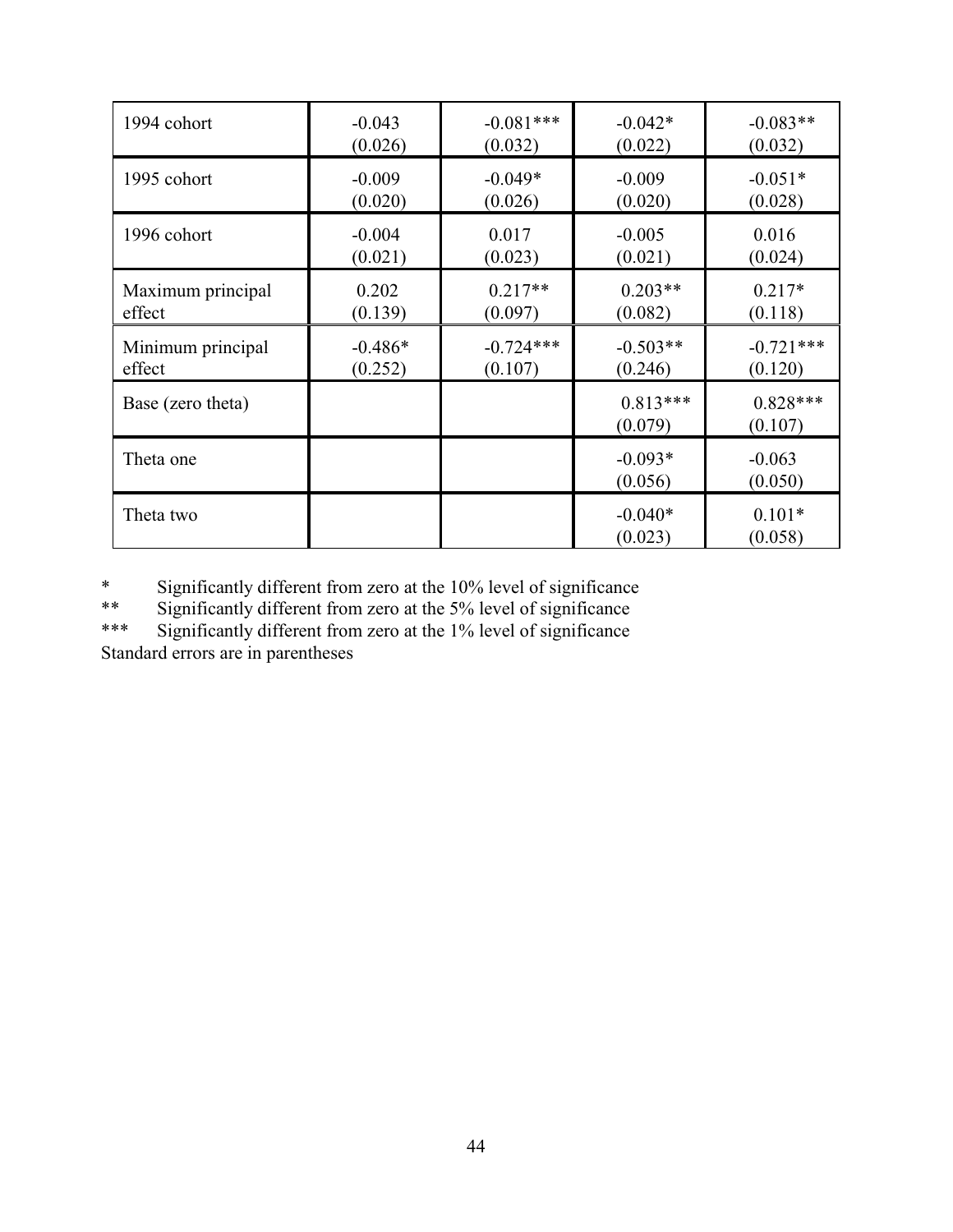|                        | Homogeneous Model |             |             | Full Model  |
|------------------------|-------------------|-------------|-------------|-------------|
|                        | Females           | Males       | Females     | Males       |
| Base probability       | $0.082***$        | $0.059***$  | $0.091***$  | $0.057***$  |
|                        | (0.009)           | (0.009)     | (0.010)     | (0.009)     |
| Aboriginal background  | $0.031***$        | $0.032***$  | $0.064***$  | $0.034**$   |
|                        | (0.011)           | (0.012)     | (0.015)     | (0.014)     |
| Non-English at home    | $-0.028**$        | $-0.012$    | $-0.029**$  | $-0.008$    |
|                        | (0.012)           | (0.012)     | (0.013)     | (0.013)     |
| % One parent families  | 0.004             | $0.010**$   | 0.006       | $0.009*$    |
| (cd)                   | (0.004)           | (0.005)     | (0.004)     | (0.005)     |
| % Canadian born (cd)   | $0.019***$        | 0.003       | $0.022***$  | 0.004       |
|                        | (0.005)           | (0.005)     | (0.006)     | (0.004)     |
| % More than grade 9    | 0.005             | $-0.008*$   | 0.001       | $-0.008*$   |
| education (cd)         | (0.005)           | (0.005)     | (0.005)     | (0.004)     |
| Employment rate (cd)   | $-0.009**$        | $-0.010**$  | $-0.010**$  | $-0.010**$  |
|                        | (0.004)           | (0.004)     | (0.004)     | (0.004)     |
| High ave. income (cd)  | 0.000             | $-0.002$    | $-0.002$    | $-0.005$    |
|                        | (0.011)           | (0.010)     | (0.011)     | (0.010)     |
| Low ave. income (cd)   | $-0.007$          | $-0.018**$  | $-0.009$    | $-0.017**$  |
|                        | (0.009)           | (0.008)     | (0.009)     | (0.008)     |
| Family services call   | $0.038***$        | $0.036***$  | $0.041***$  | $0.030**$   |
|                        | (0.012)           | (0.014)     | (0.012)     | (0.013)     |
| Other intervention     | $0.048***$        | $0.024**$   | $0.047***$  | $0.023**$   |
|                        | (0.011)           | (0.011)     | (0.011)     | (0.011)     |
| Grade 11 grades        | $-0.027***$       | $-0.018***$ | $-0.029***$ | $-0.017***$ |
|                        | (0.004)           | (0.004)     | (0.004)     | (0.004)     |
| Failed a grade or more | $0.066***$        | $0.035***$  | $0.071***$  | $0.032***$  |
|                        | (0.012)           | (0.010)     | (0.012)     | (0.010)     |
| School mean            | $-0.002$          | $-0.003$    | $-0.000$    | $-0.002$    |
| graduation rate        | (0.004)           | (0.004)     | (0.004)     | (0.004)     |
| 1994                   | 0.016             | 0.013       | 0.011       | 0.014       |
|                        | (0.011)           | (0.012)     | (0.010)     | (0.010)     |
| 1995                   | 0.009             | 0.012       | 0.003       | 0.013       |
|                        | (0.010)           | (0.010)     | (0.010)     | (0.009)     |

**Table 4a: Probability Derivatives for IA Take-Up at Age 19.5 - High School Graduates**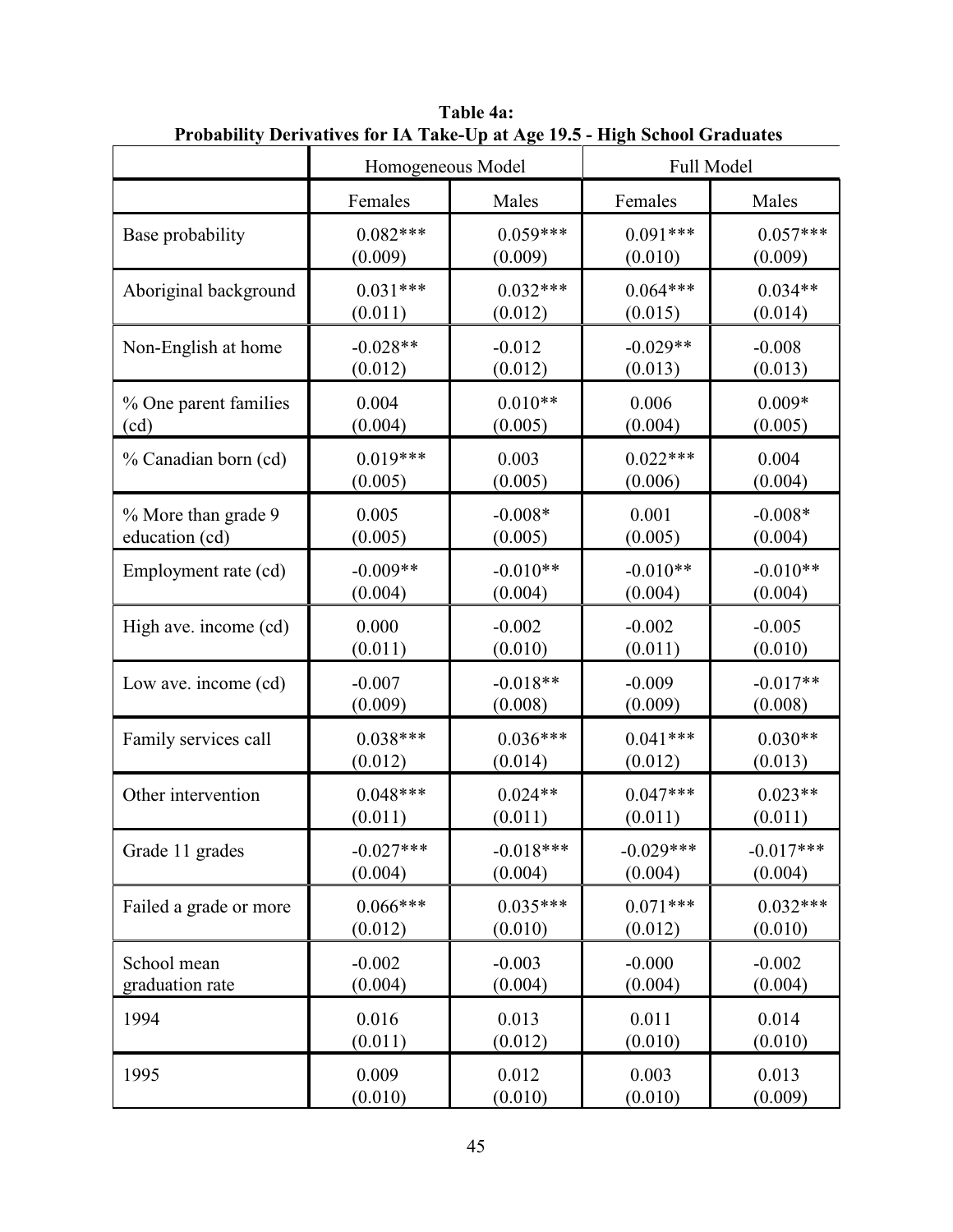| 1996              | $-0.007$    | $-0.001$    | $-0.012$              | 0.002                  |
|-------------------|-------------|-------------|-----------------------|------------------------|
|                   | (0.009)     | (0.009)     | (0.009)               | (0.009)                |
| 1997              | $-0.035***$ | $-0.030***$ | $-0.043***$           | $-0.028***$            |
|                   | (0.009)     | (0.008)     | (0.009)               | (0.008)                |
| 1998              | $-0.053***$ | $-0.044***$ | $-0.066***$           | $-0.045***$            |
|                   | (0.009)     | (0.009)     | (0.009)               | (0.009)                |
| 1999              | $-0.060***$ | $-0.045***$ | $-0.078***$           | $-0.050***$            |
|                   | (0.009)     | (0.009)     | (0.010)               | (0.009)                |
| Base (zero theta) |             |             | $0.029***$<br>(0.006) | $0.096***$<br>(0.018)  |
| Theta one         |             |             | $0.508***$<br>(0.053) | $-0.058***$<br>(0.018) |
| Theta two         |             |             | $0.132***$<br>(0.017) | $0.322***$<br>(0.097)  |

\* Significantly different from zero at the 10% level of significance<br>\*\* Significantly different from zero at the 5% level of significance

\*\* Significantly different from zero at the 5% level of significance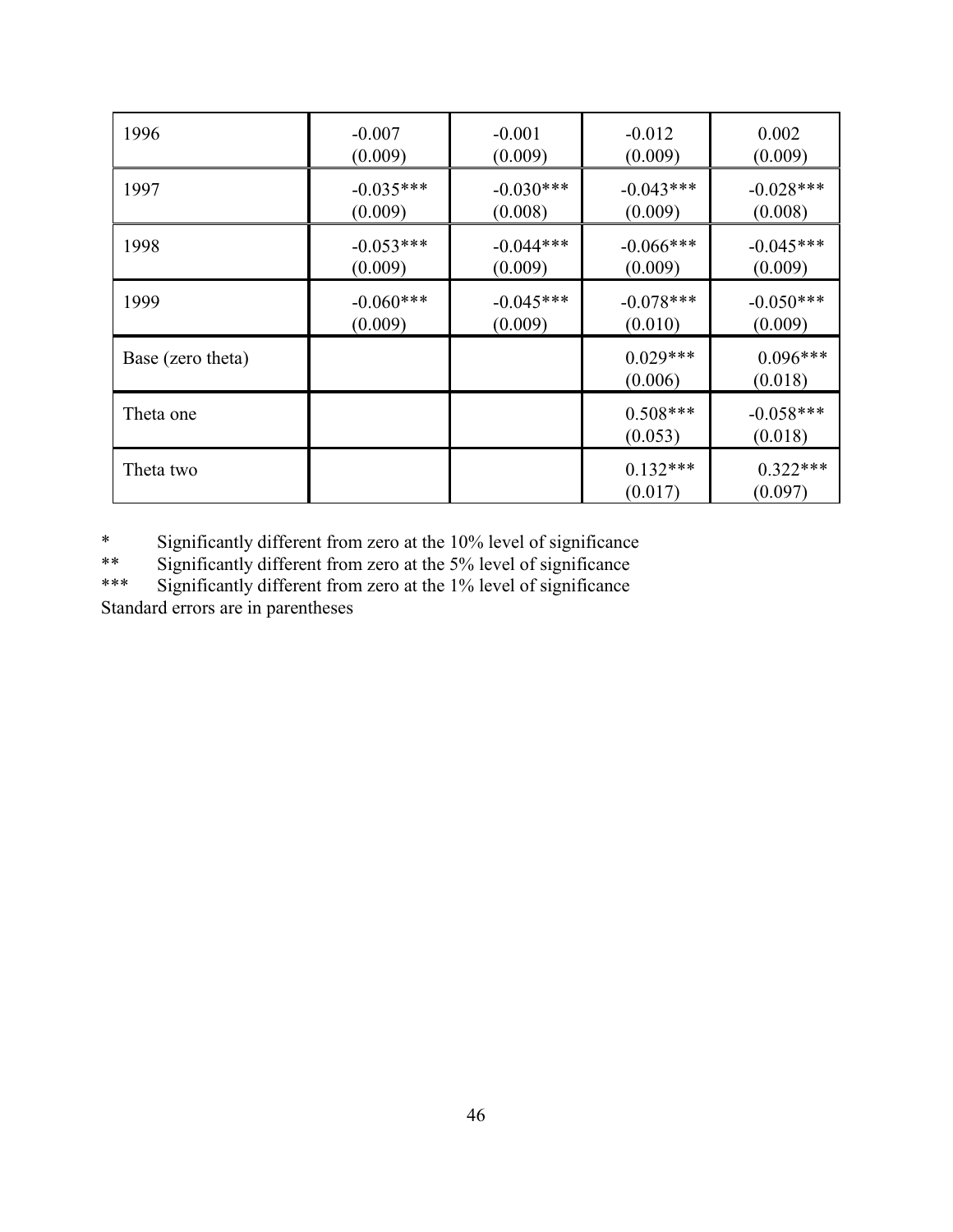|                        | $\mathbf{r}$ robability better the form in Fanc equality $\mathbf{r}$ is the sensor bropouts<br>Homogeneous Model |            |            | Full Model |
|------------------------|-------------------------------------------------------------------------------------------------------------------|------------|------------|------------|
|                        | Females                                                                                                           | Males      | Females    | Males      |
| Base probability       | $0.198***$                                                                                                        | $0.122***$ | $0.181***$ | $0.139***$ |
|                        | (0.022)                                                                                                           | (0.018)    | (0.021)    | (0.023)    |
| Aboriginal background  | 0.016                                                                                                             | $0.039**$  | $0.040*$   | $0.038*$   |
|                        | (0.016)                                                                                                           | (0.017)    | (0.023)    | (0.022)    |
| Non-English at home    | 0.020                                                                                                             | $-0.038*$  | 0.024      | $-0.040*$  |
|                        | (0.029)                                                                                                           | (0.020)    | (0.028)    | (0.021)    |
| % One parent families  | 0.002                                                                                                             | $-0.006$   | 0.001      | $-0.006$   |
| (cd)                   | (0.008)                                                                                                           | (0.007)    | (0.008)    | (0.007)    |
| % Canadian born (cd)   | $0.021**$                                                                                                         | 0.005      | $0.020**$  | 0.008      |
|                        | (0.009)                                                                                                           | (0.007)    | (0.009)    | (0.008)    |
| % More than grade 9    | 0.013                                                                                                             | 0.004      | 0.008      | 0.0004     |
| education (cd)         | (0.012)                                                                                                           | (0.009)    | (0.011)    | (0.009)    |
| Employment rate (cd)   | $-0.004$                                                                                                          | $-0.001$   | $-0.003$   | $-0.003$   |
|                        | (0.010)                                                                                                           | (0.008)    | (0.010)    | (0.008)    |
| High ave. income (cd)  | 0.002                                                                                                             | $-0.023$   | 0.002      | $-0.023$   |
|                        | (0.024)                                                                                                           | (0.017)    | (0.023)    | (0.018)    |
| Low ave. income (cd)   | 0.016                                                                                                             | $-0.002$   | 0.023      | 0.003      |
|                        | (0.022)                                                                                                           | (0.017)    | (0.021)    | (0.018)    |
| Family services call   | $0.096***$                                                                                                        | $0.085***$ | $0.089***$ | $0.086***$ |
|                        | (0.023)                                                                                                           | (0.023)    | (0.023)    | (0.023)    |
| Other intervention     | $0.033*$                                                                                                          | $0.047***$ | $0.035*$   | $0.055***$ |
|                        | (0.019)                                                                                                           | (0.018)    | (0.018)    | (0.019)    |
| Grade 11 grades        | $-0.015$                                                                                                          | $-0.014*$  | $-0.017*$  | $-0.007$   |
|                        | (0.009)                                                                                                           | (0.007)    | (0.009)    | (0.009)    |
| Failed a grade or more | $0.070***$                                                                                                        | $0.031**$  | $0.067***$ | $0.028*$   |
|                        | (0.019)                                                                                                           | (0.014)    | (0.018)    | (0.015)    |
| School mean            | $-0.000$                                                                                                          | $-0.015**$ | $-0.000$   | $-0.016**$ |
| graduation rate        | (0.008)                                                                                                           | (0.006)    | (0.008)    | (0.006)    |
| 1994                   | 0.009                                                                                                             | $0.052***$ | 0.014      | $0.057***$ |
|                        | (0.023)                                                                                                           | (0.019)    | (0.021)    | (0.019)    |

**Table 4b: Probability Derivatives for IA Take-Up at Age 19.5 - High School Dropouts**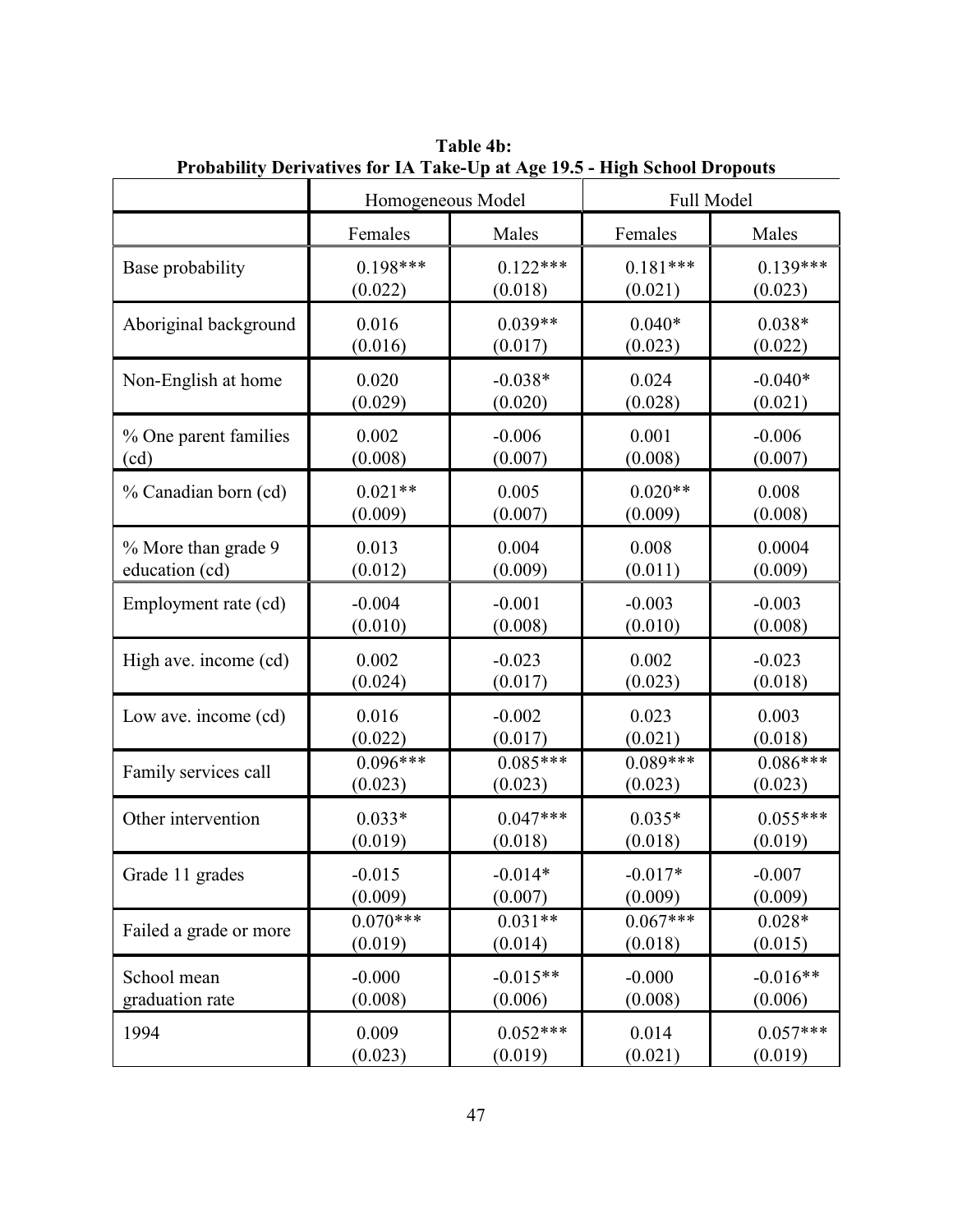| 1995              | $-0.014$    | $-0.001$    | $-0.010$              | 0.009                  |
|-------------------|-------------|-------------|-----------------------|------------------------|
|                   | (0.021)     | (0.016)     | (0.019)               | (0.017)                |
| 1996              | $-0.017$    | $-0.015$    | $-0.014$              | $-0.011$               |
|                   | (0.020)     | (0.016)     | (0.019)               | (0.016)                |
| 1997              | $-0.082***$ | $-0.045***$ | $-0.082***$           | $-0.050***$            |
|                   | (0.019)     | (0.015)     | (0.019)               | (0.017)                |
| 1998              | $-0.116***$ | $-0.077***$ | $-0.127***$           | $-0.092***$            |
|                   | (0.020)     | (0.016)     | (0.020)               | (0.019)                |
| 1999              | $-0.140***$ | $-0.082***$ | $-0.157***$           | $-0.106***$            |
|                   | (0.021)     | (0.017)     | (0.020)               | (0.020)                |
| Base (zero theta) |             |             | $0.099***$<br>(0.019) | $0.311***$<br>(0.048)  |
| Theta one         |             |             | $0.538***$<br>(0.070) | $-0.247***$<br>(0.044) |
| Theta two         |             |             | $0.195***$<br>(0.030) | $0.661***$<br>(0.065)  |

\* Significantly different from zero at the 10% level of significance

\*\* Significantly different from zero at the 5% level of significance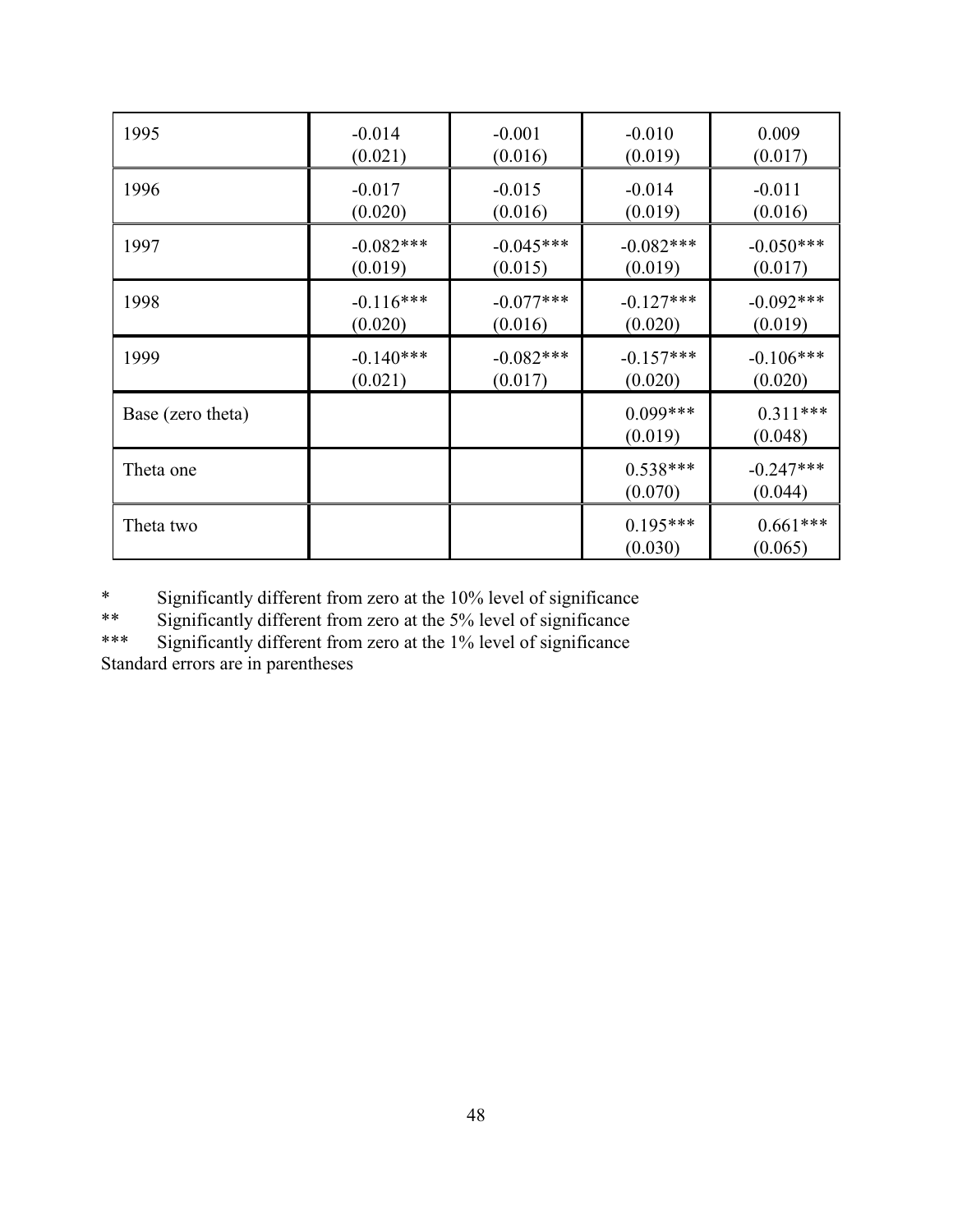|                        | Homogeneous Model |            |             | Full Model |
|------------------------|-------------------|------------|-------------|------------|
|                        | Females           | Males      | Females     | Males      |
| Base probability       | $0.029***$        | $0.042***$ | $0.102***$  | $0.075**$  |
|                        | (0.011)           | (0.016)    | (0.021)     | (0.021)    |
| Aboriginal background  | $0.021***$        | $0.025**$  | $0.038***$  | $0.025**$  |
|                        | (0.008)           | (0.012)    | (0.011)     | (0.011)    |
| Non-English at home    | 0.026             | 0.023      | $-0.022$    | 0.046      |
|                        | (0.032)           | (0.037)    | (0.030)     | (0.047)    |
| % One parent families  | $-0.007$          | $-0.002$   | $-0.002$    | $-0.0004$  |
| (cd)                   | (0.004)           | (0.008)    | (0.009)     | (0.011)    |
| % Canadian born (cd)   | $-0.001$          | $-0.003$   | 0.014       | 0.007      |
|                        | (0.006)           | (0.008)    | (0.012)     | (0.012)    |
| % More than grade 9    | $-0.014***$       | 0.007      | $-0.035***$ | 0.006      |
| education (cd)         | (0.005)           | (0.011)    | (0.010)     | (0.015)    |
| Employment rate (cd)   | $-0.009*$         | 0.015      | $-0.025***$ | 0.017      |
|                        | (0.004)           | (0.012)    | (0.009)     | (0.015)    |
| High ave. income (cd)  | $-0.010$          | $-0.008$   | $-0.020$    | $-0.027$   |
|                        | (0.010)           | (0.019)    | (0.020)     | (0.025)    |
| Low ave. income (cd)   | 0.004             | $-0.013$   | $-0.015$    | $-0.027$   |
|                        | (0.012)           | (0.016)    | (0.019)     | (0.021)    |
| Family services call   | $-0.007$          | 0.029      | 0.015       | 0.014      |
|                        | (0.009)           | (0.028)    | (0.023)     | (0.031)    |
| Other intervention     | $0.027*$          | $-0.015$   | $0.077***$  | $-0.035*$  |
|                        | (0.016)           | (0.016)    | (0.027)     | (0.020)    |
| Grade 11 grades        | $-0.012***$       | $-0.006$   | $-0.038***$ | $-0.017$   |
|                        | (0.005)           | (0.008)    | (0.011)     | (0.010)    |
| Failed a grade or more | $-0.008$          | 0.014      | $0.063*$    | 0.006      |
|                        | (0.009)           | (0.018)    | (0.034)     | (0.028)    |
| School mean            | $-0.009**$        | 0.005      | $-0.012*$   | 0.014      |
| graduation rate        | (0.004)           | (0.008)    | (0.007)     | (0.015)    |
| Lagged IA take-up      | $0.259***$        | $0.304***$ | $-0.033*$   | $-0.001$   |
|                        | (0.068)           | (0.095)    | (0.018)     | (0.036)    |

**Table 5a: Probability Derivatives for IA Take-Up at Age 24.5 - High School Graduates**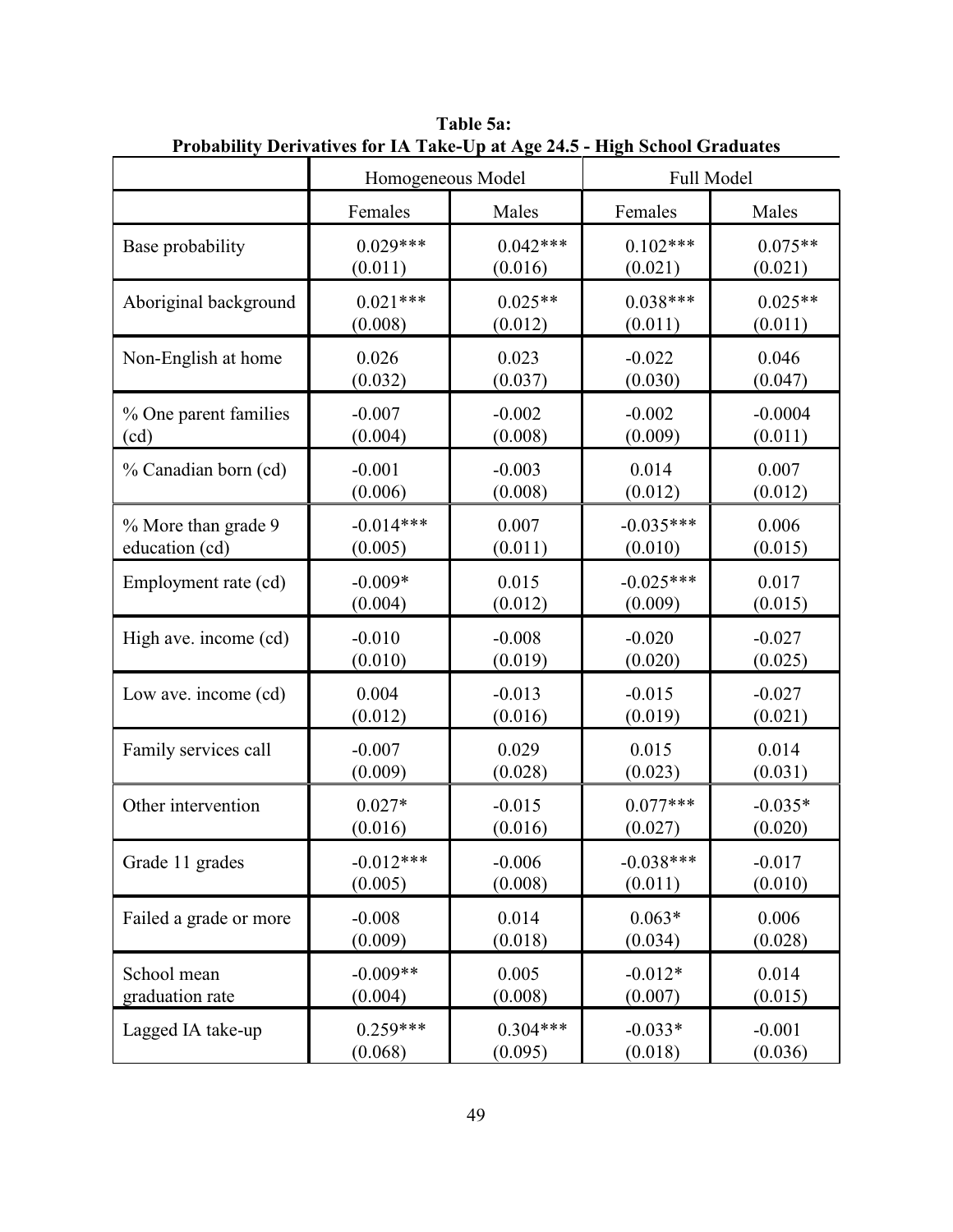| Learning (any IA take- | $0.160***$  | $0.112***$  | $0.051*$              | 0.046                  |
|------------------------|-------------|-------------|-----------------------|------------------------|
| up in the past)        | (0.036)     | (0.040)     | (0.024)               | (0.034)                |
| 1994                   | 0.008       | 0.010       | 0.007                 | 0.010                  |
|                        | (0.005)     | (0.008)     | (0.006)               | (0.008)                |
| 1995                   | 0.004       | 0.009       | 0.002                 | 0.010                  |
|                        | (0.004)     | (0.008)     | (0.006)               | (0.007)                |
| 1996                   | $-0.003$    | $-0.001$    | $-0.008$              | 0.002                  |
|                        | (0.004)     | (0.007)     | (0.006)               | (0.007)                |
| 1997                   | $-0.015**$  | $-0.023*$   | $-0.028***$           | $-0.025***$            |
|                        | (0.006)     | (0.010)     | (0.009)               | (0.009)                |
| 1998                   | $-0.021***$ | $-0.032***$ | $-0.045***$           | $-0.044***$            |
|                        | (0.008)     | (0.012)     | (0.014)               | (0.014)                |
| 1999                   | $-0.024***$ | $-0.033**$  | $-0.055***$           | $-0.051***$            |
|                        | (0.009)     | (0.013)     | (0.017)               | (0.016)                |
| Base (zero theta)      |             |             | 0.000<br>(0.000)      | $0.234***$<br>(0.078)  |
| Theta one              |             |             | $0.990***$<br>(0.017) | $-0.232***$<br>(0.077) |
| Theta two              |             |             | $0.193***$<br>(0.069) | $0.766***$<br>(0.078)  |

\* Significantly different from zero at the 10% level of significance<br>\*\* Significantly different from zero at the 5% level of significance

\*\* Significantly different from zero at the 5% level of significance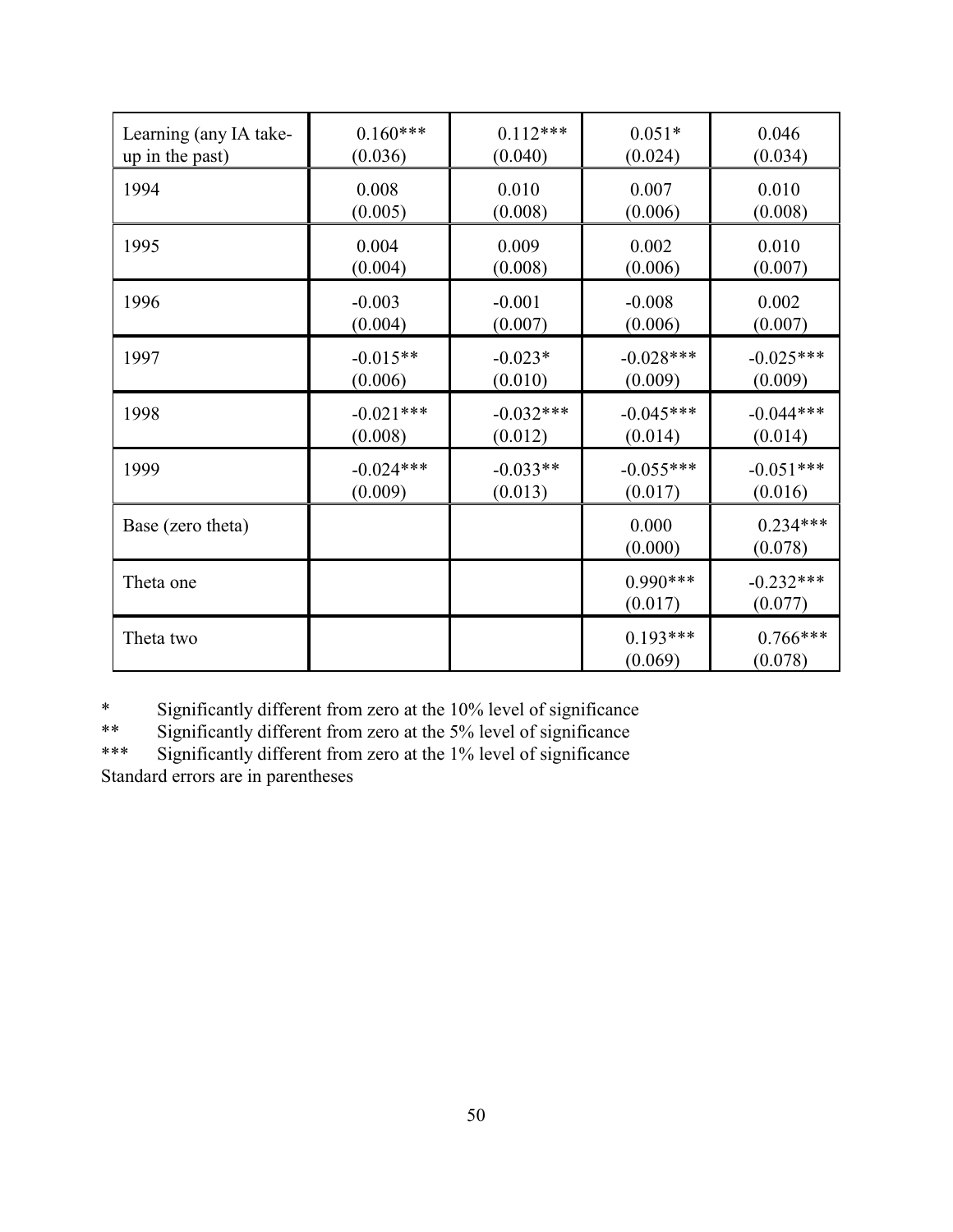|                        | Homogeneous Model |            |            | Full Model |
|------------------------|-------------------|------------|------------|------------|
|                        | Females           | Males      | Females    | Males      |
| Base probability       | $0.091***$        | $0.080**$  | $0.241***$ | $0.244***$ |
|                        | (0.032)           | (0.033)    | (0.056)    | (0.064)    |
| Aboriginal background  | 0.009             | $0.029*$   | 0.037      | $0.036*$   |
|                        | (0.010)           | (0.016)    | (0.023)    | (0.021)    |
| Non-English at home    | $-0.037$          | 0.035      | $-0.087$   | 0.008      |
|                        | (0.039)           | (0.061)    | (0.072)    | (0.086)    |
| % One parent families  | 0.015             | 0.017      | 0.023      | 0.021      |
| (cd)                   | (0.014)           | (0.014)    | (0.021)    | (0.020)    |
| % Canadian born (cd)   | 0.005             | 0.014      | 0.020      | 0.021      |
|                        | (0.014)           | (0.015)    | (0.025)    | (0.023)    |
| % More than grade 9    | $-0.004$          | $-0.009$   | 0.025      | $-0.038$   |
| education (cd)         | (0.017)           | (0.016)    | (0.031)    | (0.026)    |
| Employment rate (cd)   | $-0.003$          | $-0.012$   | $-0.005$   | $-0.040*$  |
|                        | (0.016)           | (0.013)    | (0.028)    | (0.022)    |
| High avg. income (cd)  | 0.043             | $-0.030$   | 0.085      | $-0.072$   |
|                        | (0.049)           | (0.031)    | (0.073)    | (0.057)    |
| Low avg. income (cd)   | 0.011             | $-0.011$   | 0.005      | 0.005      |
|                        | (0.032)           | (0.027)    | (0.052)    | (0.047)    |
| Family services call   | 0.010             | $0.086*$   | 0.029      | $0.166**$  |
|                        | (0.030)           | (0.050)    | (0.049)    | (0.064)    |
| Other intervention     | 0.011             | $-0.028$   | 0.039      | 0.025      |
|                        | (0.028)           | (0.024)    | (0.045)    | (0.048)    |
| Grade 11 grades        | $-0.003$          | $-0.012$   | $-0.002$   | 0.007      |
|                        | (0.011)           | (0.013)    | (0.026)    | (0.029)    |
| Failed a grade or more | $-0.008$          | $-0.018$   | 0.017      | $-0.024$   |
|                        | (0.025)           | (0.022)    | (0.050)    | (0.042)    |
| School mean            | $-0.020*$         | 0.013      | $-0.032*$  | 0.016      |
| graduation rate        | (0.011)           | (0.014)    | (0.019)    | (0.022)    |
| Lagged IA take-up      | $0.531***$        | $0.314***$ | $0.239**$  | 0.028      |
|                        | (0.078)           | (0.091)    | (0.122)    | (0.060)    |

**Table 5b: Probability Derivatives for IA Take-Up at Age 24.5 - High School Dropouts**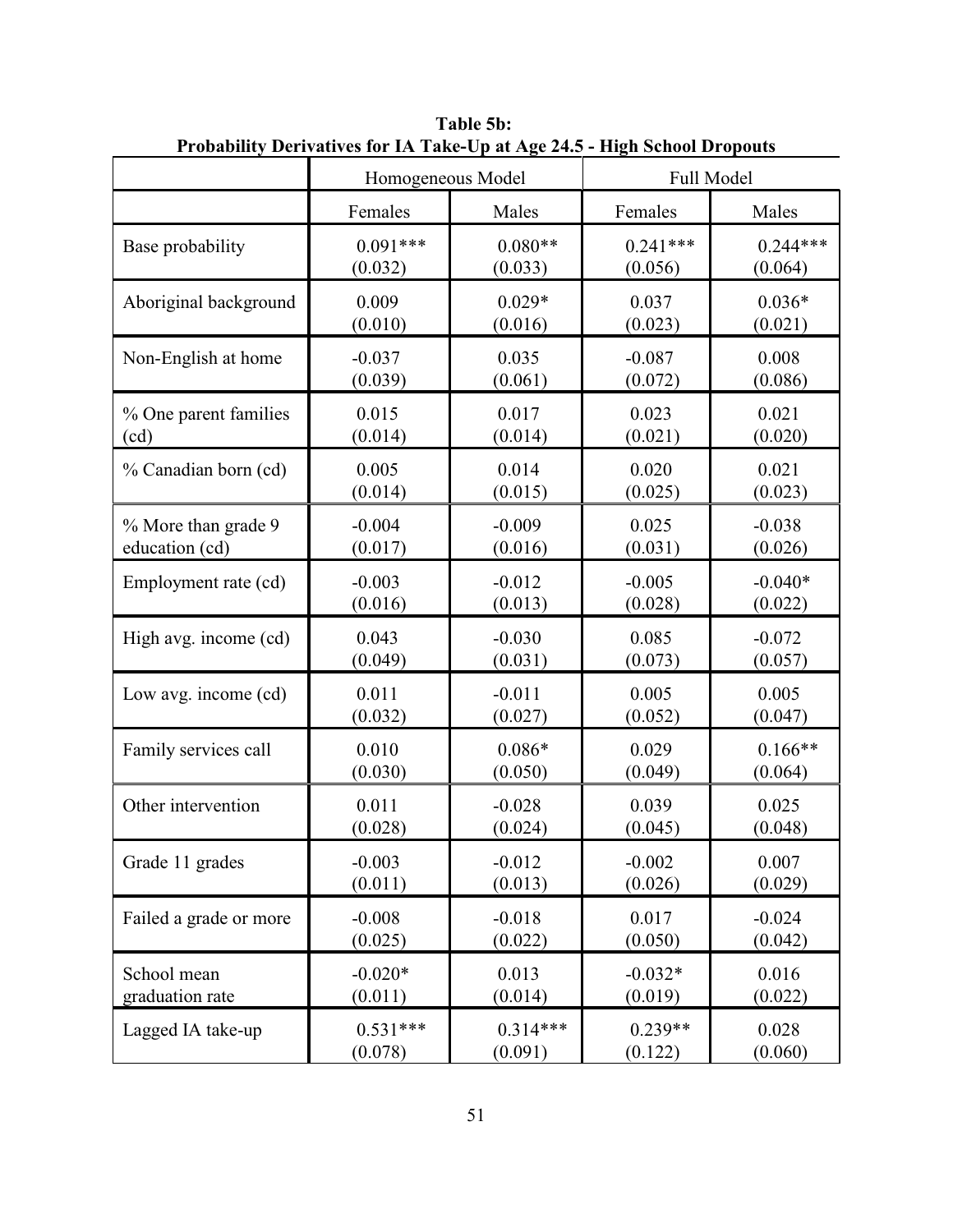| Learning (any IA take- | $0.121**$   | $0.162***$ | $-0.017$              | $-0.004$               |
|------------------------|-------------|------------|-----------------------|------------------------|
| up in the past)        | (0.048)     | (0.052)    | (0.059)               | (0.053)                |
| 1994                   | 0.005       | $0.039**$  | 0.013                 | $0.054***$             |
|                        | (0.014)     | (0.018)    | (0.019)               | (0.021)                |
| 1995                   | $-0.008$    | $-0.001$   | $-0.010$              | 0.009                  |
|                        | (0.012)     | (0.012)    | (0.018)               | (0.016)                |
| 1996                   | $-0.010$    | $-0.011$   | $-0.013$              | $-0.012$               |
|                        | (0.012)     | (0.012)    | (0.019)               | (0.017)                |
| 1997                   | $-0.045***$ | $-0.032**$ | $-0.081***$           | $-0.055***$            |
|                        | (0.017)     | (0.015)    | (0.026)               | (0.021)                |
| 1998                   | $-0.061***$ | $-0.053**$ | $-0.133***$           | $-0.115***$            |
|                        | (0.021)     | (0.022)    | (0.037)               | (0.030)                |
| 1999                   | $-0.072***$ | $-0.056**$ | $-0.175***$           | $-0.141***$            |
|                        | (0.025)     | (0.024)    | (0.045)               | (0.036)                |
| Base (zero theta)      |             |            | 0.076<br>(0.050)      | $0.704***$<br>(0.127)  |
| Theta one              |             |            | $0.877***$<br>(0.108) | $-0.639***$<br>(0.103) |
| Theta two              |             |            | $0.418***$<br>(0.134) | $0.296*$<br>(0.127)    |

\* Significantly different from zero at the 10% level of significance<br>\*\* Significantly different from zero at the 5% level of significance

\*\* Significantly different from zero at the 5% level of significance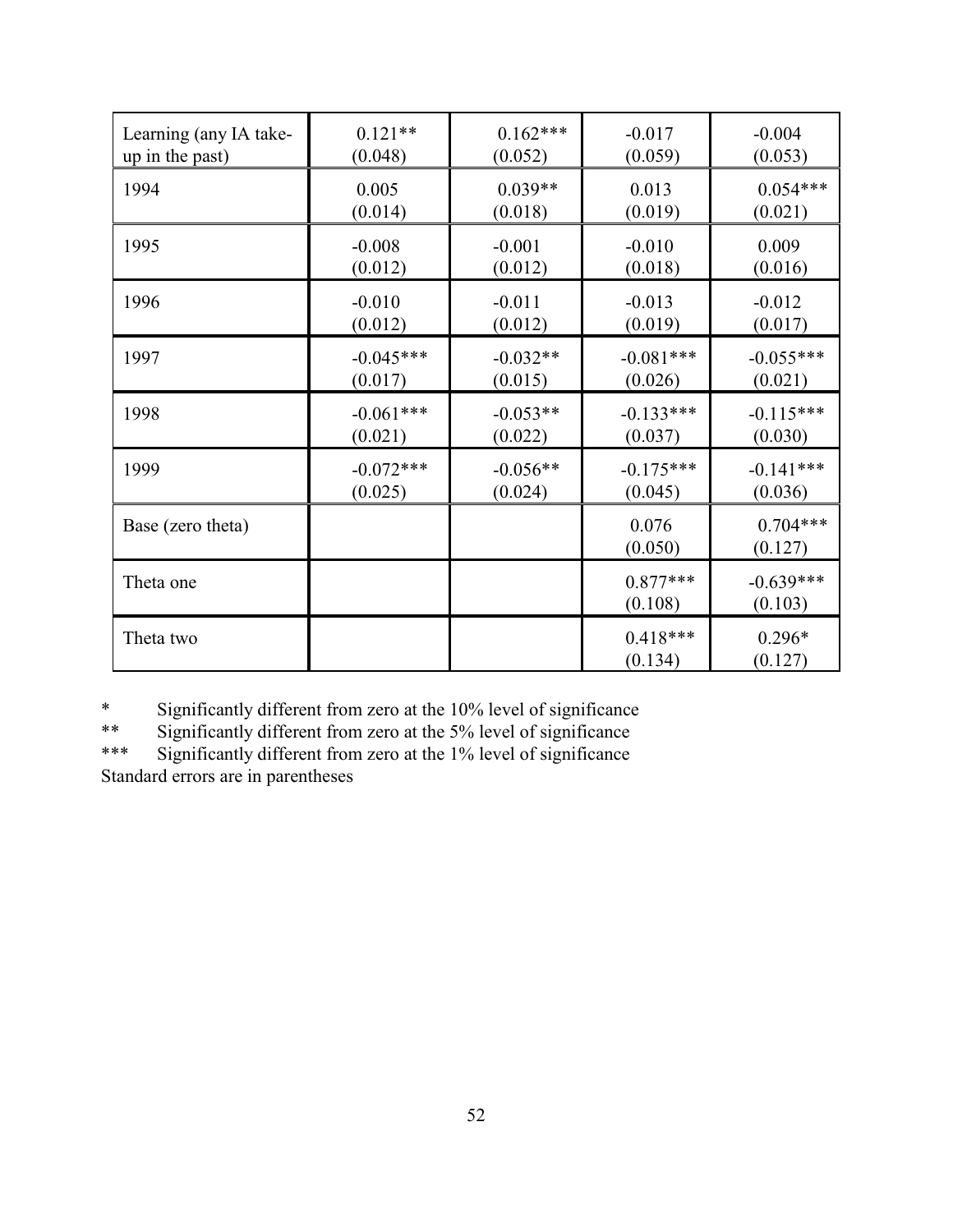|                                     | Females                      | Males              |  |  |
|-------------------------------------|------------------------------|--------------------|--|--|
| Mass point one                      | $-0.308*(0.161)$             | $-0.224(0.166)$    |  |  |
| Mass point two                      | $-0.140*(0.075)$             | 0.520(0.326)       |  |  |
| Prob. on 1 <sup>st</sup> mass point | $0.044***(0.005)$            | $0.726***$ (0.044) |  |  |
| Prob. on $2nd$ mass point           | $0.301***(0.025)$            | $0.012***(0.002)$  |  |  |
| Graduate lambdas                    |                              |                    |  |  |
| Age 19.5                            | $-6.468*(3.414)$             | 2.112 (1.529)      |  |  |
| Age 20.5                            | $-5.605*(2.987)$             | 2.609(1.785)       |  |  |
| Age 21.5                            | $-8.059*(4.288)$             | 2.232(1.549)       |  |  |
| Age 22.5                            | $-9.847*(5.262)$             | $9.082*(4.888)$    |  |  |
| Age 23.5                            | $-24.841*(14.222)$           | as above           |  |  |
| Age 24.5                            | $-19.015*(10.341)$           | as above           |  |  |
| Dropout lambdas                     |                              |                    |  |  |
| Age 19.5                            | $-5.321*(3.069)$             | 4.605(3.259)       |  |  |
| Age 20.5                            | $-7.441*(4.191)$             | 3.957(2.843)       |  |  |
| Age 21.5                            | $-9.687*(5.406)$             | 7.286 (5.365)      |  |  |
| Age 22.5                            | $-17.306*(9.544)$            | 9.129(7.023)       |  |  |
| Age 23.5                            | $-16.126(9.824)$             | as above           |  |  |
| Age 24.5                            | $-10.084(6.361)$<br>as above |                    |  |  |

**Table 6: Estimates of Mass Points, Their Associated Probabilities and the Lambdas**

\* Significantly different from zero at the  $10\%$  level of significance<br>\*\* Significantly different from zero at the  $5\%$  level of significance

\*\* Significantly different from zero at the 5% level of significance<br>\*\*\* Significantly different from zero at the 1% level of significance

Significantly different from zero at the 1% level of significance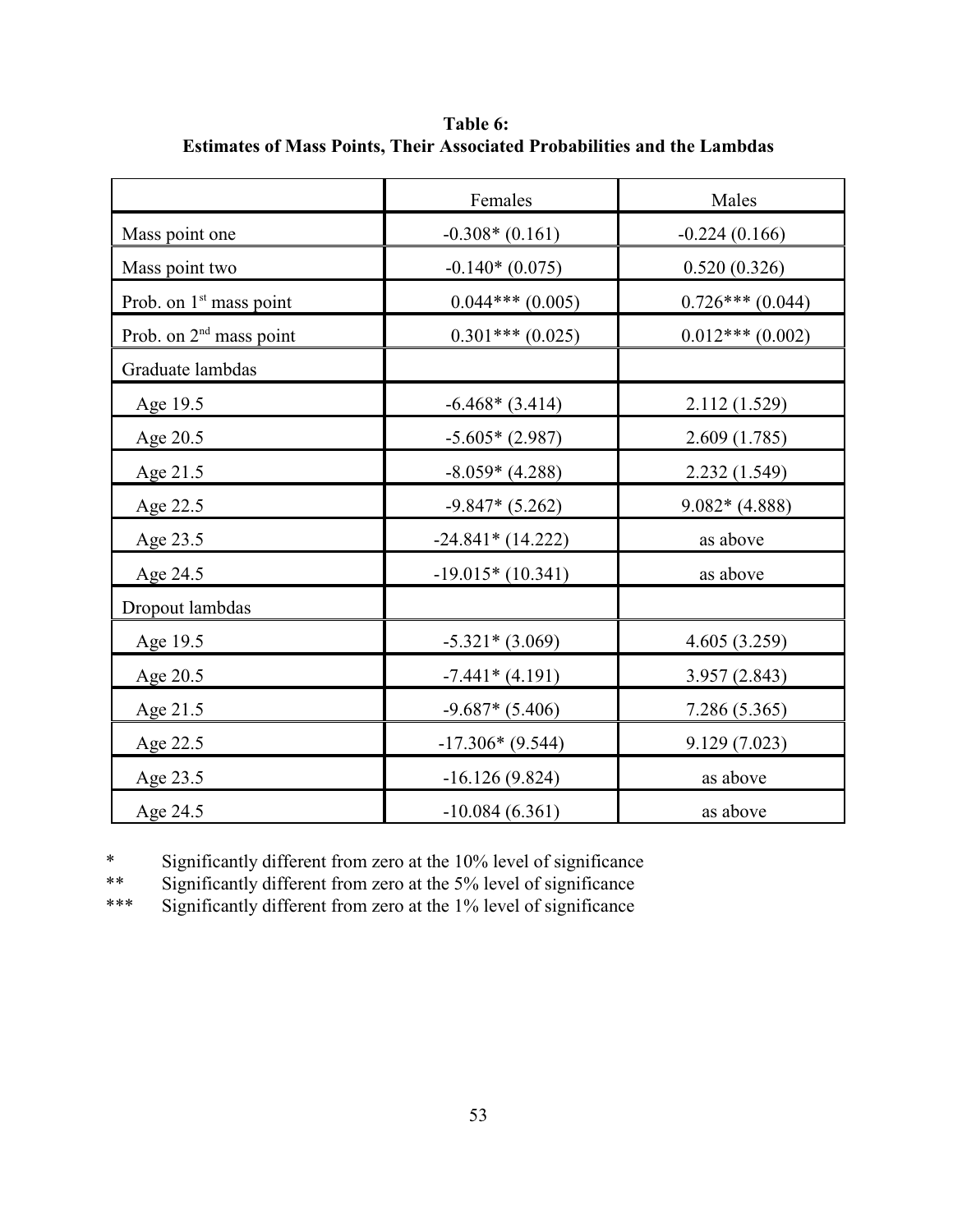|                             | Age 19.5      |                  |                | Age 24.5      |                  |                |
|-----------------------------|---------------|------------------|----------------|---------------|------------------|----------------|
| Characteristic              | Low<br>Impact | Middle<br>Impact | High<br>Impact | Low<br>Impact | Middle<br>Impact | High<br>Impact |
| Native                      | 0.096         | 0.052            | 0.072          | 0.09          | 0.07             | 0.08           |
| Non-Engl. At Home           | 0.26          | 0.11             | 0.032          | 0.11          | 0.11             | 0.09           |
| <b>Family Services Call</b> | 0.17          | 0.26             | 0.56           | 0.11          | 0.19             | 0.33           |
| Other Intervention          | 0.074         | 0.12             | 0.43           | 0.21          | 0.32             | 0.3            |
| Grade 11 grades             | 1.15          | 1.17             | 1.36           | 1.11          | 1.2              | 1.27           |
| Failed a year or more       | 0.64          | 0.41             | 0.51           | 0.8           | 0.46             | 0.24           |
| Low Avg. Income             | 0.13          | 0.29             | 0.29           | 0.1           | 0.19             | 0.29           |
| High Avg. Income            | 0.3           | 0.13             | 0.09           | 0.46          | 0.15             | 0.04           |
| Obs.                        | 135           | 135              | 140            | 125           | 136              | 136            |

**Table 7a Characteristics of Individuals by Age and Level of the Impact of Graduation on IA Receipt Males**

# **Table 7b**

# **Characteristics of Individuals by Age and Level of the Impact of Graduation on IA Receipt Females**

|                             | Age 19.5      |                  |                | Age 24.5      |                  |                |
|-----------------------------|---------------|------------------|----------------|---------------|------------------|----------------|
| Characteristic              | Low<br>Impact | Middle<br>Impact | High<br>Impact | Low<br>Impact | Middle<br>Impact | High<br>Impact |
| Native                      | 0.32          | 0.071            | 0.029          | 0.26          | 0.12             | 0.07           |
| Non-Engl. At Home           | 0.01          | 0.04             | 0.23           | 0.06          | 0.18             | 0.059          |
| <b>Family Services Call</b> | 0.16          | 0.25             | 0.53           | 0.23          | 0.26             | 0.37           |
| Other Intervention          | 0.55          | 0.33             | 0.37           | 0.69          | 0.36             | 0.17           |
| Grade 11 grades             | 1.12          | 1.35             | 1.44           | 1.1           | 1.27             | 1.47           |
| Failed a year or more       | 0.66          | 0.4              | 0.47           | 0.59          | 0.49             | 0.39           |
| Low Avg. Income             | 0.14          | 0.22             | 0.41           | 0.2           | 0.29             | 0.22           |
| High Avg. Income            | 0.09          | 0.25             | 0.17           | 0.07          | 0.2              | 0.3            |
| Obs.                        | 98            | 127              | 137            | 130           | 122              | 138            |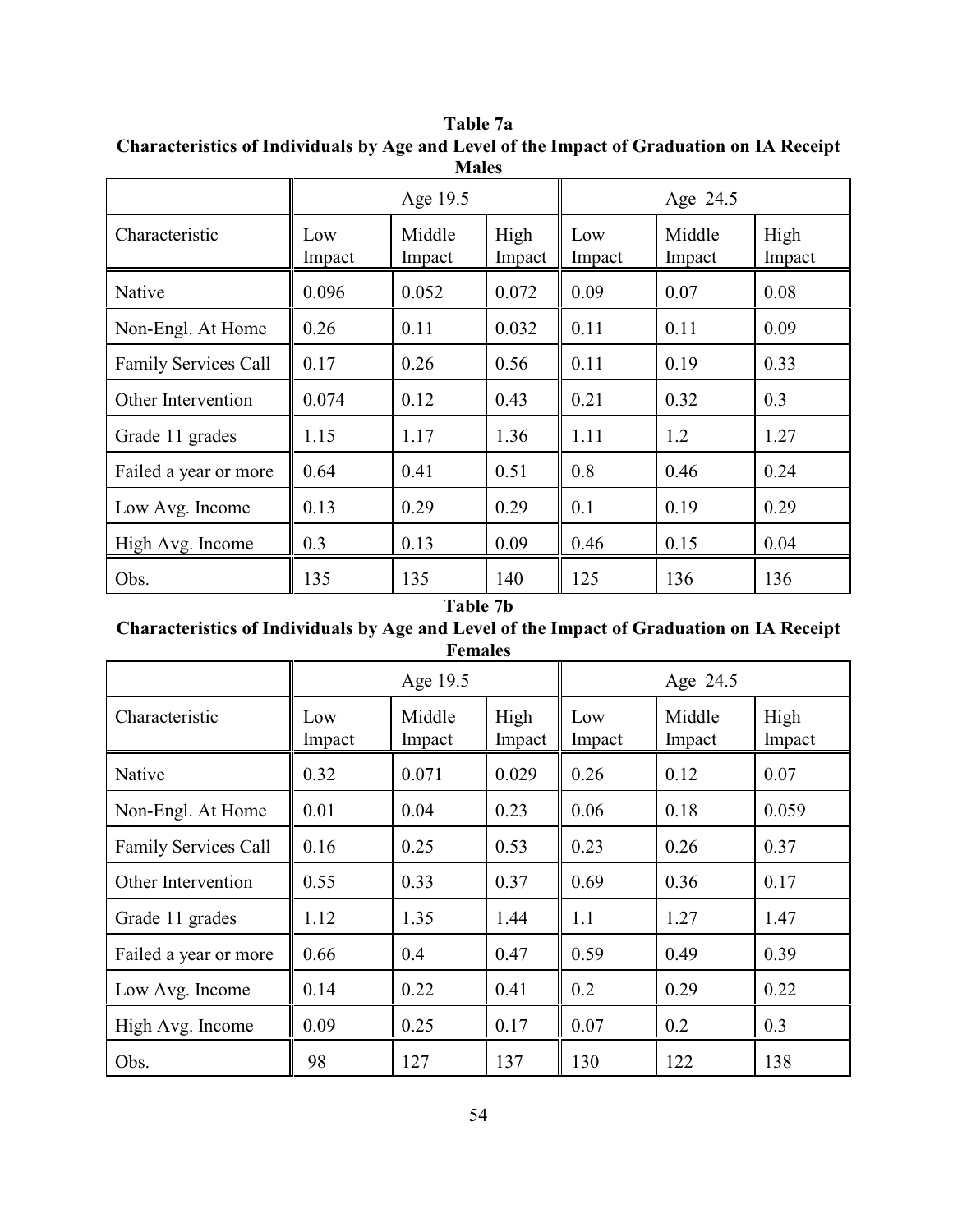#### **References**

Aakvik, A., J.J. Heckman and E.J. Vytlacil (2000). "Treatment Effects for Discrete Outcomes When Responses to Treatment Vary Among Observationally Identical Persons: An Application to Norwegian Vocational Rehabilitation Programs," NBER Technical Working Paper 262, September 2000.

An, C., R. Haveman and B. Wolfe (1993). "Teen Out-of-Wedlock Births and Welfare Receipt: The Role of Childhood Events and Economic Circumstances," Review of Economics and Statistics, Vol. 75, No. 2, pp. 195-208.

Antel, J. (1992). "The Inter-generational Transfer of Welfare Dependency: Some Statistical Evidence," Review of Economics and Statistics, Vol. 74, No. 3, pp. 467-73.

Barrett, G. 2000). "The Effect of Educational Attainment on Welfare Dependence: Evidence from Canada," Journal of Public Economics, Vol. 77, pp. 209-232.

Barrett, G. (1998). "The Duration of Welfare Spells and State Dependence: Evidence from British Columbia," Department of Economics, University of New South Wales.

Barrett, G. and M. Cragg (1998). "An Untold Story: The Characteristics of Welfare Use in British Columbia," Canadian Journal of Economics, Vol. 31, No. 1, pp. 165-188.

Beaulieu, N., J-Y. Duclos, B. Fortin and M. Rouleau (2001). "An Econometric Analysis of Intergenerational Reliance on Social Assistance," Department of Economics, Universite Laval.

Blank, R.M. (1989). "Analyzing the Length of Welfare Spells," Journal of Public Economics, vol. 39, pp. 245-73.

Boggess, S. (1998). "Family Structure, Economic Status, and Educational Attainment," Journal of Population Economics, Vol. 11, pp. 205-22.

Card, David (1999). "The Causal Effect of Education on Earnings," in O. Ashenfelter and D. Card (eds) The Handbook of Labor Economics, Vol. IIIa, Amsterdam: Elsevier.

Carneiro, P., K. T. Hansen and J.J. Heckman.(2003). "Estimating Distributions of Treatment Effects with an Application to the Returns to Schooling and Measurement of the Effects of Uncertainty on College Choice," NBER Working Paper 9546, March.

Donald, S.G., D.A. Green and H.J. Paarsch (2000). "Differences in Wage Distributions Between Canada and the United States: An Application of a Flexible Estimator of Distribution Functions in the Presence of Covariates," Review of Economic Studies, 67(4), pp. 609-33.

Gottschalk, P. (1990). "AFDC Participation Across Generations," American Economic Review, Vol. 80, No. 2, pp.367-71.

Gottschalk, P. (1996). " Is the Correlation in Welfare Participation Across Generations Spurious?" Journal of Public Economics, Vol. 63, pp. 1-25.

Heckman, J.J. (1981). "Heterogeneity and State Dependence," in Studies in Labor Markets, S. Rosen, ed.. Chicago: The University of Chicago Press.

Heckman, J.J. (1997). "Instrumental Variables: A Study of Implict Behavioral Assumptions Used in Making Program Evaluations," Journal of Human Resources, Vol 32, no. 3, pp. 443-462.

Heckman, J.J., R.J. LaLonde, and J.A. Smith (1999). "The Economics and Econometrics of Active Labor Market Programs," forthcoming in Handbook of Labor Economics, Vol. III, O. Ashenfelter and D. Card, eds..

Heckman, J.J. and B. Singer (1984). "A Method for Minimising the Impact of Distributional Assumptions in Econometric Models for Duration Data," Econometrica, Vol. 22, no. 2, pp. 271-320.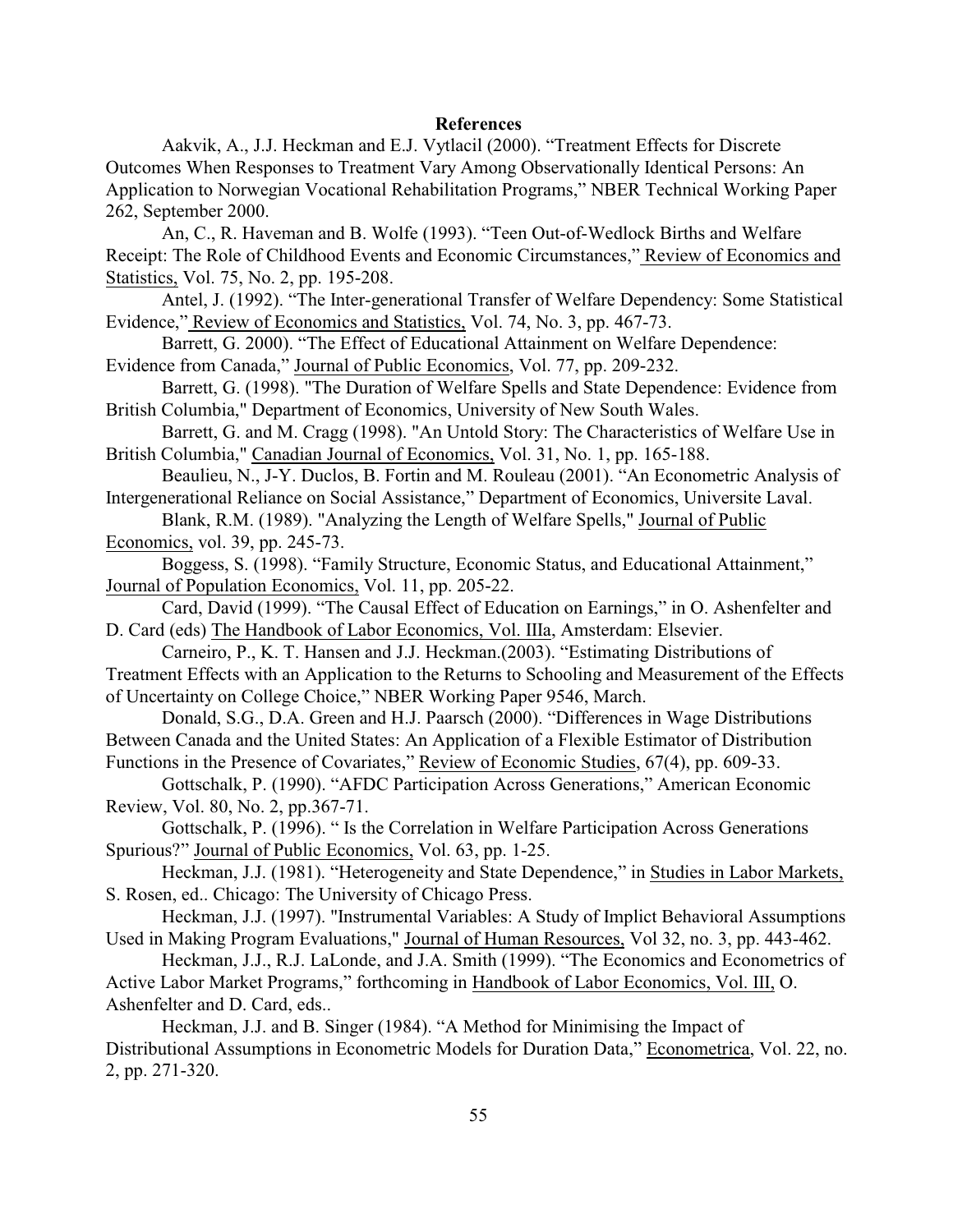Heckman, J.J., J. Smith and N. Clements (1997). "Social Experiments: Accounting for Heterogeneity in Programme Impacts," Review of Economic Studies, Vol. 64, pp. 487-535.

Heckman, J.J., J.L. Tobias and E. Vytlacil (2000). "Simple Estimators for Treatment Parameters in a Latent Variables Framework with an Application to Estimating the Returns to Schooling," NBER Working Paper 7950, October.

Ku, I. and R.D. Plotnick (2000). "Do Children From Welfare Families Obtain Less Education?" Institute for Research on Poverty, Discussion Ppaer no. 1217-00, December.

Levine, P.B. and D.J. Zimmerman (1996). "The Intergenerational Correlation in AFDC Participation: Welfare Trap or Poverty Trap?" Institute for Research on Poverty Discussion Paper #1100-96, July.

MaCurdy, T.(2000). "How Does Welfare Influence Young Women's School and Work Achievements?" Department of Economics, Stanford University, May 2000.

Meghir, C. (2002). "The Effect of School Quality on Educational Attainment and Wages." Review of Economics and Statistics.

Oreopoulis, P. (2003). "The Long-run Consequences of Living in a Poor Neighborhood." The Quarterly Journal of Economics, Vol. 118, no. 4, pp. 1533-75.

Raptis, H. and T. Fleming (2002). "Effective Education: Reframing Effective Schools Research." C.D. Howe Institute Commentary.

Vytlacil, E. (2000). "Independence, Monotonicity and Latent Variable Models: An Equivalence Result" Stanford University.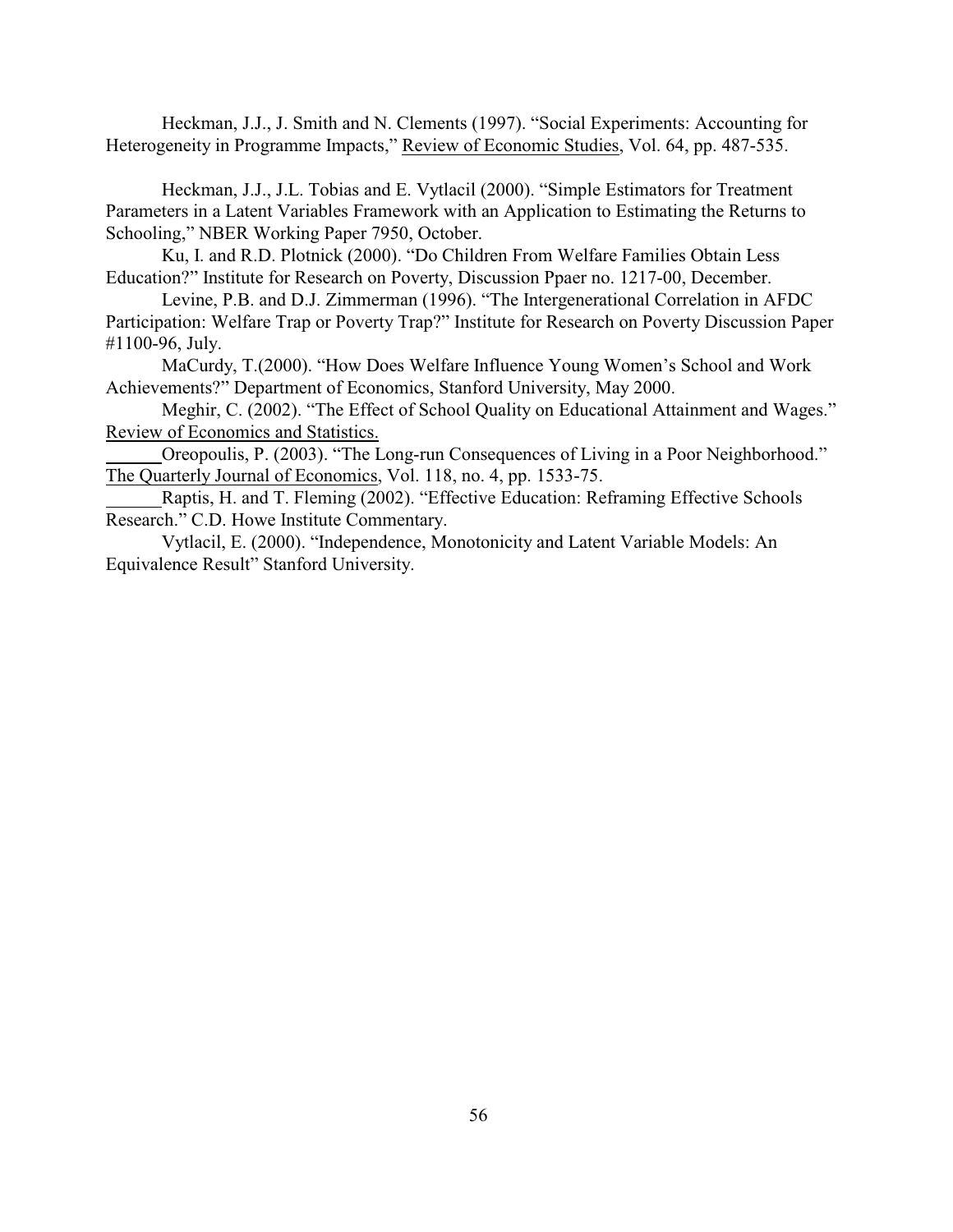### **Appendix A Likelihood functions**

Here is the estimated log-likelihood function for the Homogeneous Model:

$$
L_{H} = \sum_{i=1}^{N} \log \left( \left[ 1 - \Phi(-x_{it} \alpha - a_{i} \gamma) \right]^{D_{i}^{H}} * \Phi(-x_{it} \alpha - a_{i} \gamma) \right]^{1 - D_{i}^{H}} * \n\left( \prod_{\tau=19}^{24} \left( \left[ 1 - \Phi(-z_{it\tau} \beta_{G,\tau} - a_{i} \delta_{G,\tau}) \right]^{D_{i\tau}^{LG}} * \Phi(-z_{it\tau} \beta_{G,\tau} - a_{i} \delta_{G,\tau}) \right]^{1 - D_{i\tau}^{LG}} \right) ^{O_{i\tau}} \right)^{H} * \n\left( \prod_{\tau=19}^{24} \left( \left[ 1 - \Phi(-z_{it\tau} \beta_{D,\tau} - a_{i} \delta_{D,\tau}) \right]^{D_{i\tau}^{LD}} * \Phi(-z_{it\tau} \beta_{D,\tau} - a_{i} \delta_{D,\tau}) \right)^{1 - D_{i\tau}^{LD}} \right)^{O_{i\tau}} \right)^{1 - D_{i\tau}^{LD}}
$$

where:

(a)  $D_i^H$  equals one if individual *i* (sample size *N*) graduated from high school, zero otherwise,

(b)  $D_i^{I,G}$  and  $D_i^{I,D}$  equals one if individual *i* took up IA at age  $\tau$ , zero otherwise, for graduates and drop-outs respectively,

- (c)  $O_{i\tau}$  equals one if individual *i* is observed at age  $\tau$  in our sample, zero otherwise, and
- (d) the function  $\Phi(.)$  denotes the standard normal cumulative distribution function.

For the Full Model, the log-likelihood function is as follows:

$$
L_{F} = \sum_{i=1}^{N} \log \left( \sum_{j=1}^{J} P_{j} * (\left[ 1 - \Phi(-x_{it} \alpha - a_{i} \gamma - \theta_{j}) \right]^{D_{i}^{H}} * \Phi(-x_{it} \alpha - a_{i} \gamma - \theta_{j})^{1 - D_{i}^{H}} * \n\left( \prod_{\tau=19}^{24} \left( \left[ 1 - \Phi(-z_{it\tau} \beta_{G,\tau} - a_{i} \delta_{G,\tau} - \theta_{j} \lambda_{G,\tau}) \right]^{D_{i\tau}^{LG}} * \Phi(-z_{it\tau} \beta_{G,\tau} - a_{i} \delta_{G,\tau} - \theta_{j} \lambda_{G,\tau})^{1 - D_{i\tau}^{LG}} \right)^{Q_{i\tau}} \right)^{D_{i\tau}^{L}} * \n\left( \prod_{\tau=19}^{24} \left( \left[ 1 - \Phi(-z_{it\tau} \beta_{D,\tau} - a_{i} \delta_{D,\tau} - \theta_{j} \lambda_{D,\tau}) \right]^{D_{i\tau}^{L}} * \Phi(-z_{it\tau} \beta_{D,\tau} - a_{i} \delta_{D,\tau} - \theta_{j} \lambda_{D,\tau})^{1 - D_{i\tau}^{L}} \right)^{Q_{i\tau}} \right)^{1 - D_{i\tau}^{L}} \right)
$$

where:

(e) the sum of the probabilities of each mass point equals one, i.e.  $\sum_{j=1}^{V} P_j = 1$ ,

(f) 
$$
P_j \ge 0
$$
 for all j,

- (g) *J* is the number of mass points used (three in our estimations), and
- (g) the last mass point  $\theta_j$  equals zero.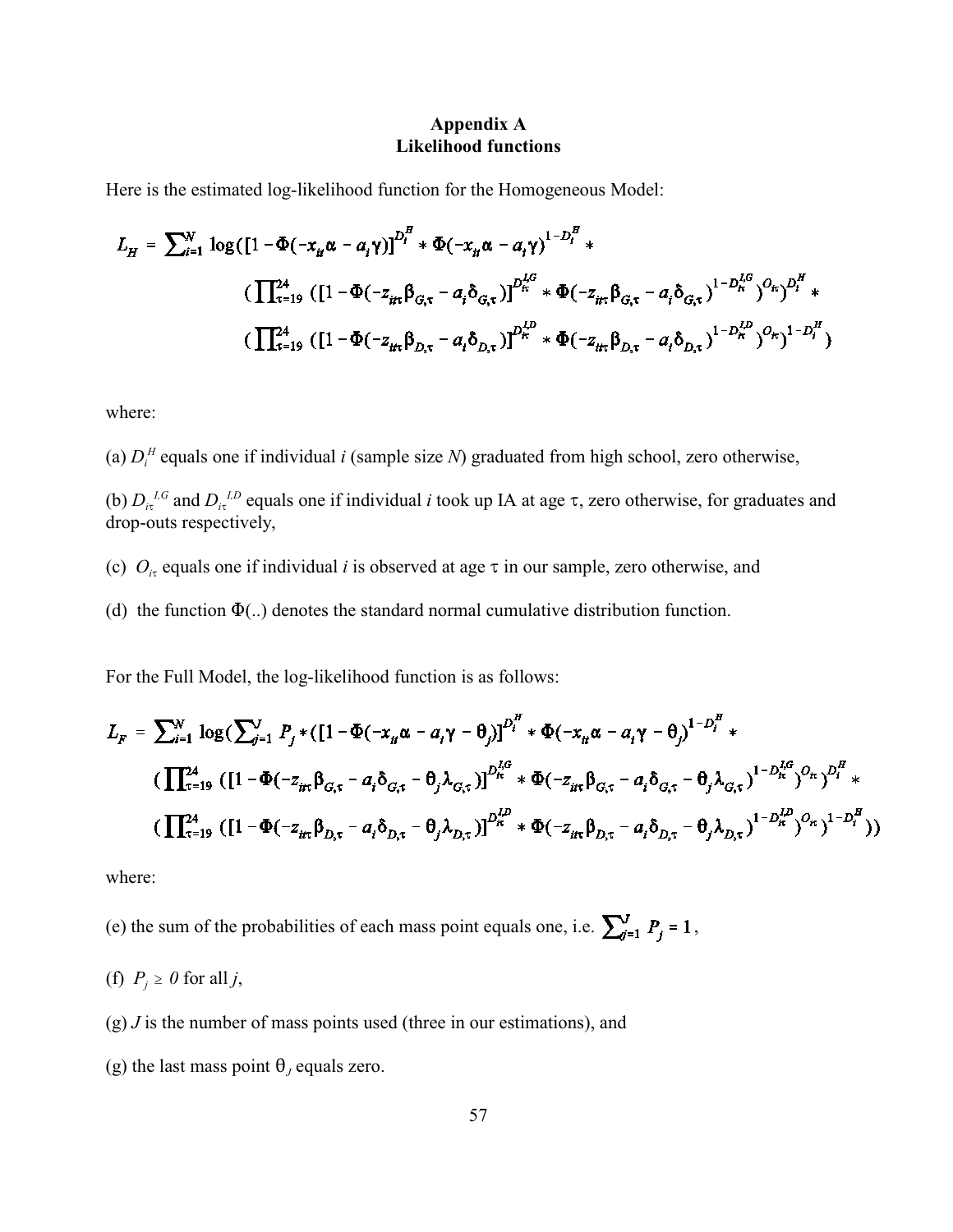#### **Appendix B Construction of the Average Grade Variable (GR11F)**

As discussed in the paper, we have data for each individual on grades from a series of grade 11 exams, and we need a way to aggregate the grade data in a way that makes use of the varied individual data. To do this, we make use of the grade 12 Grade Point Average (GPA), which is calculated in a standard way across the province. We have the grade 12 GPA only for individuals who graduated from grade 12 since the province only calculates it for that group. We regress the grade 12 GPA on a large set of dummy variables corresponding to five grade ranges for each of the five types of grade 11 exams upon which we have data. The regression is specified in such a way that we can construct a predicted GPA whether the individual has information on only one exam or on up to five. The exercise is complicated by the fact that the grade 12 GPA is only observed for individuals who graduated from grade 12 and because the GPA has a maximum value of 4. Thus, we estimate a doubly censored (at zero, for those individuals for whom we do not have a GPA value, and four) Tobit model relating GPA to grade 11 grades. Using the estimated coefficients from this regression we construct a preliminary fitted GPA score for every individual in our dataset based on their grade 11 grades.

The second stage of our construction addresses potential grade inflation in some schools relative to others. To address this, we use data on school specific average marks on province wide exams administered to evaluate relative school performance. Since these exams are the same across all schools, they provide a standard measure of the average ability of students in the school, independent of school specific grade inflation. To estimate the extent of school grade inflation we regress the average fitted GPA score for the school (constructed as just described) on the school's province-wide exam grade average. The residual from this regression, which we will call RESIDM, represents the extent to which a given school tends to give high or low grades relative to the average across schools. We next re-estimate the censored Tobit GPA regression including the same exam mark dummy variables as before plus the RESIDM value corresponding to the individual's high school. We then create a new fitted GPA score based on the coefficients from this newest Tobit estimation and the individual's grade 11 grades, with the RESIDM variable set to zero. This provides an average grade for each individual, GR11F, which is purged of relative grade inflation across schools.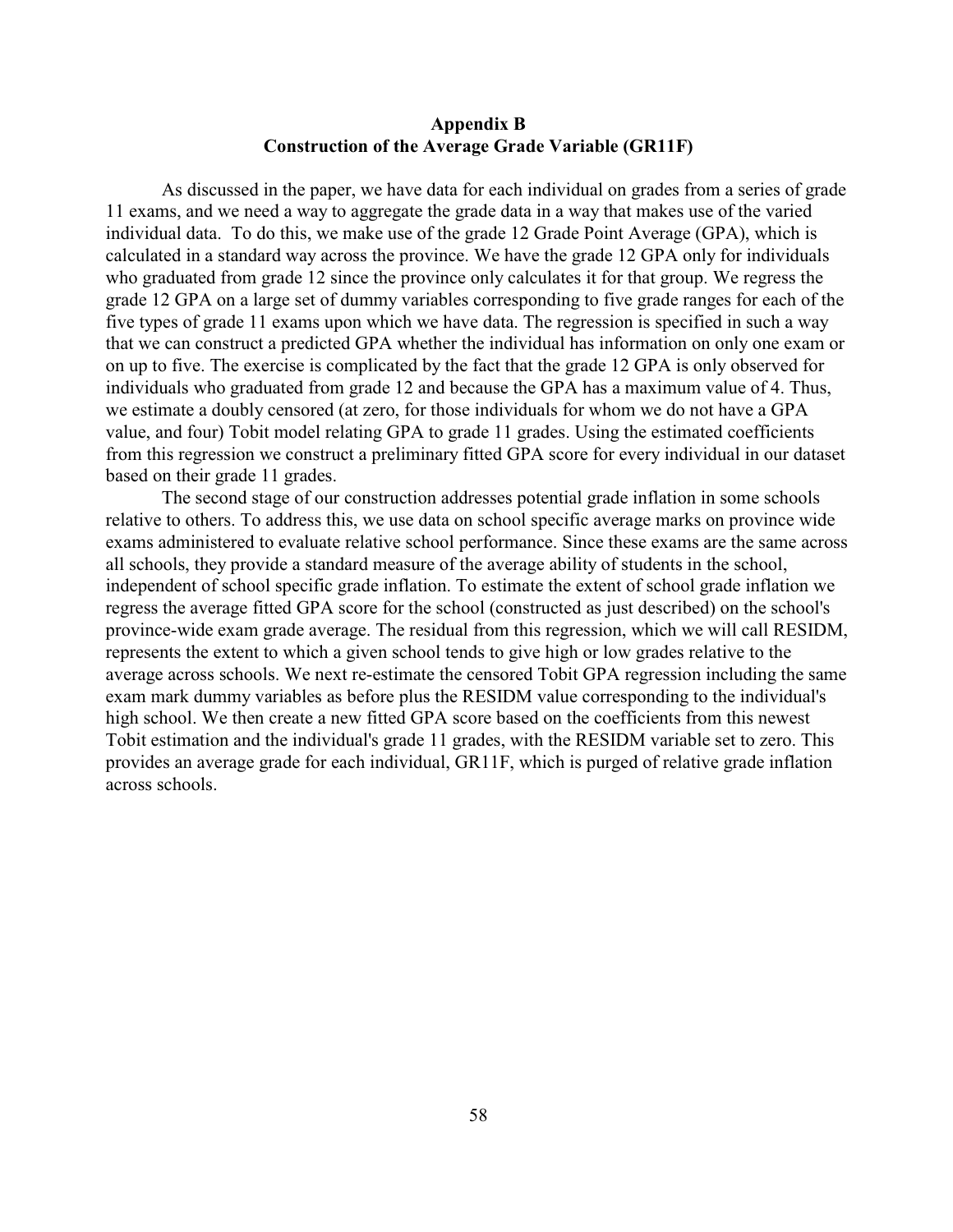#### **Endnotes**

1. Note that the outcome of this investigation would be useful even if the cross-generational correlation did not reflect a causal link. In that case, we would be asking whether education policy is effective in helping a set of families who are particularly needy.

2. Throughout the remainder of the paper we will use IA to denote BC's assistance system and the more generic term, welfare, to denote assistance programmes in other jurisdictions.

3. Unemployables include individuals who cannot work due to medical conditions, single parents with one dependent child under the age of six or two or more dependent children under the age of twelve, individuals over age 65, or a single parent with a disabled child.

4. In estimation, we normalize one of the  $\theta$ 's to zero and the variances of  $\eta_{\mu}$ ,  $\epsilon_{\text{it}}^{\alpha}$ , and  $\epsilon_{\text{it}}^{\beta}$  to one. We estimate the probabilities of all but one of the mass points directly but form the probability of the last mass point as 1 minus the sum of the estimated probabilities associated with the other mass points.

5. Our set of variables affecting graduation is very similar to that used in Meghir(2002).

6. As stated earlier, we do not view 4) as a behavioural equation. If one were to view it as behavioural then it is likely that  $\omega$  determines the education proxy variables rather than vice versa and equation 4) would be mis-specified. However, one could argue that the family intervention variables do reflect deeper factors that could causally affect  $\omega$ . Thus, we could estimate the system omitting the education proxies and giving the  $\gamma$  parameters a behavioural interpretation. When we do this the estimated impacts are substantially higher than those obtained when we include the test score and failure proxies but, for females, lower than when we do not use any proxies at all.

7.Using the principal effects and the instrumental variables approach leads us to two further sample cuts, which we maintain throughout the remaining analysis. First, we used only principals with whom there were associated at least five students in the sample. This resulted in cutting the number of principals associated with the sample to 248 for the female sample and 241 for the male sample. We also dropped the student observations associated with the principals we cut. Second, we estimated a simple probit for high school graduation using the variables just described and formed fitted probabilities of graduation for both those who actually dropped out and those who actually graduated. We dropped high school graduate observations for individuals whose fitted probability of graduation was above the highest fitted probability observed in the drop out sample (.995) and dropped drop out observations for individuals whose fitted probability was below the lowest fitted probability observed in the graduate sample (.06). We do this in keeping with results from the matching literature arguing that reliance on observations receiving a treatment for whom there is no close match among the non-treated puts too much faith in specific functional forms. Once we drop observations for both reasons, our female sample falls from the 9272 observations mentioned earlier to 9005 and our male sample falls from 7534 to 7309.

8.This "typical" person is constructed using sample average values for the Census tract variables, the grade 11 fitted grades, and mean school graduation rate. Otherwise the person speaks English as their first language at home, lives in a census tract with average income in the middle two quantiles, has never had an intervention into the household from the province, did not fail any previous grades and is not from a First Nations background. All year dummies are set to zero and the principal dummy corresponding to the principal with an effect nearest to the median estimated principal effect is set to one.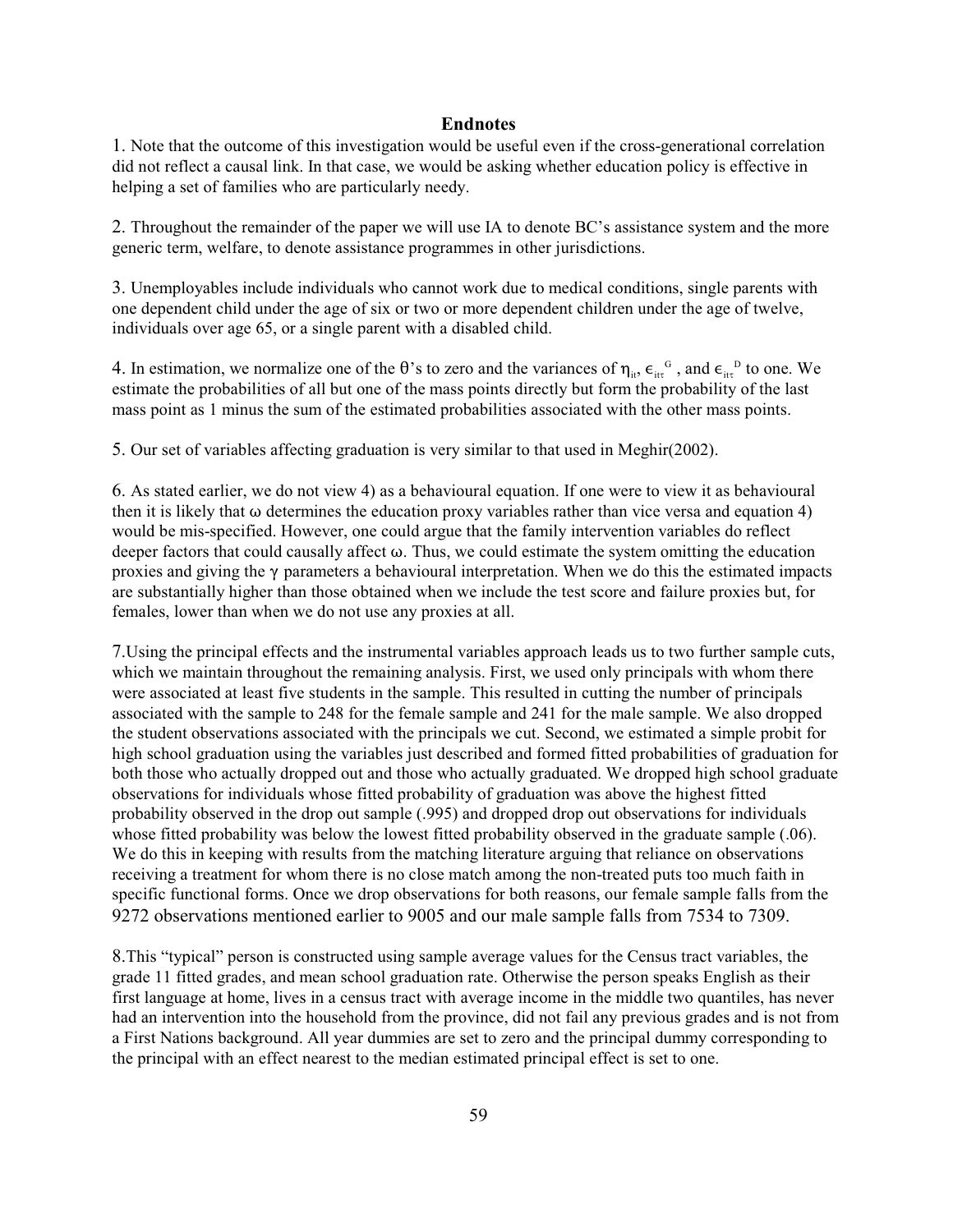9.More specifically, we estimated models with two, three and four points of support. Moving from two to three points of support, we found that we could estimate the third point and its associated mass without problems. However, when we tried to add a fourth point of support, the location parameter assumed essentially the same value as one of the points of support when we used only three and the probability associated with that former point was split in two. We, therefore, settled on three points of support.

10. We tried a very large number of starting values for the parameter values associated with the  $\theta_i$ distribution and the  $\lambda$ 's. The starting values chosen for the  $\theta$ 's had no real impact on the maxima achieved in estimating the models. However, starting  $\lambda$  values did lead to local maxima being found. Estimates starting from negative  $\lambda$  values reached one maximum. Estimates starting from positive  $\lambda$ values reached another, while those starting from zero  $\lambda$  values reached a third local maximum. For females, the estimates starting from negative starting values for the  $\lambda$ 's reached the highest maximized function value, with the final estimates for the  $\lambda$ 's all being negative. For the male sample, the maximal function value was achieved from the estimates starting from positive starting values for the  $\lambda$ 's. The optimized parameter estimates for the  $\lambda$ 's here were also positive.

11. The derivatives are based on the same typical person type as in the first two columns. To address heterogeneity in  $\theta_i$ , we construct three baseline probability of graduation estimates using typical person values for the covariates but with  $\theta_i$  set to each of the three estimated support values. These three baseline probabilities are then combined by multiplying each one by the estimated probability associated with the particular  $\theta_i$  value. The same calculations are made after, for example, changing the NATV dummy from zero to one, leaving all other variables at their baseline levels. The difference between the two weighted average probabilities is then the relevant probability derivative for the NATV variable.

12. To match the sample probabilities, we only use an individual's simulated history at a given age if that person was in our sample at that age.

13. The test statistic for females takes a value of 172.33 and that for males takes a value of 131.62. The statistics are distributed as  $\chi^2$  (88), which has a critical value at the 1% significance level of 121.76.

14. The test statistic corresponding to the restriction that the complete vector of coefficients (the  $\beta$ 's,  $\delta$ 's and  $\lambda$ 's) is the same for graduates and drop outs takes a value of 168.73 for females and 125.76 for males. This test statistic is distributed as  $\chi^2(94)$  for females and  $\chi^2(92)$  for males. The relevant 1% critical values are 128.8 and 126.76, respectively. The test statistic corresponding to the restriction that just the vector of  $\lambda$ 's is the same between drop-outs and graduates takes a value of 2.88 for females and 2.96 for males. This test statistic is distributed as  $\chi^2(6)$  for females and  $\chi^2(4)$  for males. The relevant 1% critical values are 16.81 and 13.28, respectively.

15. In the simulations for the treatment on the untreated effects in the earlier figures, we drew new samples in each iteration. Here we use a single sample in which we keep actual drop-outs whose predicted probability of dropping out is above the average predicted probability for all drop-outs. This generates a single sample that mimics the average of the multiple samples drawn to create the earlier figures. In the Full model, we actually create the fitted graduation probability three times (once for each value of  $\theta$ ) and then average using the estimated probabilities associated with the respective mass points. Similarly, in generating the predicted IA probabilities in Figure 6 for the full model, we ran simulations three times (again, once for each value of  $\theta$ ) and then averaged across them using the estimated probabilities.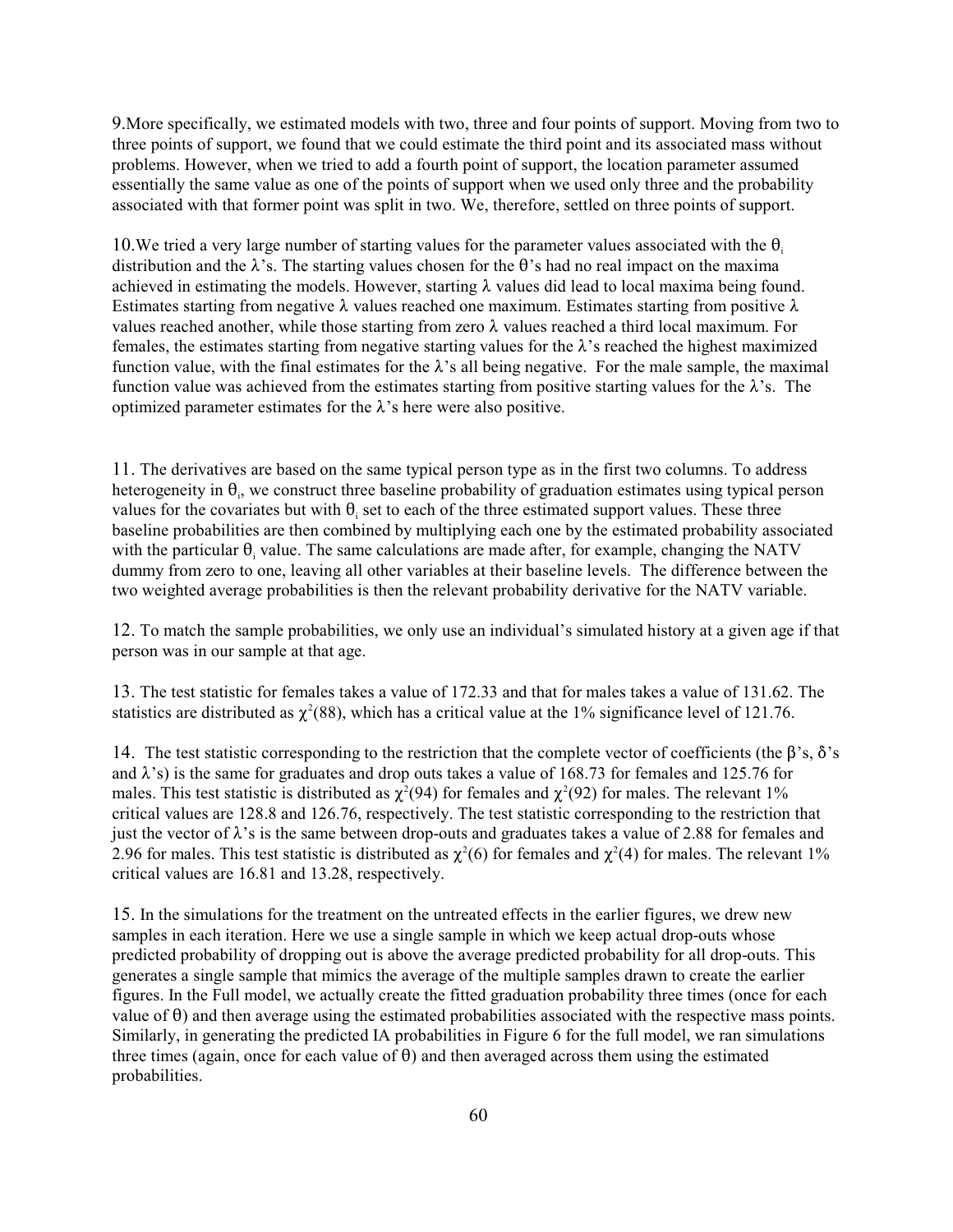

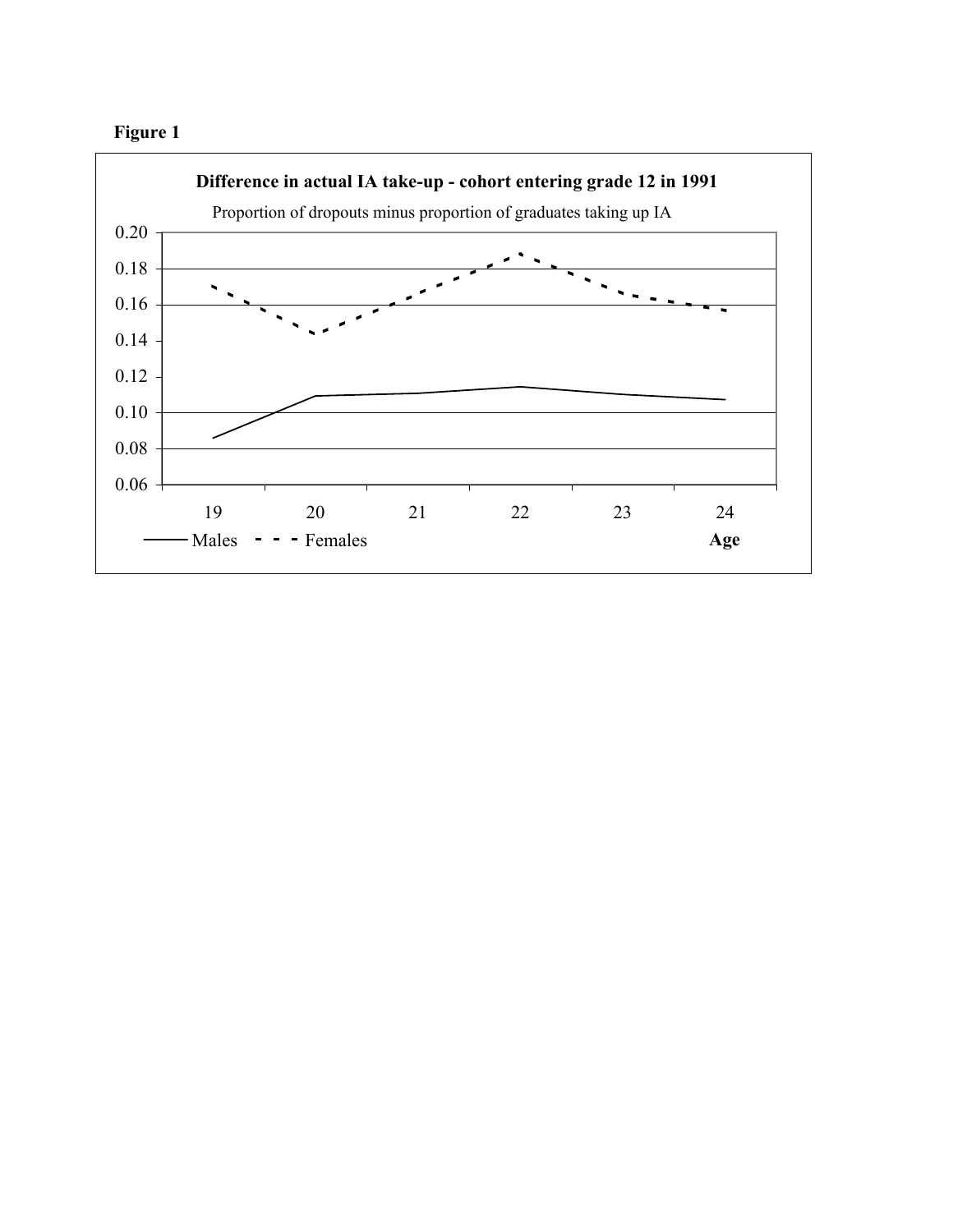



**Figure 2b**

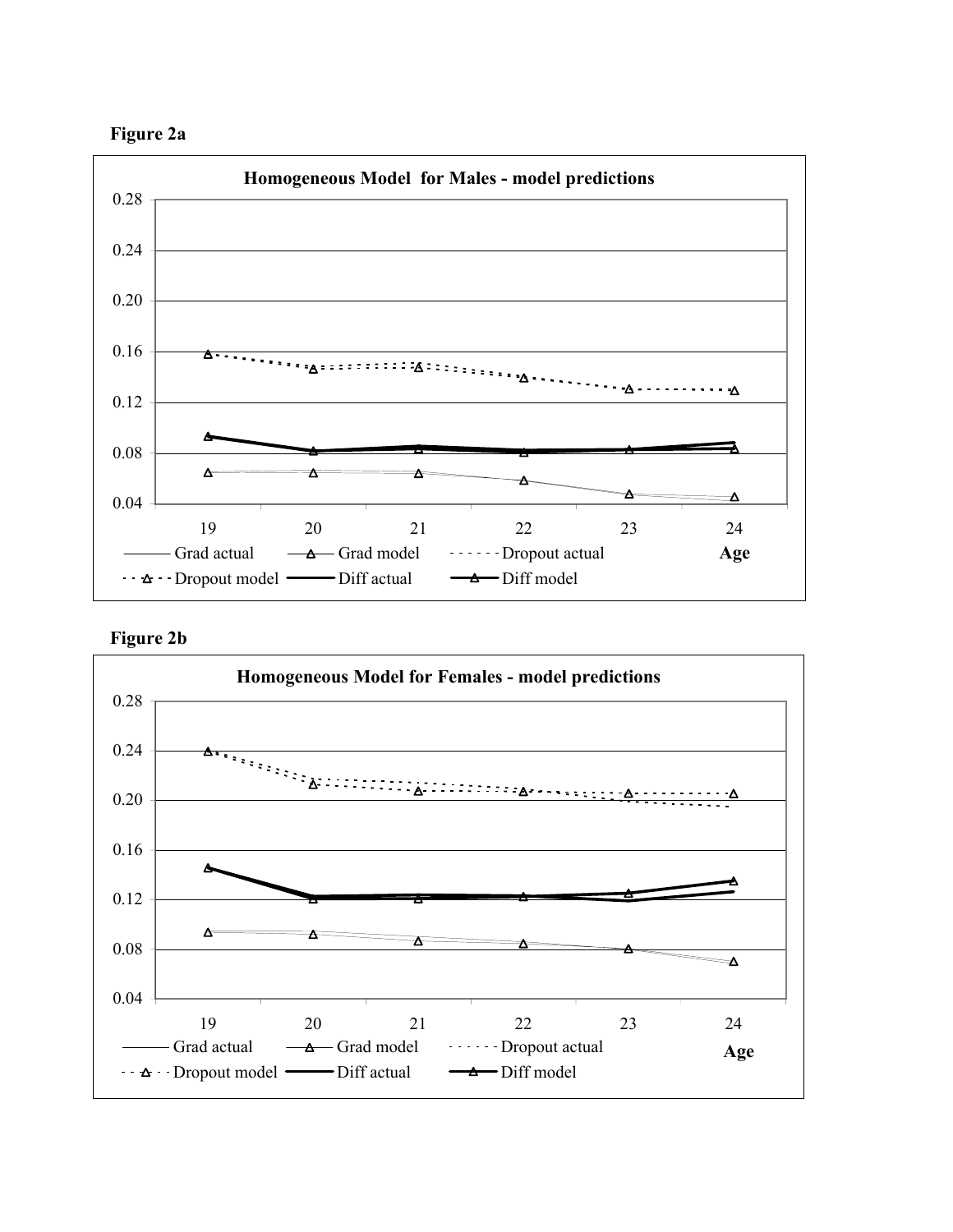



**Figure 3b**

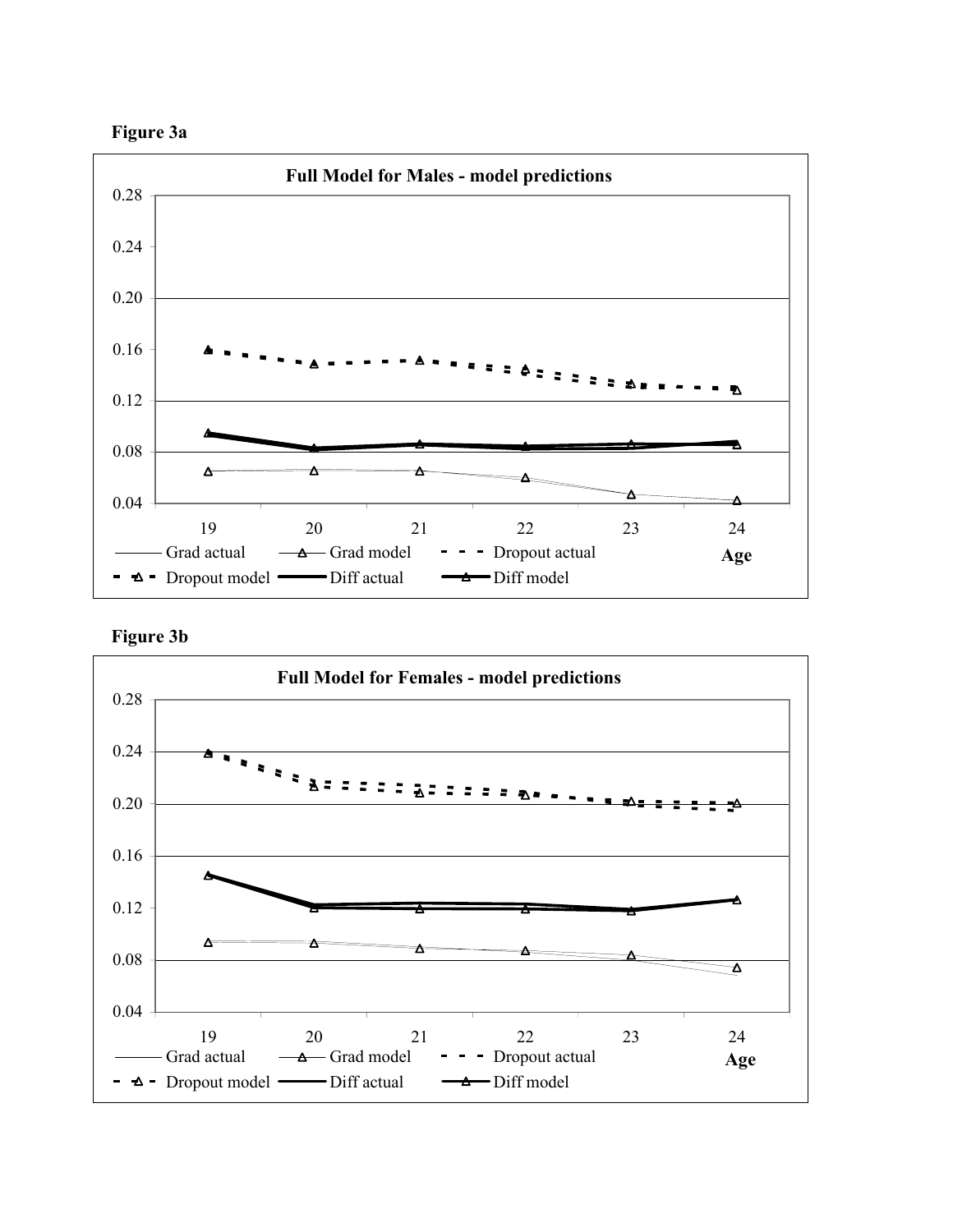# **Figure 4 MALES - estimated effects**

(time trends removed - 90% interval)

#### **Homogeneous Model Full Model Model Predictions**  $-0.1 -$ 0 0.1 0.2 0.3 19 20 21 22 23 24 **Random Person**  $-0.1 \boldsymbol{0}$ 0.1 0.2 0.3 19 20 21 22 23 24 **Treatment on the Untreated** -0.1 0 0.1 0.2 0.3 19 20 21 22 23 24 **Random Person** -0.1  $\boldsymbol{0}$ 0.1 0.2 0.3 19 20 21 22 23 24 **LATE Estimates** -0.1 0 0.1 0.2 0.3 19 20 21 22 23 24 **Model Predictions** -0.1  $\boldsymbol{0}$ 0.1 0.2 0.3 19 20 21 22 23 24 **Treatment on the Untreated**  $-0.1 -$ 0 0.1 0.2 0.3 19 20 21 22 23 24 **LATE Estimates**  $-0.1$ 0 0.1 0.2 0.3 19 20 21 22 23 24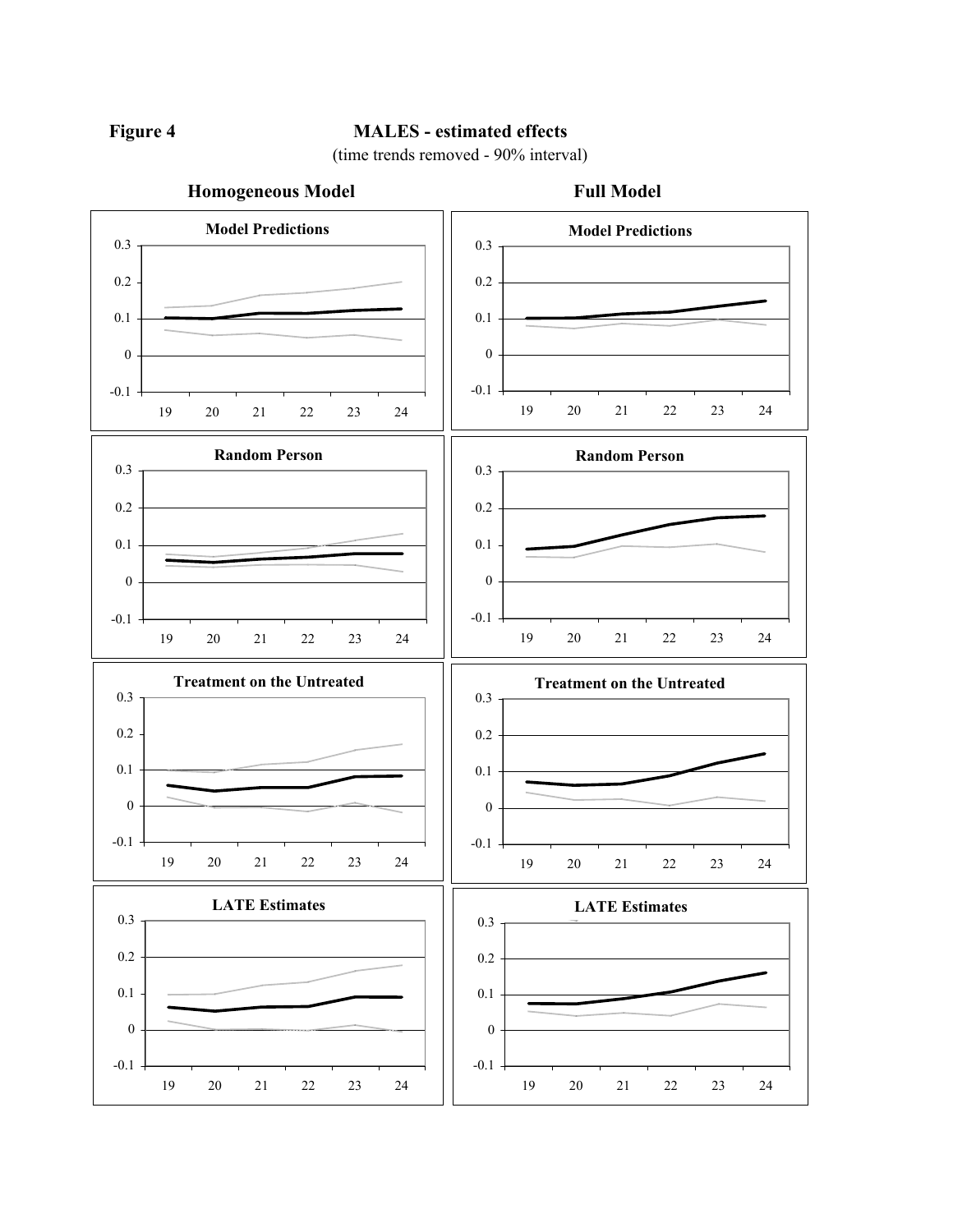

# Figure 5 **FEMALES** - estimated effects

(time trends removed - 90% interval)

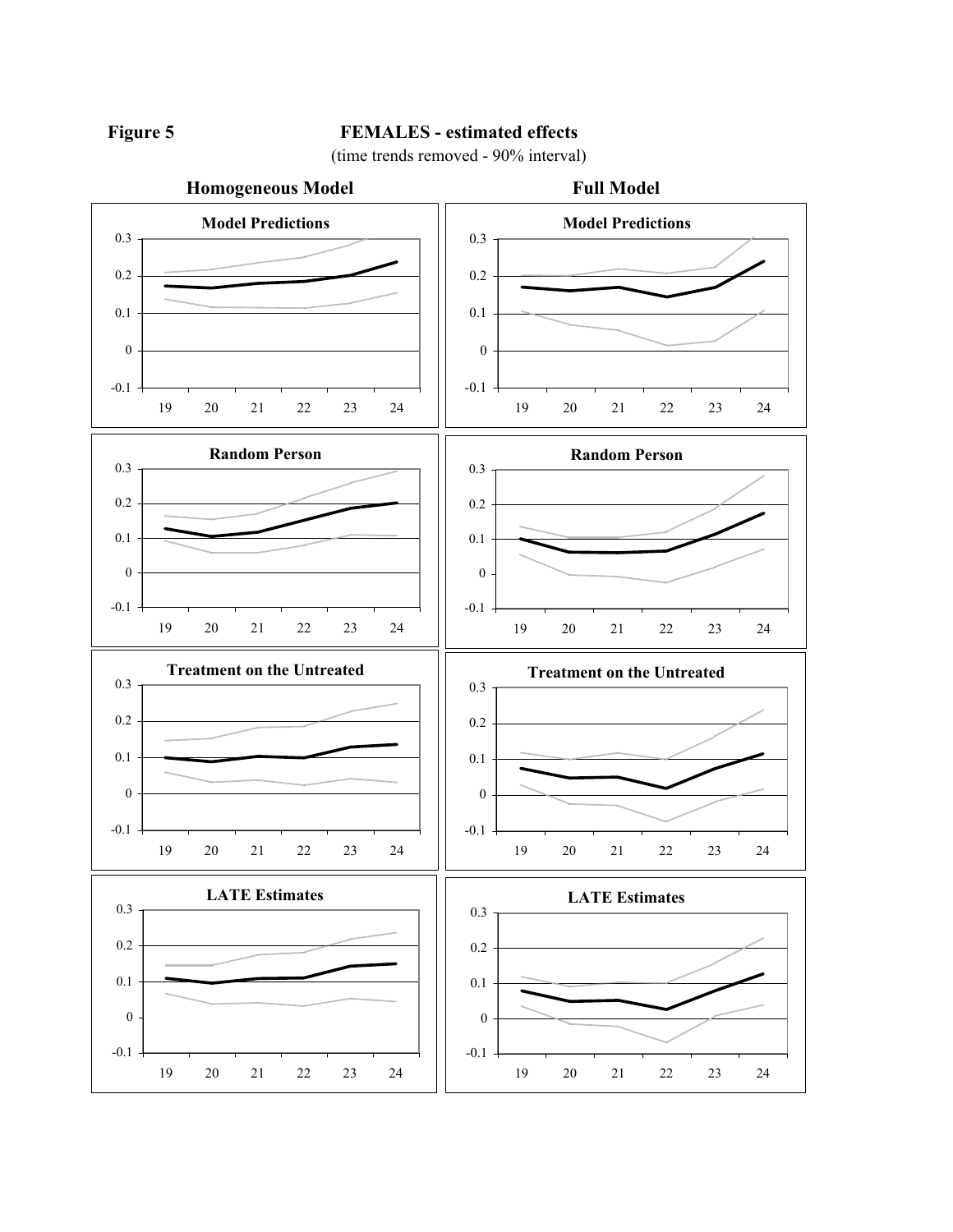# **Distribution of effects across individuals**



# **Figure 6a FEMALES - treatment on the untreated**

**Figure 6b MALES - treatment on the untreated**